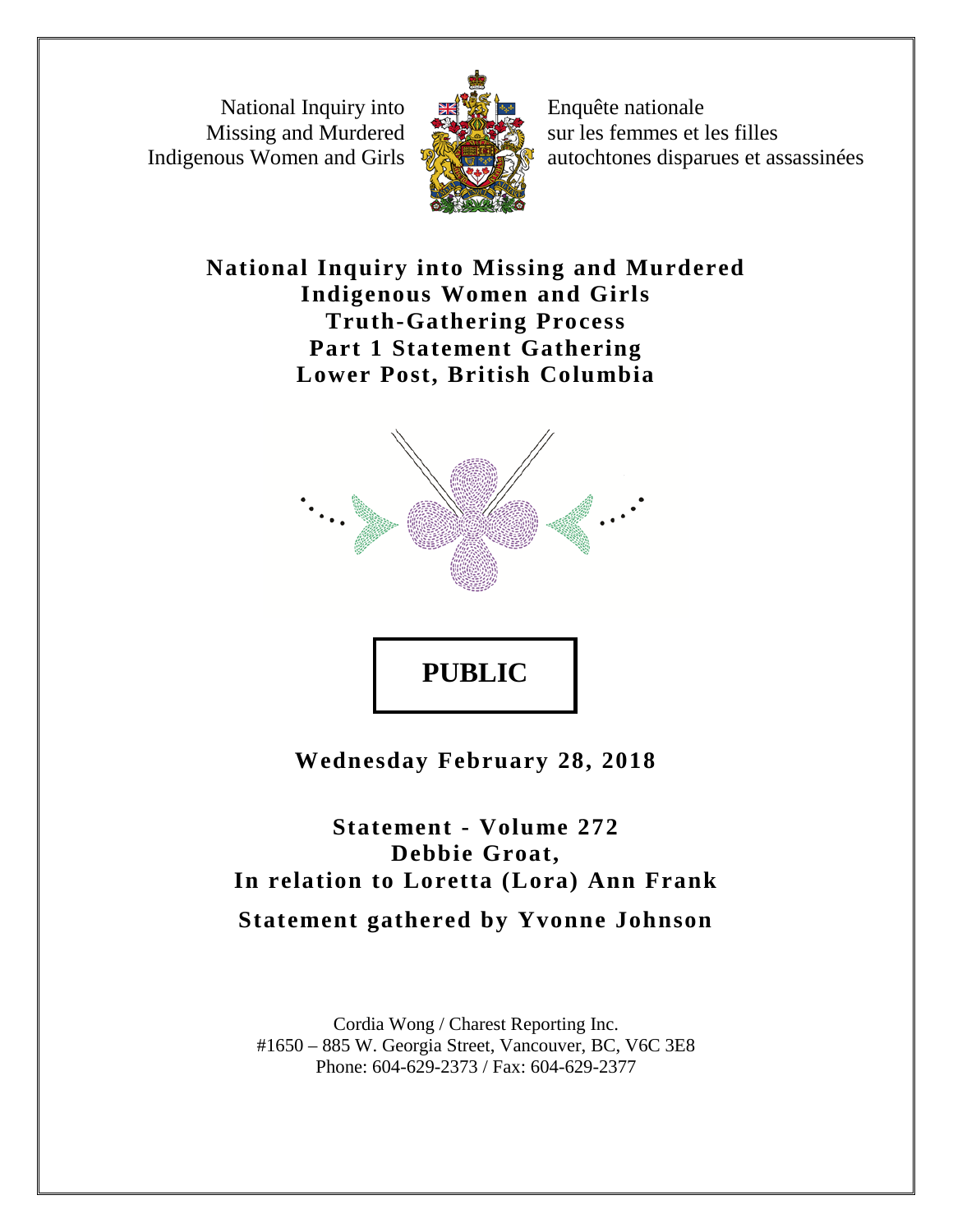## **II TABLE OF CONTENTS**

| Statement Volume 278<br>Witness: Debbie Groat<br>February 28, 2018 |  |  |  | <b>PAGE</b> |
|--------------------------------------------------------------------|--|--|--|-------------|
| Statement Gatherer: Yvonne Johnson                                 |  |  |  |             |
| Testimony of Debbie Groat $\dots$ 1                                |  |  |  |             |
| Reporter's Certification 35                                        |  |  |  |             |

## **Documents submitted with testimony:**

- 1. Letter from RCMP dated July 16, 1994, in respect of Loretta (Lora) Ann Frank (one page)
- 2. Missing person poster for Loretta (Lora) Ann Frank (one page)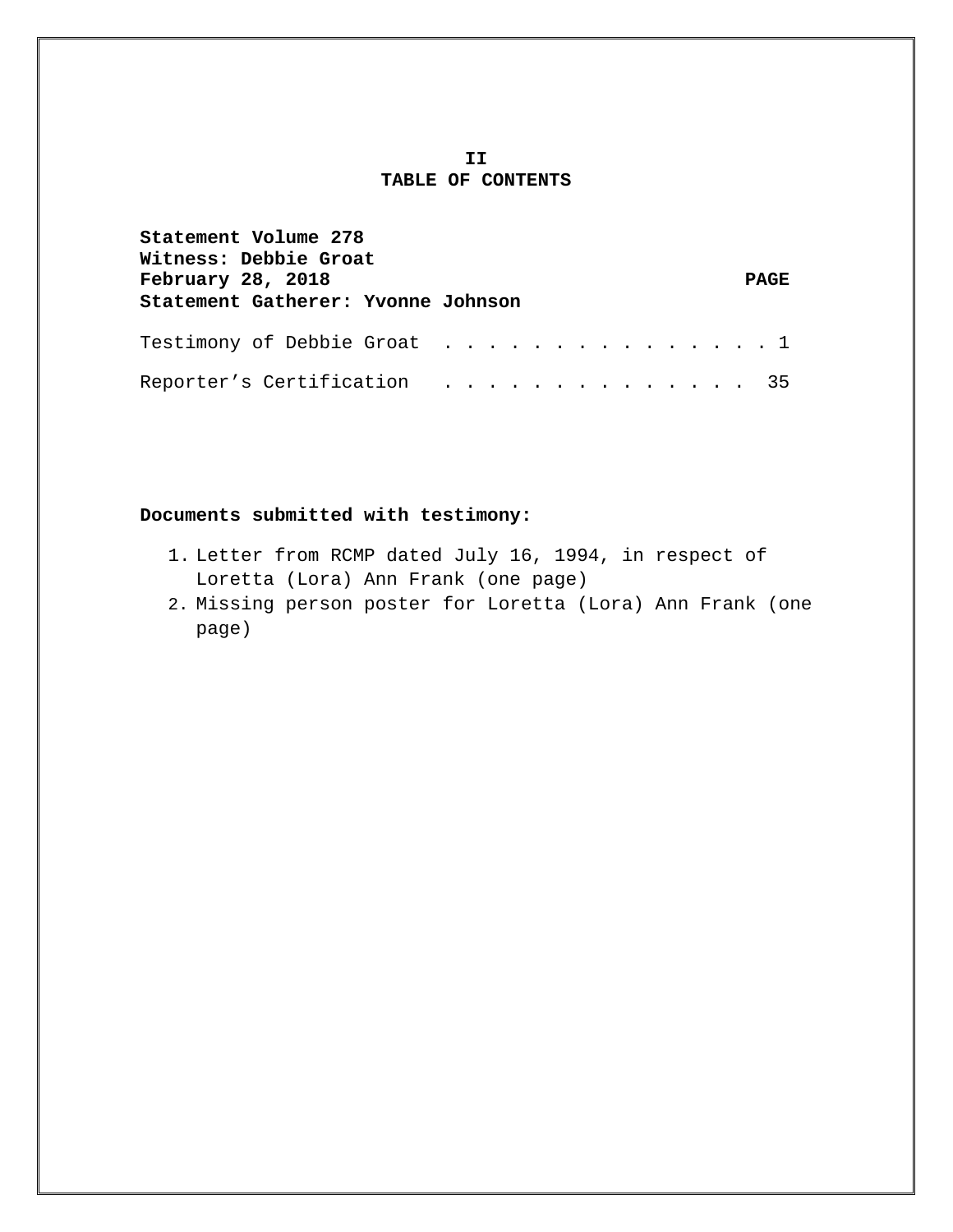**Statement – Public 1 Debbie Groat (Loretta "Lora" Frank)**

1 February 28, 2018<br>2 Lower Post, BC 2 Lower Post, BC 3 4 (PROCEEDINGS COMMENCED AT 3:59 P.M.) 5 6 YVONNE JOHNSON: So today is February 28th, 2018. It 7 is 4:00 o'clock -- well, 3:59, and my name is<br>8 Yvonne Johnson. I'm a statement gatherer for 8 Yvonne Johnson. I'm a statement gatherer for the<br>9 hunter -- or the National Inquiry for the Missine 9 hunter -- or the National Inquiry for the Missing 10 and Murdered Indigenous Women and Girls and the<br>11 LGBT community as well. And I have Debbie Groa 11 LGBT community as well. And I have Debbie Groat,<br>12 Who's going to share her testimony regarding her 12 who's going to share her testimony regarding her<br>13 cousin --13 cousin --<br>14 DEBBIE GROAT: 14 DEBBIE GROAT: Loretta Ann Frank.<br>15 YVONNE JOHNSON: -- Loretta Ann F 15 YVONNE JOHNSON: -- Loretta Ann Frank. And she has<br>16 two support people, her partner --16 two support people, her partner --<br>17 DEBBIE GROAT: [M.T.] --17 DEBBIE GROAT: [M.T.] --<br>18 M.T.: [M.T.]. 18 M.T.: [M.T.].<br>19 YVONNE JOHNSON 19 YVONNE JOHNSON: -- and --<br>20 ROSE CAESAR: Rose Caesar. 20 ROSE CAESAR: Rose Caesar.<br>21 YVONNE JOHNSON: Okav. An 21 YVONNE JOHNSON: Okay. And we're ready to begin.<br>22 Debbie's going to just start wherever -- whe 22 Debbie's going to just start wherever -- wherever<br>23 vou want, for as long as you want. And there --23 you want, for as long as you want. And there --<br>24 I'm going to take some notes just to remind me o: 24 I'm going to take some notes just to remind me of<br>25 some things I might want to ask. 25 some things I might want to ask.<br>26 DEBBIE GROAT: M'mm-hmm. Okay. 26 DEBBIE GROAT: M'mm-hmm. Okay.<br>27 YVONNE JOHNSON: Just some thin 27 YVONNE JOHNSON: Just some things that I -- that I<br>28 might want to probe further 28 might want to probe further.<br>29 DEBBIE GROAT: M'mm-hmm. Okav. 29 DEBBIE GROAT: M'mm-hmm. Okay. I -- I want this to 30 be known that I don't want my cousin ever to be<br>31 memembered because I still don't know where she 31 remembered because I still don't know where she's<br>32 at. She's missing since 1989. We didn't hear 32 at. She's missing since 1989. We didn't hear<br>33 from her. She had left on the bus to Whitehor 33 from her. She had left on the bus to Whitehorse,<br>34 Yukon, to meet family she was going to be living 34 Yukon, to meet family she was going to be living 35 with to go to school.<br>36 YVONNE JOHNSON: She left 36 YVONNE JOHNSON: She left from here?<br>37 DEBBIE GROAT: From here, Watson Lake 37 DEBBIE GROAT: From here, Watson Lake -- here to<br>38 Watson Lake and then to Whitehorse. And she 38 Watson Lake and then to Whitehorse. And she<br>39 was -- she never was seen after she -- she was 39 was -- she never was seen after she -- she was --<br>40 meached Whitehorse, and there was a video of her 40 reached Whitehorse, and there was a video of her<br>41 setting off the bus and somebody meeting her, but 41 getting off the bus and somebody meeting her, but<br>42 they don't know who the person was. And she was 42 they don't know who the person was. And she was<br>43 hever seen from again. 43 never seen from again.<br>44 **And for the longe** 44 And for the longest time, there was a<br>45 disconnection between us here and Whitehor 45 disconnection between us here and Whitehorse, 46 so -- because our family had actually no telephone, some of the family as well as family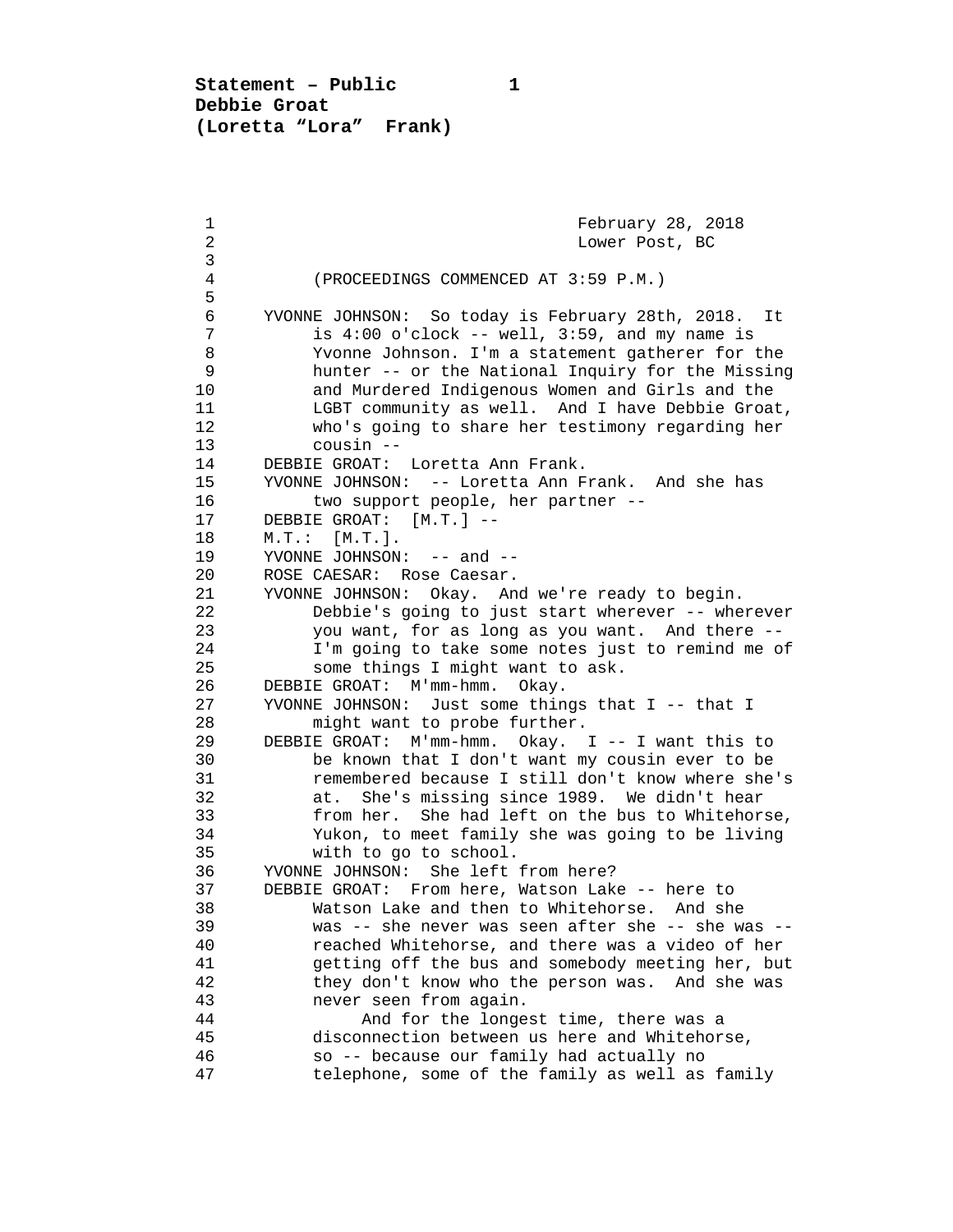**Statement – Public 2 Debbie Groat (Loretta "Lora" Frank)**

1 dysfunction. They didn't call or anything,<br>2 and -- and we were living outside of the 2 and -- and we were living outside of the<br>3 community at that time, I believe. 3 community at that time, I believe.<br>4 And when we finally heard, it 4 And when we finally heard, it had been quite<br>5 Some time that she had been missing, and we -- my 5 some time that she had been missing, and we -- my<br>6 thoughts were that she was living with my cousin 6 thoughts were that she was living with my cousin<br>7 and her brother and his wife, and they didn't 7 and her brother and his wife, and they didn't<br>8 know where she was. So she just disappeared. 8 know where she was. So she just disappeared. We<br>9 hever knew where she was, and the RCMP were 9 never knew where she was, and the RCMP were<br>10 contacted by, I believe, our justice worker 10 contacted by, I believe, our justice worker down<br>11 here, Mary Maje, and looked into it further and 11 here, Mary Maje, and looked into it further and<br>12 started the RCMP on the -- you know, on the 12 started the RCMP on the -- you know, on the<br>13 investigating, finding out where she was. 13 investigating, finding out where she was.<br>14 and then they came and contacted me, 14 And then they came and contacted me, and it<br>15 was about a year la--- year or so later, and 15 was about a year la- -- year or so later, and 16 they said that they had reopened it and they were<br>17 100king for her. But it was like she walked off 17 100king for her. But it was like she walked off<br>18 the face of the earth, and there was just no sign 18 the face of the earth, and there was just no sign<br>19 of her anywhere. And they asked, had we heard 19 of her anywhere. And they asked, had we heard<br>20 anything, and we said, no, we haven't heard a 20 anything, and we said, no, we haven't heard a<br>21 thing. 21 thing.<br>22 A 22 And then there was talk of maybe -- or she<br>23 would -- caught a ride with somebody to Alaska 23 would -- caught a ride with somebody to Alaska<br>24 and that she was married in Alaska, but that 24 and that she was married in Alaska, but that<br>25 didn't pan out because they investigated tha 25 didn't pan out because they investigated that as 26 well. And I had about three visits from the RCMP<br>27 because at that time we were, you know, right in 27 because at that time we were, you know, right in<br>28 the community, and every time they couldn't find 28 the community, and every time they couldn't find<br>29 anything for her. 29 anything for her.<br>30 YVONNE JOHNSON: Was i 30 YVONNE JOHNSON: Was it the same police officer each 31 time?<br>32 DEBBIE GRO. 32 DEBBIE GROAT: No, no.<br>33 YVONNE JOHNSON: Diffe 33 YVONNE JOHNSON: Different one every time? 34 DEBBIE GROAT: Yeah, different -- different people 35 that came into Watson, the different RCMP. And<br>36 when the inquiry started happening, then they 36 when the inquiry started happening, then they<br>37 were -- they came more often and interviewed 37 were -- they came more often and interviewed my 38 aunt and different cousins and myself. And no<br>39 one seems to know anything about where she's at 39 one seems to know anything about where she's at<br>40 or what happened, and they put out a missing 40 or what happened, and they put out a missing<br>41 operson notice nationally. And we still have 41 **person notice nationally.** And we still haven't<br>42 **heard anything about where she -- what happened** 42 heard anything about where she -- what happened,<br>43 where she is or anything. There's just nothing. 43 where she is or anything. There's just nothing.<br>44 And I don't want her to be forgotten. My 44 And I don't want her to be forgotten. My<br>45 aunt died last year. Her -- just her --45 aunt died last year. Her -- just her --<br>46 YVONNE JOHNSON: Her -- her mom? 46 YVONNE JOHNSON: Her -- her mom?<br>47 DEBBIE GROAT: Her mom. And I d DEBBIE GROAT: Her mom. And I don't want her to be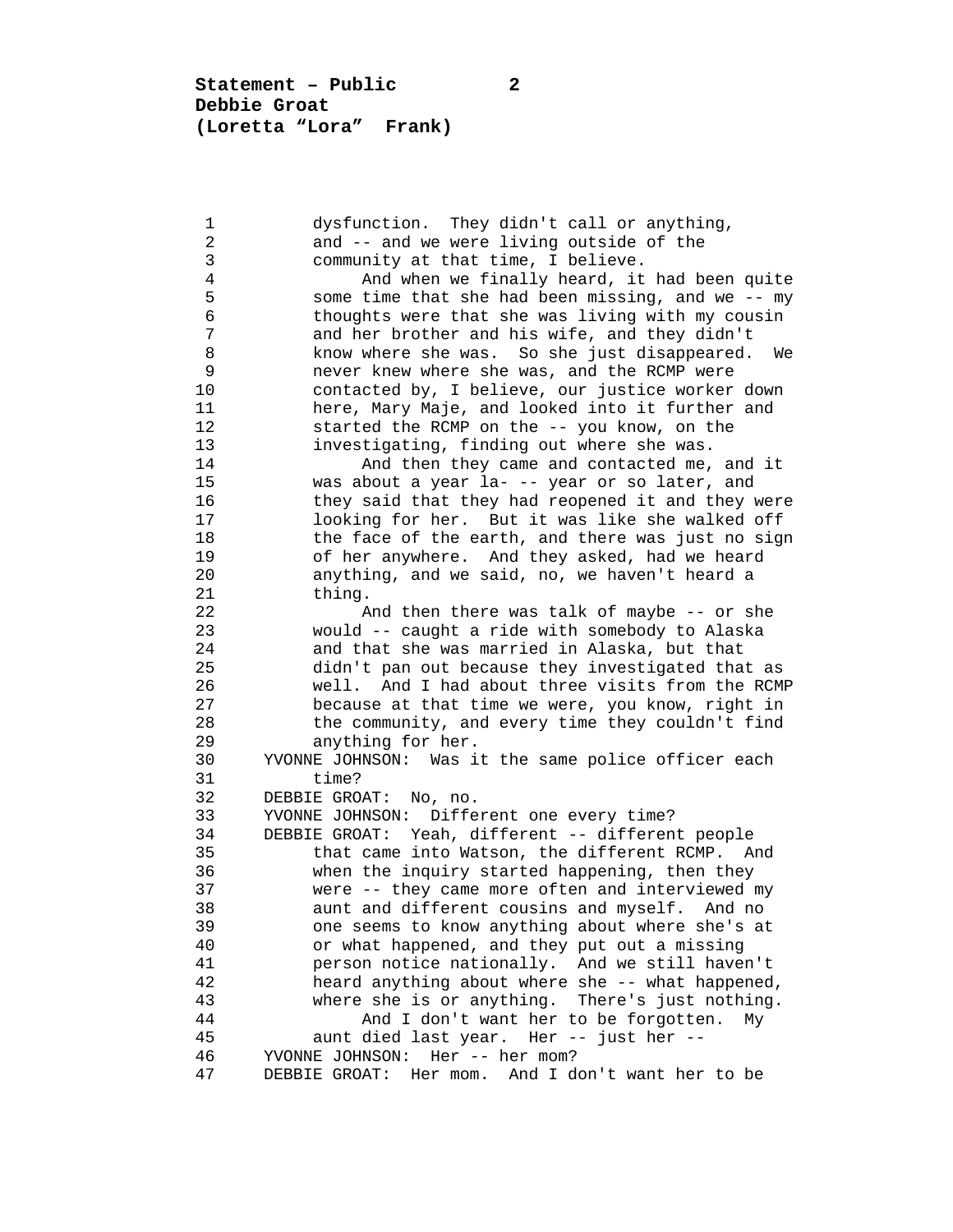**Statement – Public 3 Debbie Groat (Loretta "Lora" Frank)**

 1 forgotten. Lora was -- precious girl, and she 2 was loved by us all. She was very petite. She 3 was a tiny, tiny baby. And when she used to cry,<br>4 she could hardly cry. She was so tiny that she 4 she could hardly cry. She was so tiny that she<br>5 would say "juk-juk," so we used to call her 5 would say "juk-juk," so we used to call her 6 "Juk-juk." And auntie -- auntie actually was in 7 a dream world about where she was because she<br>8 a used to say she's married. She used to say sh 8 used to say she's married. She used to say she's 9 married, and I think it was just the way she kept<br>10 her memory. 10 her memory.<br>11 But as 11 But as time went on, she kept getting<br>12 further away from reality with her. And th 12 further away from reality with her. And then<br>13 she'd sav. oh. she's coming. She's going to o 13 she'd say, oh, she's coming. She's going to come<br>14 back. She's going to come back to us. I don't 14 back. She's going to come back to us. I don't<br>15 ever want them to forget about her. 15 ever want them to forget about her.<br>16 YVONNE JOHNSON: Is there an investigati 16 YVONNE JOHNSON: Is there an investigation? Do you<br>17 The investigation remains open? 17 know if the investigation remains open?<br>18 DEBBIE GROAT: Yes. 18 DEBBIE GROAT: Yes.<br>19 YVONNE JOHNSON: It 19 YVONNE JOHNSON: It does? And who is looking after -- 20 like, which jurisdiction?<br>21 DEBBIE GROAT: The Yukon? 21 DEBBIE GROAT: The Yukon?<br>22 YVONNE JOHNSON: And Wats 22 YVONNE JOHNSON: And Watson Lake or Whitehorse?<br>23 DEBBIE GROAT: And Whitehorse, Whitehorse too, 23 DEBBIE GROAT: And Whitehorse, Whitehorse too, yep.<br>24 YVONNE JOHNSON: And that would be RCMP; right? 24 YVONNE JOHNSON: And that would be RCMP; right?<br>25 DEBBIE GROAT: M'mm-hmm. 25 DEBBIE GROAT: M'mm-hmm.<br>26 YVONNE JOHNSON: Do you 26 YVONNE JOHNSON: Do you remember at the time she went<br>27 missing, the -- what was happening in her life? 27 missing, the -- what was happening in her life?<br>28 DEBBIE GROAT: She was -- she was suffering with 28 DEBBIE GROAT: She was -- she was suffering with 29 schizophrenia, and she was really close to her<br>20 counsellor in Whitehorse, and she used to alwa 30 counsellor in Whitehorse, and she used to always 31 keep in touch.<br>32 YVONNE JOHNSON: Is 32 YVONNE JOHNSON: Is that counsellor around?<br>33 DEBBIE GROAT: I am not too sure right now 33 DEBBIE GROAT: I am not too sure right now if she is.<br>34 And she had started seeing different, you know, 34 And she had started seeing different, you know,<br>35 and poveriends, and one was down here. And I 35 guys, boyfriends, and one was down here.<br>36 6 don't know about Whitehorse. She had fr: 36 don't know about Whitehorse. She had friends<br>37 at -- said they used to party around in 37 at -- said they used to party around in<br>38 Whitehorse at certain places too, you ki 38 Whitehorse at certain places too, you know, and<br>39 we need to look at that closer, and then maybe 39 we need to look at that closer, and then maybe 40 they have. I don't know for sure. 40 they have. I don't know for sure.<br>41 YVONNE JOHNSON: So the police know --41 YVONNE JOHNSON: So the police know --<br>42 DEBBIE GROAT: M'mm-hmm. 42 DEBBIE GROAT: M'mm-hmm.<br>43 YVONNE JOHNSON: -- thos 43 YVONNE JOHNSON: -- those names?<br>44 DEBBIE GROAT: Yeah. And I've - 44 DEBBIE GROAT: Yeah. And I've -- had worked with them 45 to try and find out the friends she had in 46 Whitehorse because we weren't up there. We were<br>47 living here. living here.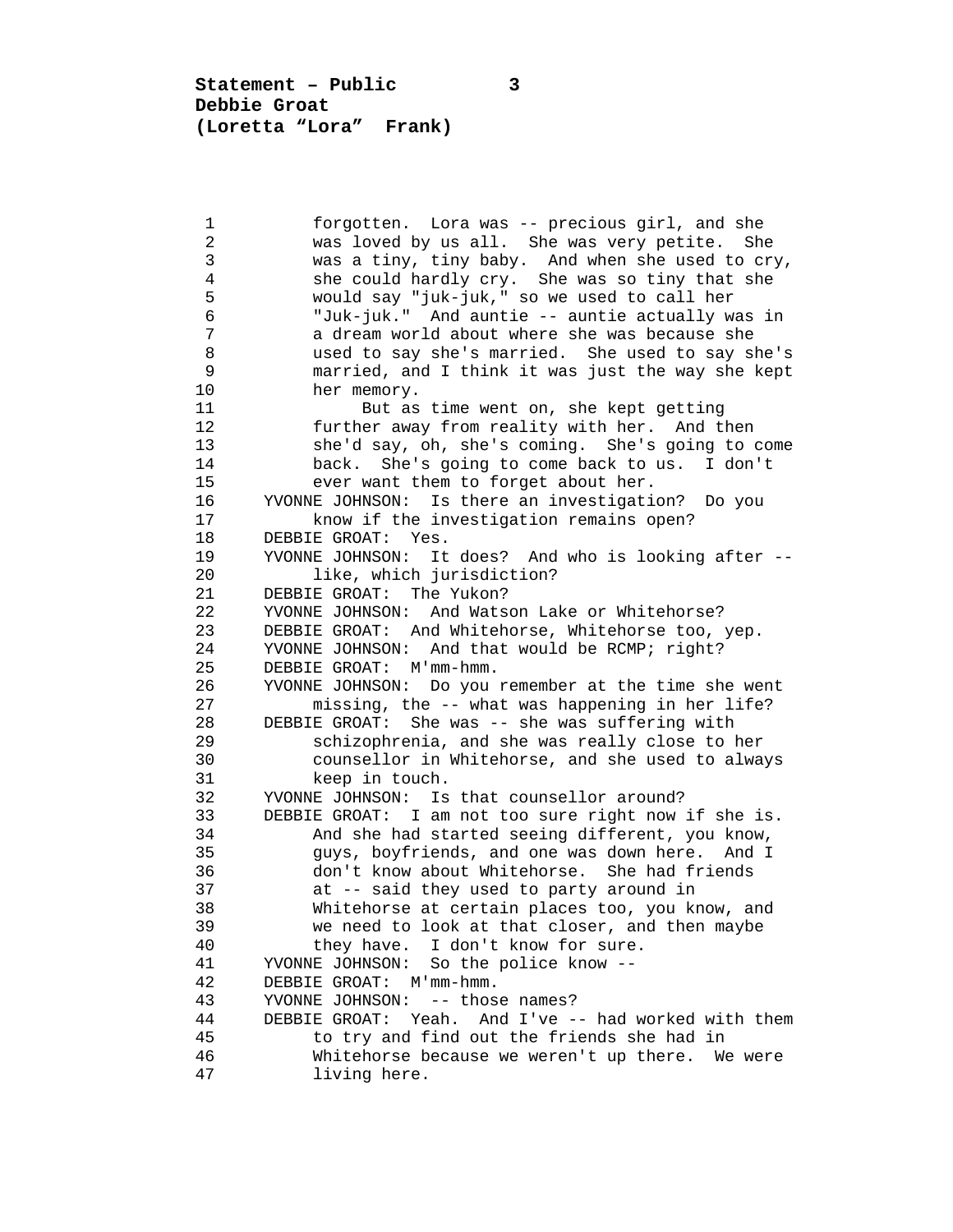**Statement – Public 4 Debbie Groat (Loretta "Lora" Frank)**

1 YVONNE JOHNSON: Uh-huh.<br>2 DEBBIE GROAT: And she h 2 DEBBIE GROAT: And she had -- she had some close 3 friends here too. I think they've already been 4 spoken to.<br>5 YVONNE JOHNSON: 5 YVONNE JOHNSON: Was she treated for schizophrenia, do 6 you -- 7 DEBBIE GROAT: Yes, she was.<br>8 YVONNE JOHNSON: -- know? 8 YVONNE JOHNSON: -- know?<br>9 DEBBIE GROAT: Yeah. She 9 DEBBIE GROAT: Yeah. She was medicated --<br>10 YVONNE JOHNSON: So --10 YVONNE JOHNSON: So --<br>11 DEBBIE GROAT: -- yeah. 11 DEBBIE GROAT: -- yeah.<br>12 YVONNE JOHNSON: -- did 12 YVONNE JOHNSON: -- did she take her medication?<br>13 DEBBIE GROAT: Yeah, she did. And sometimes, yo 13 DEBBIE GROAT: Yeah, she did. And sometimes, you<br>14 https://whenthey.don't -- you know, they -- all 14 know, when they don't -- you know, they -- and it<br>15 hit later in life, you know, for her. 15 hit later in life, you know, for her.<br>16 YVONNE JOHNSON: M'mm-hmm. 16 YVONNE JOHNSON: M'mm-hmm.<br>17 DEBBIE GROAT: Yeah. 17 DEBBIE GROAT: Yeah.<br>18 YVONNE JOHNSON: Was 18 YVONNE JOHNSON: Was there mental health illness like<br>19 that, that ran in the family? 19 that, that ran in the family?<br>20 DEBBIE GROAT: M'mm-hmm, ves. 20 DEBBIE GROAT: M'mm-hmm, yes.<br>21 YVONNE JOHNSON: Who else had 21 YVONNE JOHNSON: Who else had that?<br>22 DEBBIE GROAT: Her [family member]. 22 DEBBIE GROAT: Her [family member].<br>23 YVONNE JOHNSON: Older or younger? 23 YVONNE JOHNSON: Older or younger?<br>24 DEBBIE GROAT: [Relative age], and 24 DEBBIE GROAT: [Relative age], and it -- [relative age].<br>25 YVONNE JOHNSON: Is she alive? 25 YVONNE JOHNSON: Is she alive?<br>26 DEBBIE GROAT: Yeah. 26 DEBBIE GROAT: Yeah.<br>27 YVONNE JOHNSON: Doe: 27 YVONNE JOHNSON: Does she ever share what<br>28 Schizophrenia is, the kind of though 28 schizophrenia is, the kind of thoughts a person<br>29 has, what could happen? Could she help the 29 has, what could happen? Could she help the<br>30 family understand that mental illness? 30 family understand that mental illness?<br>31 DEBBIE GROAT: M'mm-hmm. Well, everybody l 31 DEBBIE GROAT: M'mm-hmm. Well, everybody lives it, 32 you know, and [this person]'s going through that,<br>33 1ike our -- my [family member]. [This person's] 33 like our -- my [family member]. [This person's] 34 had many setbacks, many setbacks.<br>35 YVONNE JOHNSON: And her mom, was she 35 YVONNE JOHNSON: And her mom, was she impacted by it? 36 DEBBIE GROAT: Personally, you mean, like her -- did 37 she have it?<br>38 YVONNE JOHNSON: I 38 YVONNE JOHNSON: No. Like, if -- when her [family member]<br>39 was -- I don't know -- had an episode -- 39 was -- I don't know -- had an episode -- 40 DEBBIE GROAT: M'mm-hmm.<br>41 YVONNE JOHNSON: -- I do 41 YVONNE JOHNSON: -- I don't know -- I don't know what 42 else to call it --<br>43 DEBBIE GROAT: Oh --43 DEBBIE GROAT: Oh --<br>44 YVONNE JOHNSON: -- 44 YVONNE JOHNSON: -- would it -- would it impact her 45 mom?<br>46 DEBBIE GR 46 DEBBIE GROAT: Yeah, it did bad. Yeah. She didn't want [this person] around. She didn't want her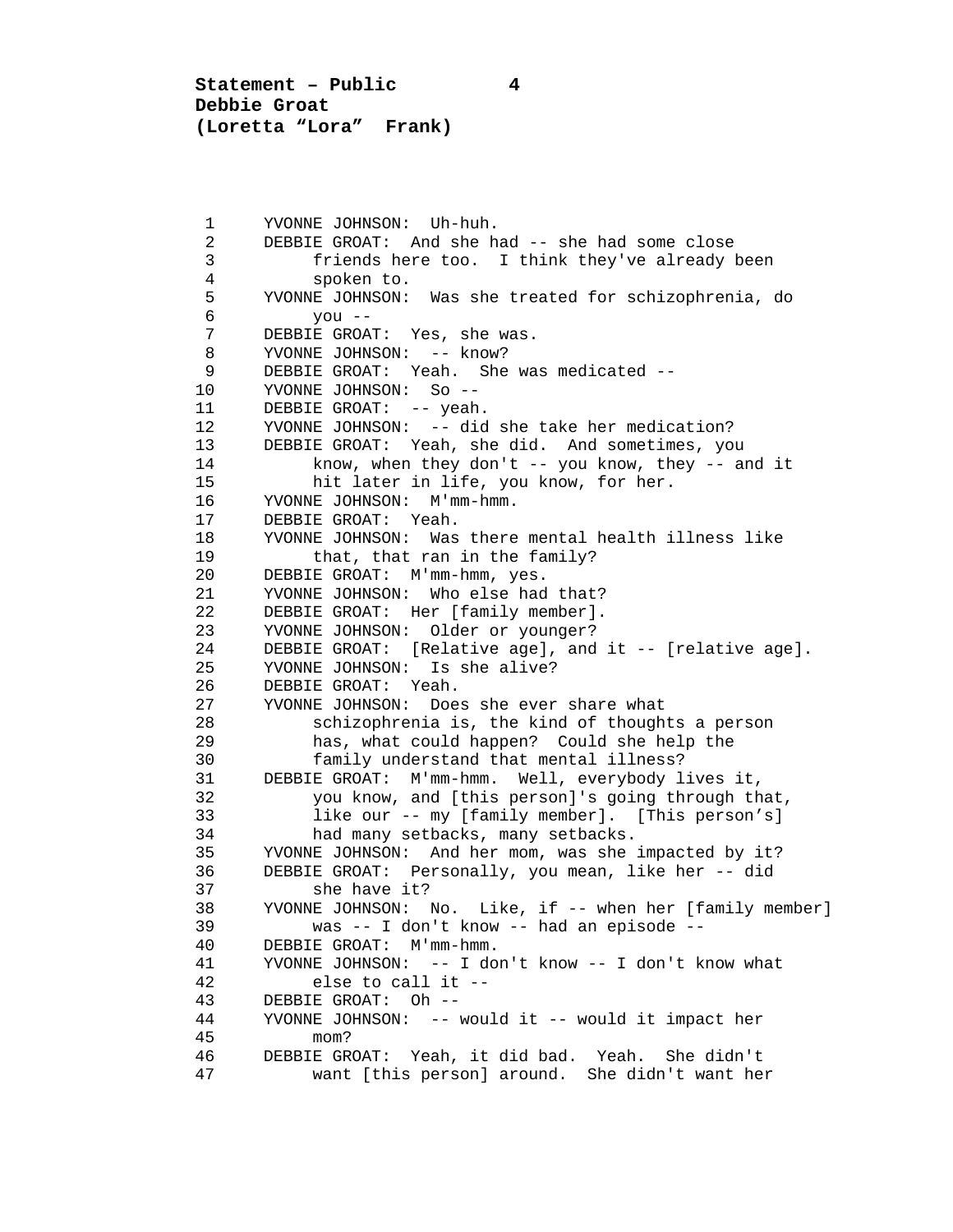**Statement – Public 5 Debbie Groat (Loretta "Lora" Frank)**

1 [family member] around.<br>2 YVONNE JOHNSON: Do you thin 2 YVONNE JOHNSON: Do you think it was like that with -- 3 for Lora?<br>4 DEBBIE GROAT: 4 DEBBIE GROAT: Not so much Lora. Lora's the baby.<br>5 YVONNE JOHNSON: But she's -- had the same illness 5 YVONNE JOHNSON: But she's -- had the same illness? 6 DEBBIE GROAT: Yeah, m'mm-hmm. And her mom had gone 7 to residential school, so there was a -- you<br>8 know, the dysfunction that comes with that, t 8 know, the dysfunction that comes with that, the  $9$  heavy drinking and  $-$  and she would  $-$ 9 heavy drinking and -- and she would --<br>10 YVONNE JOHNSON: Lora's mom or Lora? 10 YVONNE JOHNSON: Lora's mom or Lora?<br>11 DEBBIE GROAT: Yeah, Lora's mom, m'm 11 DEBBIE GROAT: Yeah, Lora's mom, m'mm-hmm. She went 12 to school at four in [Town 1 in Alberta]. Yeah. And<br>13 1 always -- she always seemed to be in a dream --13 I always -- she always seemed to be in a dream --<br>14 You know, another dream world. She would say 14 you know, another dream world. She would say<br>15 things that are, you know, that she -- that w 15 things that are, you know, that she -- that was<br>16 16 hot really right. She'd say that she was rich, 16 not really right. She'd say that she was rich, 17 You know, or -- and that's fine. But, you know,<br>18 She'd say, I have a plane. And when she was 18 she'd say, I have a plane. And when she was<br>19 sober, you'd never guess. She was -- becaus 19 sober, you'd never guess. She was -- because<br>20 she -- when we tried to help her, she came for 20 she -- when we tried to help her, she came for a<br>21 one-day meeting and we had some counsellors in 21 one-day meeting and we had some counsellors in<br>22 and doing residential school, and she was so 22 and doing residential school, and she was so<br>23 and she couldn't continue. So she 23 bupset by that, she couldn't continue. So she<br>24 iust started shaking, and she said, I have to 24 just started shaking, and she said, I have to go.<br>25 I have to go. And she was -- nobody should ever 25 I have to go. And she was -- nobody should ever<br>26 hear about what happened, she said to me. 26 hear about what happened, she said to me.<br>27 YVONNE JOHNSON: I wonder if that was post-tra 27 YVONNE JOHNSON: I wonder if that was post-traumatic 28 stress disorder response. It sounds like.<br>29 DEBBIE GROAT: Yeah. And the children had a 29 DEBBIE GROAT: Yeah. And the children had a 30 non-Native father, and he was very abusive to 31 everyone in the household.<br>32 YVONNE JOHNSON: How many in th 32 YVONNE JOHNSON: How many in the household?<br>33 DEBBIE GROAT: There was [Child 1], [Child 33 DEBBIE GROAT: There was [Child 1], [Child 2] -- five, 34 kids, three boys and two girls, and my auntie<br>35 abused all the time. And he was so much olde: 35 35 abused all the time. And he was so much older<br>36 than her, it was almost like she was one of the 36 than her, it was almost like she was one of the<br>37 kids too. So she was like bossed, you know, 37 kids too. So she was like bossed, you know, 38 around --<br>39 YVONNE JOHNSON: 39 YVONNE JOHNSON: M'mm-hmm.<br>40 DEBBIE GROAT: -- and verv 40 DEBBIE GROAT: -- and very ...<br>41 YVONNE JOHNSON: Is he alive? 41 YVONNE JOHNSON: Is he alive?<br>42 DEBBIE GROAT: No. They're b 42 DEBBIE GROAT: No. They're both gone already.<br>43 YVONNE JOHNSON: Any of the siblings still her 43 YVONNE JOHNSON: Any of the siblings still here?<br>44 DEBBIE GROAT: All of them except for Lora. 44 DEBBIE GROAT: All of them except for Lora.<br>45 YVONNE JOHNSON: They're all still around? 45 YVONNE JOHNSON: They're all still around?<br>46 DEBBIE GROAT: M'mm-hmm. m'mm-hmm. And it 46 DEBBIE GROAT: M'mm-hmm, m'mm-hmm. And it's really difficult for them to go through this.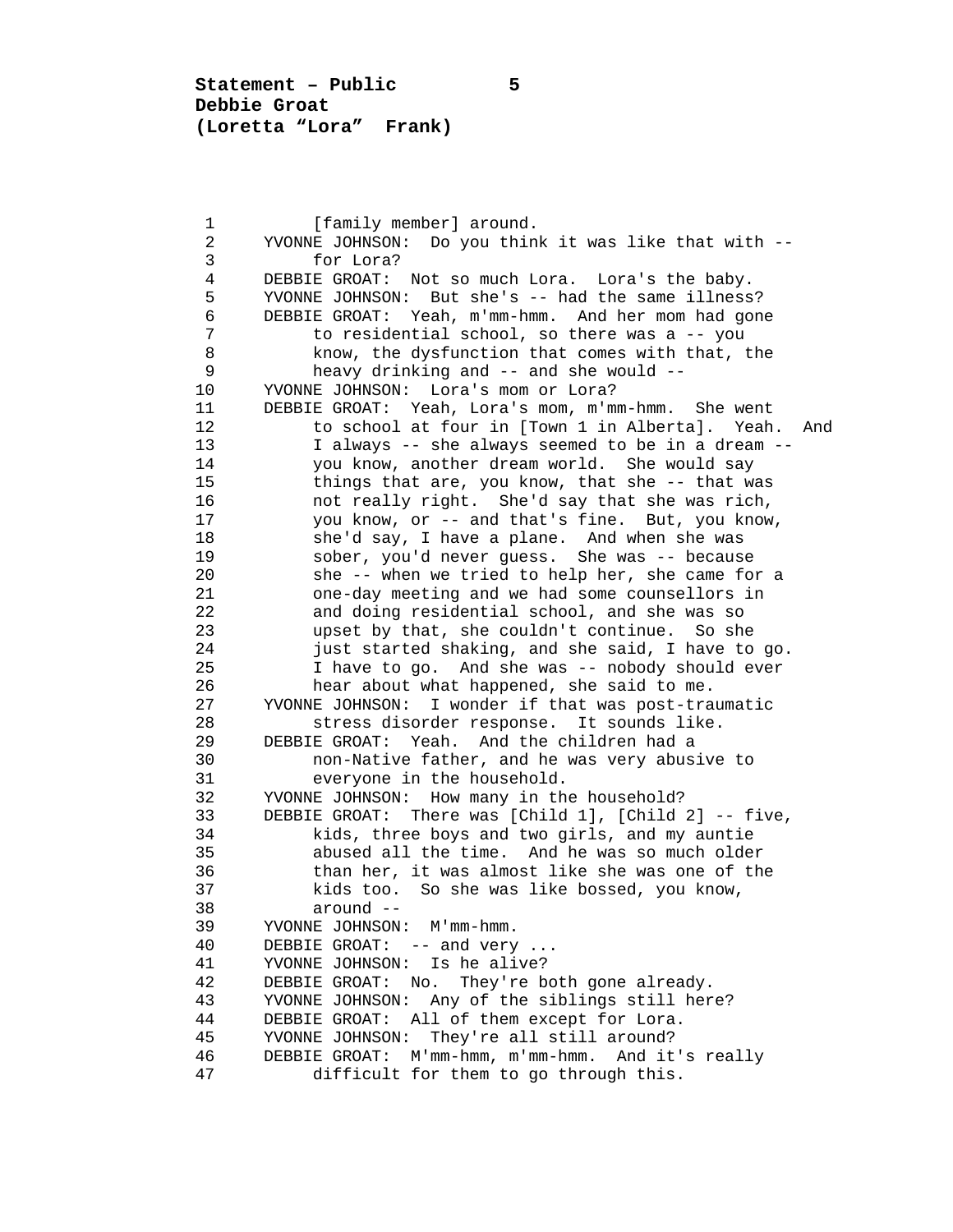**Statement – Public 6 Debbie Groat (Loretta "Lora" Frank)**

1 YVONNE JOHNSON: Are they aware that there's a<br>2 statement gathering here? 2 statement gathering here?<br>3 DEBBIE GROAT: M'mm-hmm. Well 3 DEBBIE GROAT: M'mm-hmm. Well --<br>4 YVONNE JOHNSON: And -- 4 YVONNE JOHNSON: And -- 5 DEBBIE GROAT: -- [Child 4] broke her ankle, so 6 she's just come back from the hospital, and 7 [Child 1]'s into alcoholism, really 8 serious. He's really hard of hearing, and<br>9 [Child 3], whose wife did the cooking 9 [Child 3], whose wife did the cooking<br>10 (indiscernible). 10 (indiscernible).<br>11 YVONNE JOHNSON: Oh. 11 YVONNE JOHNSON: Oh.<br>12 DEBBIE GROAT: And m 12 DEBBIE GROAT: And maybe they will come forward. I<br>13 don't know. But I -- I wanted to because she' 13 don't know. But I -- I wanted to because she's<br>14 my cousin's sister, you know. Like, she's my 14 my cousin's sister, you know. Like, she's my 15 sister's.<br>16 YVONNE JOHNSON 16 YVONNE JOHNSON: Do you know if anybody did any DNA 17 testing, if the siblings provided any --<br>18 DEBBIE GROAT: Yes. They -- they did it --18 DEBBIE GROAT: Yes. They -- they did it --<br>19 YVONNE JOHNSON: -- DNA. 19 YVONNE JOHNSON: -- DNA.<br>20 DEBBIE GROAT: -- with [ 20 DEBBIE GROAT: -- with [Aunt 1], her mom.<br>21 YVONNE JOHNSON: Okav. 21 YVONNE JOHNSON: Okay.<br>22 DEBBIE GROAT: Just la 22 DEBBIE GROAT: Just last spring, I was -- I brought<br>23 them -- yeah -- up there, and they talked to h 23 them -- yeah -- up there, and they talked to her,<br>24 and we did. 24 and we did.<br>25 YVONNE JOHNSON: 25 YVONNE JOHNSON: So this was done before she passed? 26 DEBBIE GROAT: Yeah. M'mm-hmm.<br>27 YVONNE JOHNSON: So there's a n 27 YVONNE JOHNSON: So there's a national database for<br>28 DNA. I'm wondering if her mom's DNA went into 28 DNA. I'm wondering if her mom's DNA went into<br>29 that database. 29 that database.<br>30 DEBBIE GROAT: I --30 DEBBIE GROAT: I --<br>31 YVONNE JOHNSON: Do 31 YVONNE JOHNSON: Do you know --<br>32 DEBBIE GROAT: -- I don't know 32 DEBBIE GROAT: -- I don't know for sure.<br>33 YVONNE JOHNSON: -- if that ... you said 33 YVONNE JOHNSON: -- if that ... you said her mom's 34 name was [Aunt 1]?<br>35 DEBBIE GROAT: [Aunt 1] 35 DEBBIE GROAT: [Aunt 1] was her -- her --<br>36 YVONNE JOHNSON: How do you spell her las 36 YVONNE JOHNSON: How do you spell her last name?<br>37 DEBBIE GROAT: [Spells name]. That's her marrie 37 DEBBIE GROAT: [*Spells name*]. That's her married 38 name.<br>39 YVONNE JOH 39 YVONNE JOHNSON: How do you spell it, [*spells name*]-- 40 DEBBIE GROAT: [*Spells name*]. 41 YVONNE JOHNSON: Okay.<br>42 DEBBIE GROAT: [Aunt 1 42 DEBBIE GROAT: [Aunt 1]. And her maiden name was 43 [maiden name]. It's almost like you just don't know<br>44 where to turn anymore. Where do you -- where do 44 where to turn anymore. Where do you -- where do<br>45 vou look? I pray all the time. And then when 45 you look? I pray all the time. And then when<br>46 they find something in Whitehorse, I'm always 46 they find something in Whitehorse, I'm always wondering if it's Lora.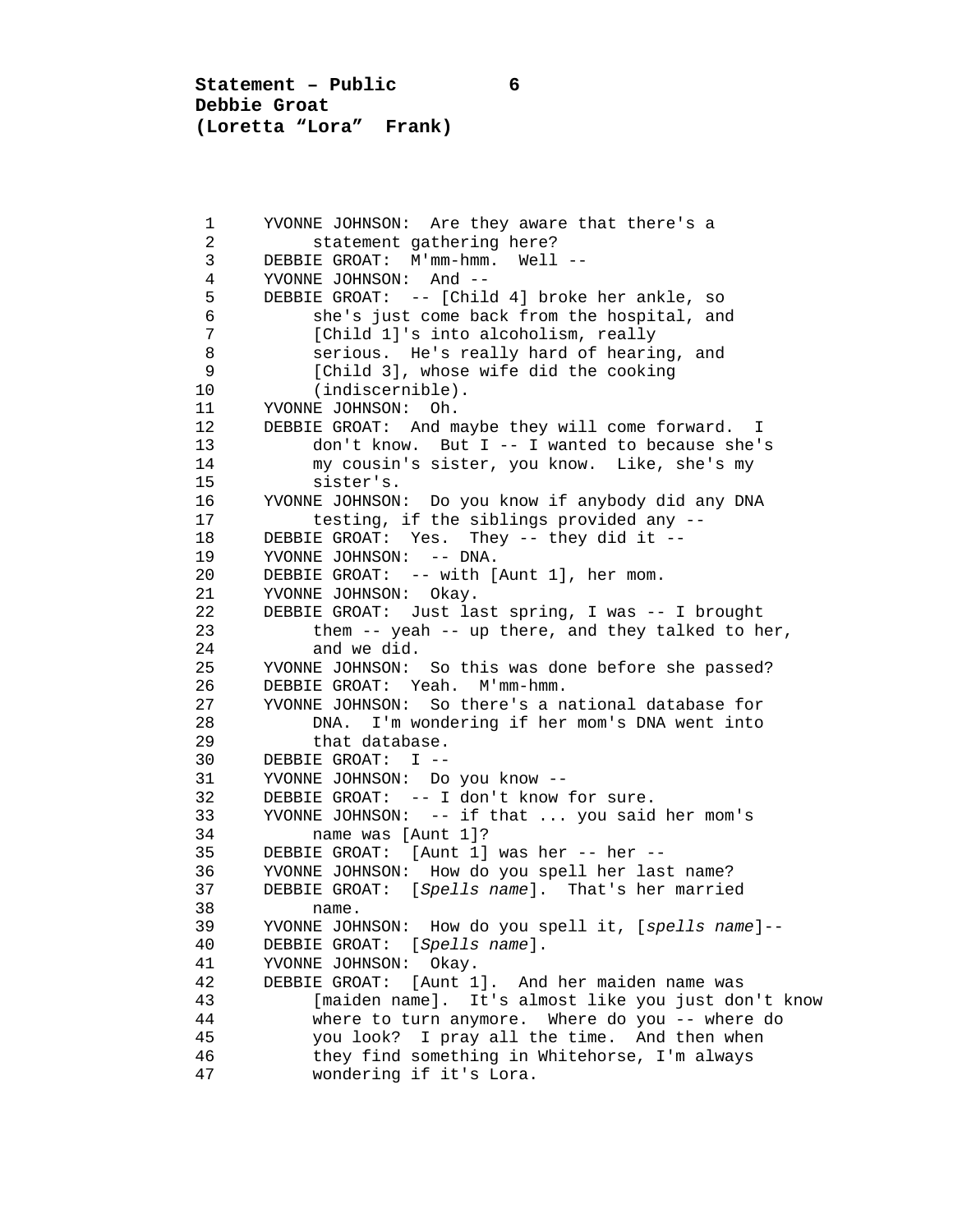**Statement – Public 7 Debbie Groat (Loretta "Lora" Frank)**

 1 YVONNE JOHNSON: And does anybody know what she was 2 wearing, or if there's anything significant about 3 her?<br>4 DEBBIE GR 4 DEBBIE GROAT: Not that I know of.<br>5 YVONNE JOHNSON: Any jewellery tha 5 YVONNE JOHNSON: Any jewellery that she might have 6 been wearing that was found in a pawn shop or 7 anything like that? Nothing?<br>8 DEBBIE GROAT: No. Yeah. 8 DEBBIE GROAT: No. Yeah.<br>9 YVONNE JOHNSON: That inv 9 YVONNE JOHNSON: That investigation they did in<br>10 Vancouver, the Pickton case was -- was the: 10 Vancouver, the Pickton case was -- was there<br>11 anybody doing any investigation for -- regare 11 anybody doing any investigation for -- regarding<br>12 her --12 her --<br>13 DEBBIE GROA 13 DEBBIE GROAT: I don't know.<br>14 YVONNE JOHNSON: -- DNA from 14 YVONNE JOHNSON: -- DNA from --<br>15 DEBBIE GROAT: Not that I know 15 DEBBIE GROAT: Not that I know of.<br>16 YVONNE JOHNSON: That would be int 16 YVONNE JOHNSON: That would be interesting to see.<br>17 DEBBIE GROAT: M'mm-hmm, yeah. Yeah. She was -- 17 DEBBIE GROAT: M'mm-hmm, yeah. Yeah. She was -- I 18 don't know. But for the longest time, nobody<br>19 moved any on it at all, eh? 19 moved any on it at all, eh?<br>20 YVONNE JOHNSON: M'mm-hmm. 20 YVONNE JOHNSON: M'mm-hmm.<br>21 DEBBIE GROAT: So I don't 21 DEBBIE GROAT: So I don't know. But I don't want them<br>22 to forget. She's still out there somewhere or 22 to forget. She's still out there somewhere or<br>23 miss -- or ... 23 miss -- or ...<br>24 YVONNE JOHNSON: So 24 YVONNE JOHNSON: So other than mental health illness,<br>25 was there something else, addiction, drugs, 25 was there something else, addiction, drugs,<br>26 homelessness, transiency? 26 homelessness, transiency?<br>27 DEBBIE GROAT: I don't know. 27 DEBBIE GROAT: I don't know. I can't say for sure,<br>28 but she had just started drinking more, eh. 28 but she had just started drinking more, eh.<br>29 YVONNE JOHNSON: M'mm-hmm. 29 YVONNE JOHNSON: M'mm-hmm.<br>30 DEBBIE GROAT: And she was 30 DEBBIE GROAT: And she was coming to the age of 31 drinking, anyway, so --31 drinking, anyway, so --<br>32 YVONNE JOHNSON: M'mm-hmm. 32 YVONNE JOHNSON: M'mm-hmm. 33 DEBBIE GROAT: -- but I don't know about drugs. She 34 always had a place to stay, you know.<br>35 YVONNE JOHNSON: M'mm-hmm. 35 YVONNE JOHNSON: M'mm-hmm. 36 DEBBIE GROAT: I know sometimes she wanted -- she had 37 to get away from her mom and dad because she were<br>38 so heavy into alcohol or something, you know --38 so heavy into alcohol or something, you know --<br>39 and abuse and swearing and calling and -- you 39 and abuse and swearing and calling and -- you<br>40 know, and all that. 40 know, and all that.<br>41 YVONNE JOHNSON: M'mm-hm 41 YVONNE JOHNSON: M'mm-hmm.<br>42 DEBBIE GROAT: And her bro 42 DEBBIE GROAT: And her brother always was there to<br>43 help her, but I don't know what happened real 43 help her, but I don't know what happened really.<br>44 YVONNE JOHNSON: And has he shared his story at all? 44 YVONNE JOHNSON: And has he shared his story at all?<br>45 DEBBIE GROAT: I -- he -- they -- all the family, I' 45 DEBBIE GROAT: I -- he -- they -- all the family, I'm<br>46 pretty sure have had -- made statements. 46 pretty sure have had -- made statements.<br>47 YVONNE JOHNSON: M'mm-hmm. YVONNE JOHNSON: M'mm-hmm.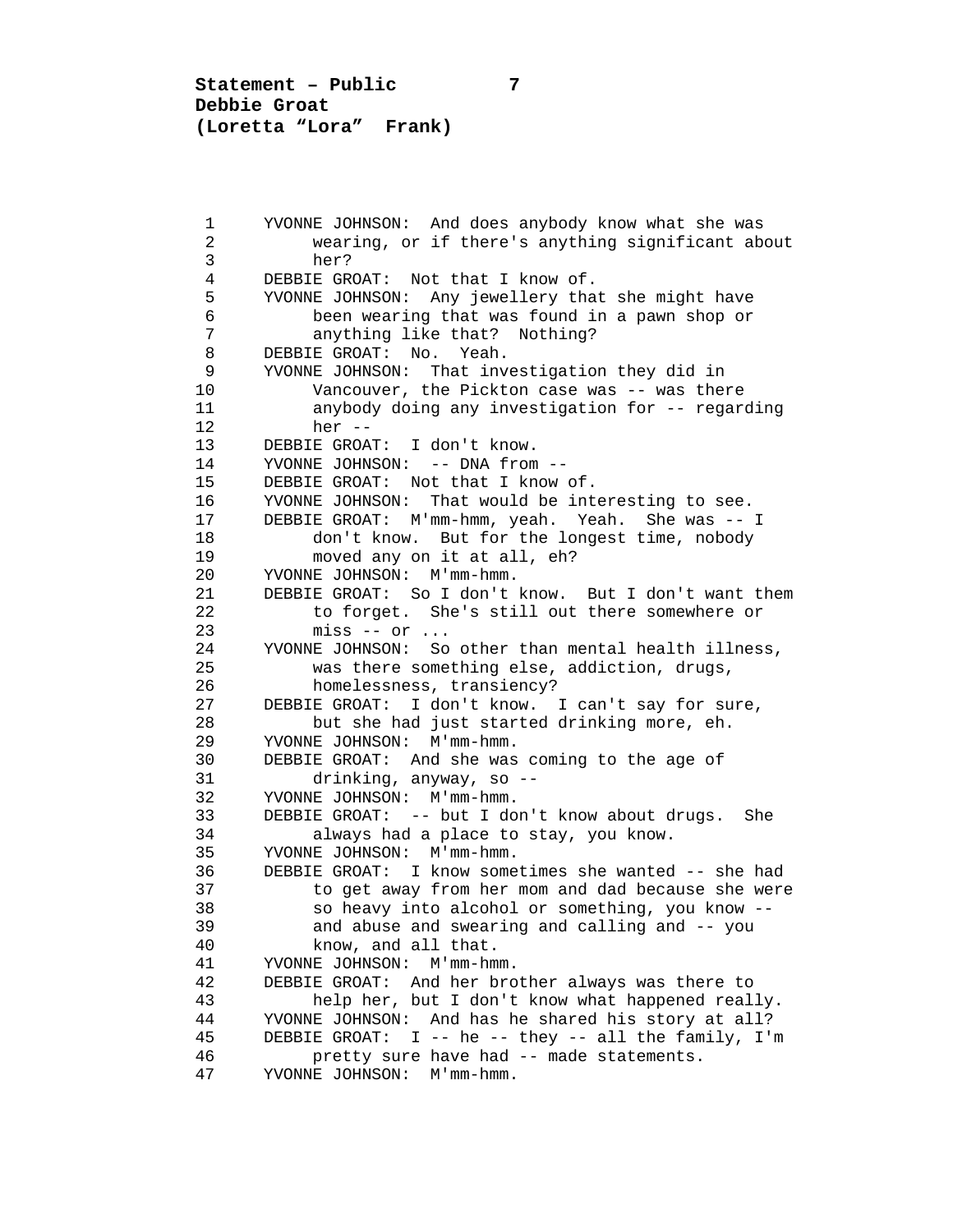**Statement – Public 8 Debbie Groat (Loretta "Lora" Frank)**

1 DEBBIE GROAT: Yeah. Yeah. But the police did it on<br>2 their -- you know --2 their -- you know --<br>3 YVONNE JOHNSON: M'mm-hmm 3 YVONNE JOHNSON: M'mm-hmm. 4 DEBBIE GROAT: -- did it on their own and ...<br>5 YVONNE JOHNSON: And there'd -- they'd be dif 5 YVONNE JOHNSON: And there'd -- they'd be different 6 police members every time?<br>7 DEBBIE GROAT: Yeah. Because. 7 DEBBIE GROAT: Yeah. Because, you know, how they move 8 them around all the time.<br>9 YVONNE JOHNSON: Yeah. Yeah. 9 YVONNE JOHNSON: Yeah. Yeah. 10 DEBBIE GROAT: Yeah. So ...<br>11 YVONNE JOHNSON: And there's 11 YVONNE JOHNSON: And there's the investigations unit<br>12 that's just strictly missing persons. 12 that's just strictly missing persons.<br>13 DEBBIE GROAT: M'mm-hmm. 13 DEBBIE GROAT: M'mm-hmm.<br>14 YVONNE JOHNSON: Was tha 14 YVONNE JOHNSON: Was that ever the case for Loretta or 15 Lora?<br>16 DEBBIE GRO. 16 DEBBIE GROAT: Yeah. I'm pretty sure because I talked<br>17 to one policewoman, and she came down and was 17 to one policewoman, and she came down and was<br>18 doing investigating for just that --18 doing investigating for just that --<br>19 YVONNE JOHNSON: Okay. 19 YVONNE JOHNSON: Okay.<br>20 DEBBIE GROAT: -- miss 20 DEBBIE GROAT: -- missing and murdered Indigenous<br>21 women. 21 women.<br>22 YVONNE JOHN 22 YVONNE JOHNSON: How long ago was that?<br>23 DEBBIE GROAT: Last year, I got to see 23 DEBBIE GROAT: Last year, I got to see them when they<br>24 were going to do DNA. 24 were going to do DNA.<br>25 YVONNE JOHNSON: Oh. 25 YVONNE JOHNSON: Oh.<br>26 DEBBIE GROAT: And w 26 DEBBIE GROAT: And when I asked if it was done, I had<br>27 heard they were -- it was done, so they took 27 heard they were -- it was done, so they took<br>28 huntie up to the police station, apparently. 28 Auntie up to the police station, apparently.<br>29 YVONNE JOHNSON: M'mm-hmm. 29 YVONNE JOHNSON: M'mm-hmm.<br>30 DEBBIE GROAT: But I didn' 30 DEBBIE GROAT: But I didn't ask her because when I 31 used to talk about Loretta, it would get really<br>32 difficult. She'd say, she's married and she'll 32 difficult. She'd say, she's married and she'll 33 be home or --<br>34 YVONNE JOHNSON: M 34 YVONNE JOHNSON: M'mm-hmm.<br>35 DEBBIE GROAT: -- you know 35 DEBBIE GROAT: -- you know. She -- she kept at home. 36 If we don't know where she's at, we can't contact<br>37 her, you know. 37 her, you know.<br>38 YVONNE JOHNSON: Wa 38 YVONNE JOHNSON: Was there ever any history of suicide 39 or thoughts of suicide or attempts or threats?<br>40 DEBBIE GROAT: I'm not too clear on that, but I 40 DEBBIE GROAT: I'm not too clear on that, but I 41 believe there -- the counsellors that she had --<br>42 YVONNE JOHNSON: M'mm-hmm. 42 YVONNE JOHNSON: M'mm-hmm. 43 DEBBIE GROAT: -- may have some of that information. 44 YVONNE JOHNSON: And were they ever interviewed as far 45 as you know.<br>46 DEBBIE GROAT: I 46 DEBBIE GROAT: I believe they were because they had to look through records of look through records of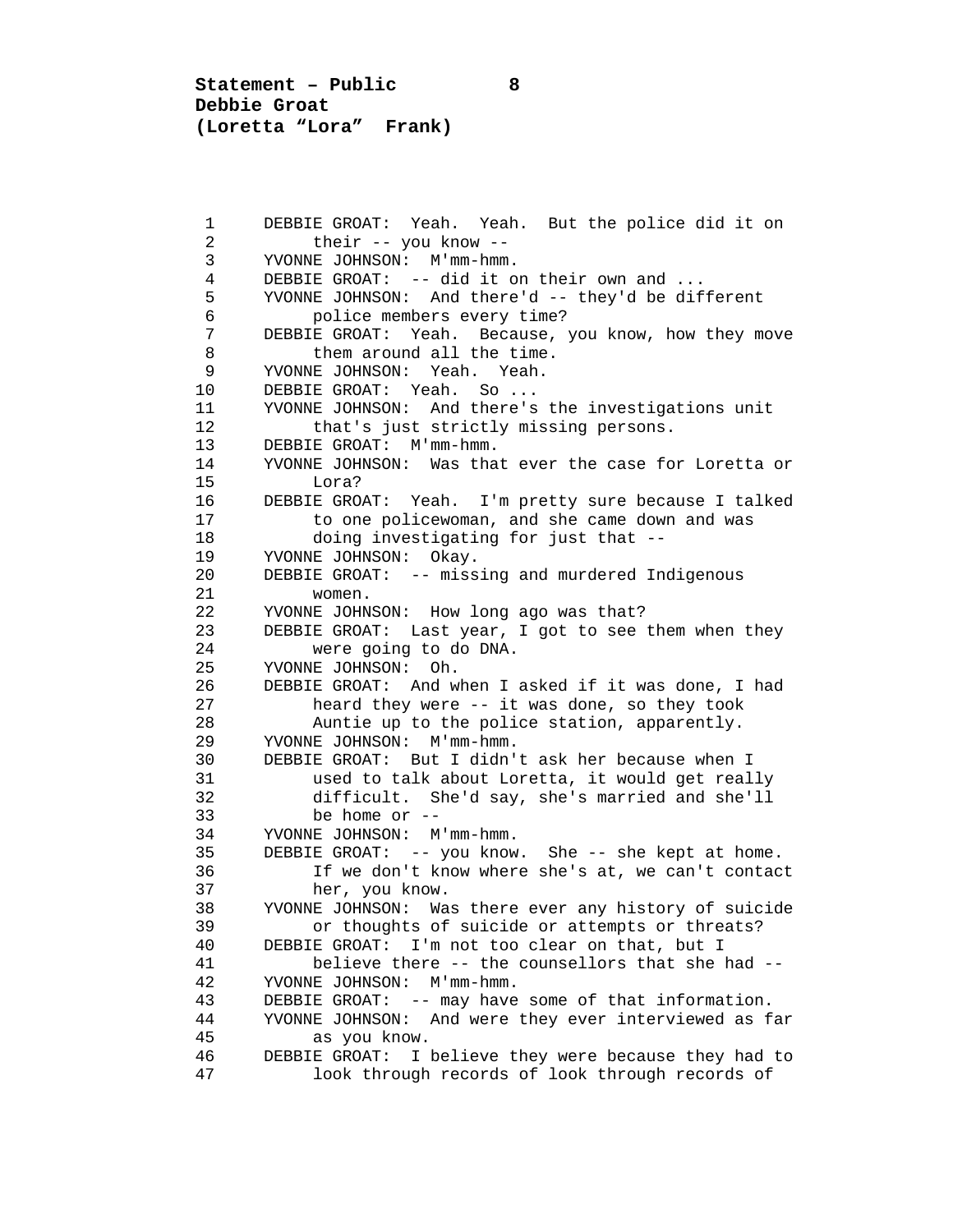**Statement – Public 9 Debbie Groat (Loretta "Lora" Frank)**

1 the doctor and any else who -- or anyone else who 2 2 was a part of her life --<br>3 YVONNE JOHNSON: M'mm-hmm. 3 YVONNE JOHNSON: M'mm-hmm. 4 DEBBIE GROAT: -- at school and -- yeah.<br>5 YVONNE JOHNSON: Did she have any childr 5 YVONNE JOHNSON: Did she have any children?<br>6 DEBBIE GROAT: No. She never even had kids 6 DEBBIE GROAT: No. She never even had kids, never had 7 a chance really --<br>8 YVONNE JOHNSON: M'mm-h 8 YVONNE JOHNSON: M'mm-hmm.<br>9 DEBBIE GROAT: -- to live 9 DEBBIE GROAT: -- to live her life.<br>10 YVONNE JOHNSON: So if there was an 10 YVONNE JOHNSON: So if there was any recommendations<br>11 You can make to the inquiry on what to do bette: 11 you can make to the inquiry on what to do better,<br>12 how to improve systems, what -- what would your 12 how to improve systems, what -- what would your<br>13 recommendation be? 13 recommendation be?<br>14 DEBBIE GROAT: I would 14 DEBBIE GROAT: I would say they need to have people<br>15 who understand us as a people, where we're com 15 who understand us as a people, where we're coming<br>16 from, what we've gone through, and that we're 16 from, what we've gone through, and that we're<br>17 human, and that every one of us deserves to be 17 human, and that every one of us deserves to be,<br>18 The Wou know, not forgotten. And we all have family 18 you know, not forgotten. And we all have family.<br>19 We're all family. 19 We're all family.<br>20 YVONNE JOHNSON: M'mm-20 YVONNE JOHNSON: M'mm-hmm. And what are some things<br>21 that you would do as a family to not forget 21 that you would do as a family to not forget<br>22 Loretta, to remember her? 22 Loretta, to remember her?<br>23 DEBBIE GROAT: I keep her -- I 23 DEBBIE GROAT: I keep her -- I keep her picture<br>24 around --24 around --<br>25 YVONNE JOHNSON 25 YVONNE JOHNSON: M'mm-hmm.<br>26 DEBBIE GROAT: -- vou know 26 DEBBIE GROAT: -- you know, and I -- that's the only<br>27 Way I think of -- you know Because sometimes 27 way I think of -- you know. Because sometimes<br>28 vou try bringing it to the family, it hurts so 28 you try bringing it to the family, it hurts so<br>29 much I don't really want to say anything. But 29 much I don't really want to say anything. But I<br>30 always mention her --30 always mention her --<br>31 YVONNE JOHNSON: M'mm-hmm. 31 YVONNE JOHNSON: M'mm-hmm.<br>32 DEBBIE GROAT: -- because 32 DEBBIE GROAT: -- because I don't ever want them to 33 forget because she never hurt anybody ever. She 34 was just this loving, young girl -- woman. And<br>35 She deserves to, you know, be found --35 she deserves to, you know, be found --<br>36 YVONNE JOHNSON: M'mm-hmm. 36 YVONNE JOHNSON: M'mm-hmm. 37 DEBBIE GROAT: -- and to be laid to rest, you know,<br>38 the way we should do it, like the way where we 38 the way we should do it, like the way where we<br>39 hever forget. 39 never forget.<br>40 YVONNE JOHNSON: I 40 YVONNE JOHNSON: It's not my place to say, but what 41 comes to my mind is even understanding -- to 42 42 bring awareness --<br>43 DEBBIE GROAT: M'mm-hmm 43 DEBBIE GROAT: M'mm-hmm.<br>44 YVONNE JOHNSON: -- to t 44 YVONNE JOHNSON: -- to the community, or even to the 45 family -- 46 DEBBIE GROAT: M'mm-hmm.<br>47 YVONNE JOHNSON: -- abou YVONNE JOHNSON: -- about what schizophrenia is.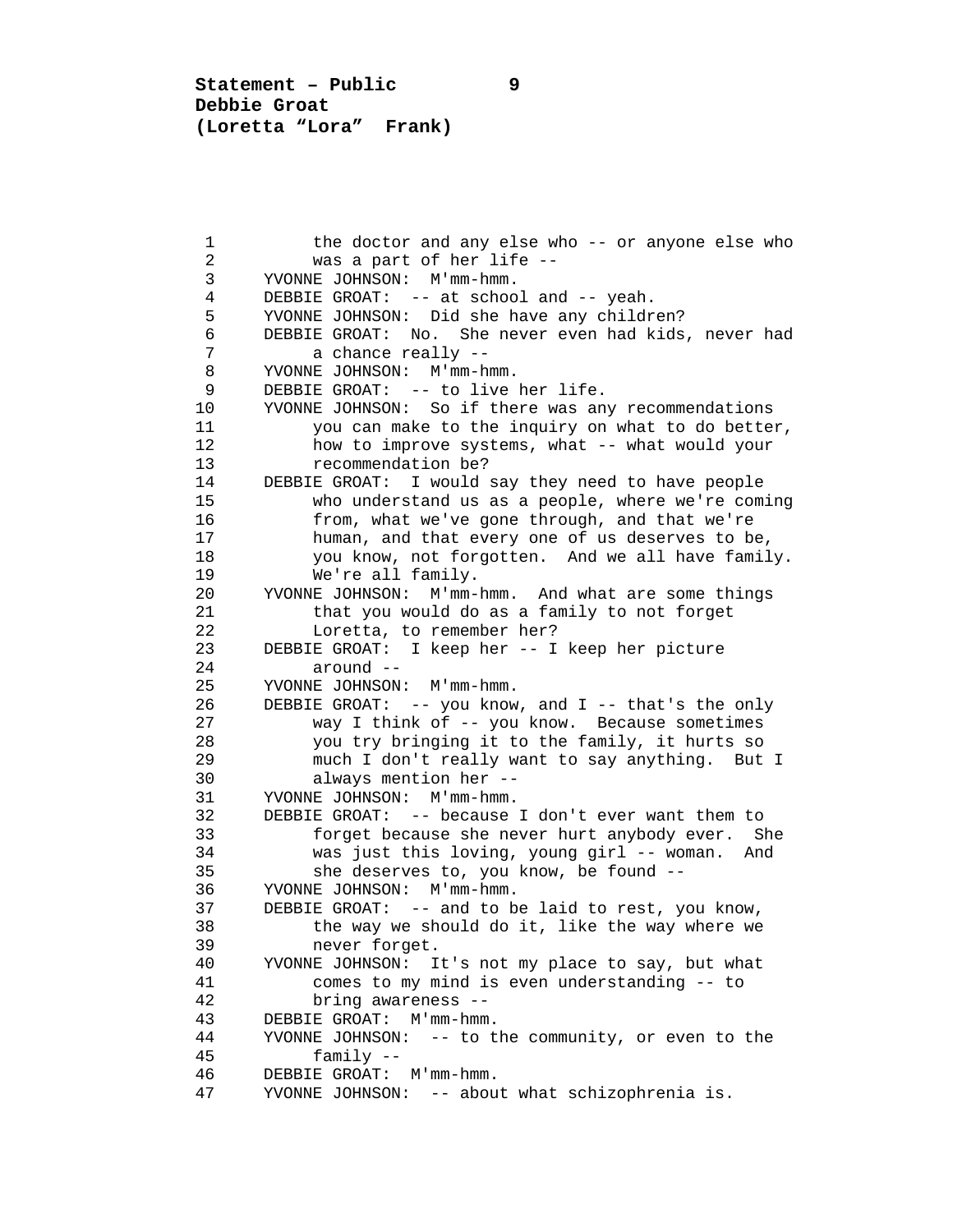**Statement – Public 10 Debbie Groat (Loretta "Lora" Frank)**

1 DEBBIE GROAT: M'mm-hmm.<br>2 YVONNE JOHNSON: Like. I 2 YVONNE JOHNSON: Like, I think that would help.<br>3 DEBBIE GROAT: We have started that. 3 DEBBIE GROAT: We have started that.<br>4 YVONNE JOHNSON: Good. 4 YVONNE JOHNSON: Good.<br>5 DEBBIE GROAT: Yeah. I 5 DEBBIE GROAT: Yeah. Mental health is pretty high on 6 our priority list right now --<br>7 YVONNE JOHNSON: M'mm-hmm. 7 YVONNE JOHNSON: M'mm-hmm.<br>8 DEBBIE GROAT: -- because 8 DEBBIE GROAT: -- because of the seriousness of cases<br>9 and the pain that the people who are 9 and the pain that the people who are<br>10 misunderstood --10 misunderstood --<br>11 YVONNE JOHNSON: M'mm 11 YVONNE JOHNSON: M'mm-hmm.<br>12 DEBBIE GROAT: -- is going 12 DEBBIE GROAT: -- is going through. It is being<br>13 acknowledged, and we need to really pay atter 13 acknowledged, and we need to really pay attention<br>14 to -- we have -- we have people outside the 14 to -- we have -- we have people outside the<br>15 community who are learning to live with the 15 community who are learning to live with the<br>16 medication and how to survive in a home or 16 medication and how to survive in a home or to<br>17 start looking after themselves. 17 start looking after themselves.<br>18 YVONNE JOHNSON: M'mm-hmm. 18 YVONNE JOHNSON: M'mm-hmm.<br>19 DEBBIE GROAT: And it's --19 DEBBIE GROAT: And it's -- it's a learning<br>20 experience --20 experience --<br>21 YVONNE JOHNSON: U 21 YVONNE JOHNSON: Uh-huh.<br>22 DEBBIE GROAT: -- and th 22 DEBBIE GROAT: -- and that's what we're working on.<br>23 And we did a presentation in our culture camp, 23 And we did a presentation in our culture camp,<br>24 and one of the family members stood up and spo 24 and one of the family members stood up and spoke<br>25 about it and told everyone they didn't know 25 about it and told everyone they didn't know<br>26 how -- how much pain it was to have family o 26 how -- how much pain it was to have family going<br>27 through that, and it really -- really opened 27 through that, and it really -- really opened<br>28 oeople's eves because he never usually speaks 28 people's eyes because he never usually speaks.<br>29 YVONNE JOHNSON: M'mm-hmm. 29 YVONNE JOHNSON: M'mm-hmm.<br>30 DEBBIE GROAT: But he stoo 30 DEBBIE GROAT: But he stood up and spoke about how<br>31 much hurt and pain it was to see his sibling 31 much hurt and pain it was to see his sibling go 32 through that.<br>33 YVONNE JOHNSON: M 33 YVONNE JOHNSON: M'mm-hmm. 34 DEBBIE GROAT: Yeah. So -- because people in the past<br>35 used to say, you know, that put them away --35 used to say, you know, that put them away --<br>36 YVONNE JOHNSON: Yeah. 36 YVONNE JOHNSON: Yeah.<br>37 DEBBIE GROAT: -- or. 37 DEBBIE GROAT: -- or, you know, they can't survive --<br>38 YVONNE JOHNSON: Uh-huh. 38 YVONNE JOHNSON: Uh-huh.<br>39 DEBBIE GROAT: -- or the 39 DEBBIE GROAT: -- or they can't function in a -- in a 40 community, but --<br>41 YVONNE JOHNSON: M'mm-1 41 YVONNE JOHNSON: M'mm-hmm.<br>42 DEBBIE GROAT: -- it's the 42 DEBBIE GROAT: -- it's the understanding and dignity 43 that they need.<br>44 YVONNE JOHNSON: M'm 44 YVONNE JOHNSON: M'mm-hmm. 45 DEBBIE GROAT: Yeah. I would say if they were -- 46 because we're in different locations nation-wide,<br>47 they need to understand us small, little they need to understand us small, little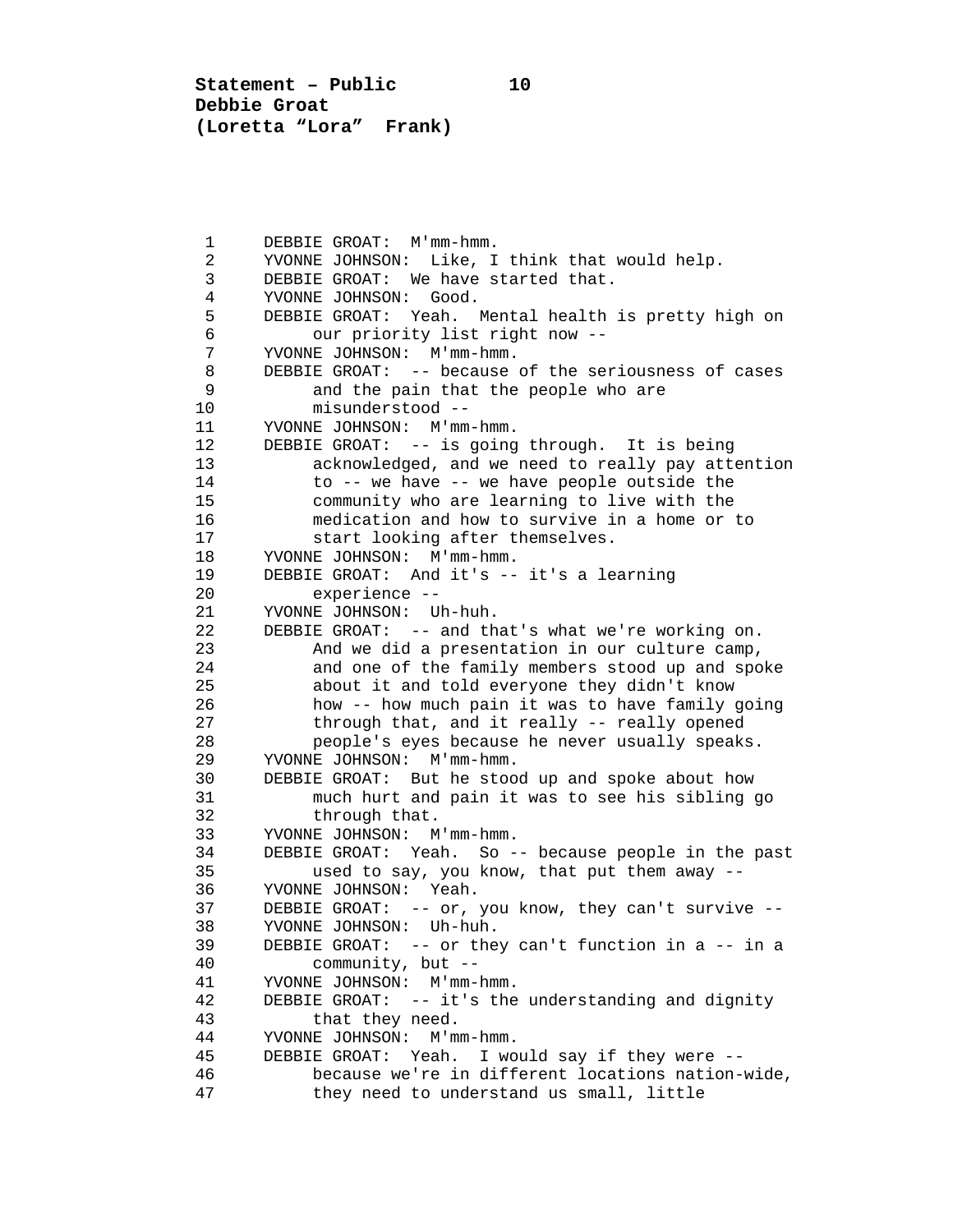## **Statement – Public 11 Debbie Groat (Loretta "Lora" Frank)**

1 communities.<br>2 YVONNE JOHNSON: 2 YVONNE JOHNSON: M'mm-hmm.<br>3 DEBBIE GROAT: They need t 3 DEBBIE GROAT: They need to understand who we are<br>4 as -- as different groups of people 4 as -- as different groups of people.<br>5 YVONNE JOHNSON: M'mm-hmm. 5 YVONNE JOHNSON: M'mm-hmm.<br>6 DEBBIE GROAT: That's wher 6 DEBBIE GROAT: That's where we need to have that 7 understanding. And we have our own resources as 8 well.<br>9 YVONNE JOH 9 YVONNE JOHNSON: M'mm-hmm.<br>10 DEBBIE GROAT: We have hea 10 DEBBIE GROAT: We have healers and people that can<br>11 help as well, and whatever we do, we do on our 11 help as well, and whatever we do, we do on our<br>12 own, and we do it to the best of our ability. 12 own, and we do it to the best of our ability.<br>13 And usually, we do everything, and it doesn't 13 And usually, we do everything, and it doesn't<br>14 take forever to get it done or started. 14 take forever to get it done or started.<br>15 YVONNE JOHNSON: M'mm-hmm. 15 YVONNE JOHNSON: M'mm-hmm.<br>16 DEBBIE GROAT: You know. 1 16 DEBBIE GROAT: You know, like, we just call everybody<br>17 together, bang, bang, and we get it done because 17 together, bang, bang, and we get it done because<br>18 we're the only ones here. 18 we're the only ones here.<br>19 YVONNE JOHNSON: Yeah. 19 YVONNE JOHNSON: Yeah.<br>20 DEBBIE GROAT: Yeah. 20 DEBBIE GROAT: Yeah.<br>21 YVONNE JOHNSON: Yea 21 YVONNE JOHNSON: Yeah. So is that something that can<br>22 be taught to the non-Indigenous groups, to teach 22 be taught to the non-Indigenous groups, to teach<br>23 them how to live as a collective unit? Is that 23 them how to live as a collective unit? Is that<br>24 something that can be taught? 24 something that can be taught?<br>25 DEBBIE GROAT: Be a nice -- nice t 25 DEBBIE GROAT: Be a nice -- nice thing. I mean, it 26 would be because we're still communal people --<br>27 YVONNE JOHNSON: M'mm-hmm. 27 YVONNE JOHNSON: M'mm-hmm.<br>28 DEBBIE GROAT: -- you know 28 DEBBIE GROAT: -- you know, as First Nations. And the 29 100 non-Indigenous people, they have a ways to learn.<br>20 10 100 100 know, they have a ways to go because we are 30 You know, they have a ways to go because we are<br>31 still, you know, connected to Earth and --31 still, you know, connected to Earth and --<br>32 YVONNE JOHNSON: M'mm-hmm. 32 YVONNE JOHNSON: M'mm-hmm. 33 DEBBIE GROAT: -- connected to our environment. And<br>34 it's showing now that not everybody's on that 34 it's showing now that not everybody's on that 35 same --<br>36 YVONNE JOHNS 36 YVONNE JOHNSON: M'mm-hmm. 37 DEBBIE GROAT: -- you know, wavelength because killing 38 our Earth --<br>39 YVONNE JOHNSON: 39 YVONNE JOHNSON: M'mm-hmm.<br>40 DEBBIE GROAT: -- our home 40 DEBBIE GROAT: -- our home. M'mm-hmm. Yeah. 41 YVONNE JOHNSON: Do you -- do you guys do any, like, 42 annual events to commemorate your lost and loved<br>43 ones in your community? 43 ones in your community?<br>44 DEBBIE GROAT: We haven't rea 44 DEBBIE GROAT: We haven't really, eh?<br>45 M.T.: No. 45 M.T.: No.<br>46 ROSE CAESA 46 ROSE CAESAR: No.<br>47 DEBBIE GROAT: Do DEBBIE GROAT: Don't really, yeah.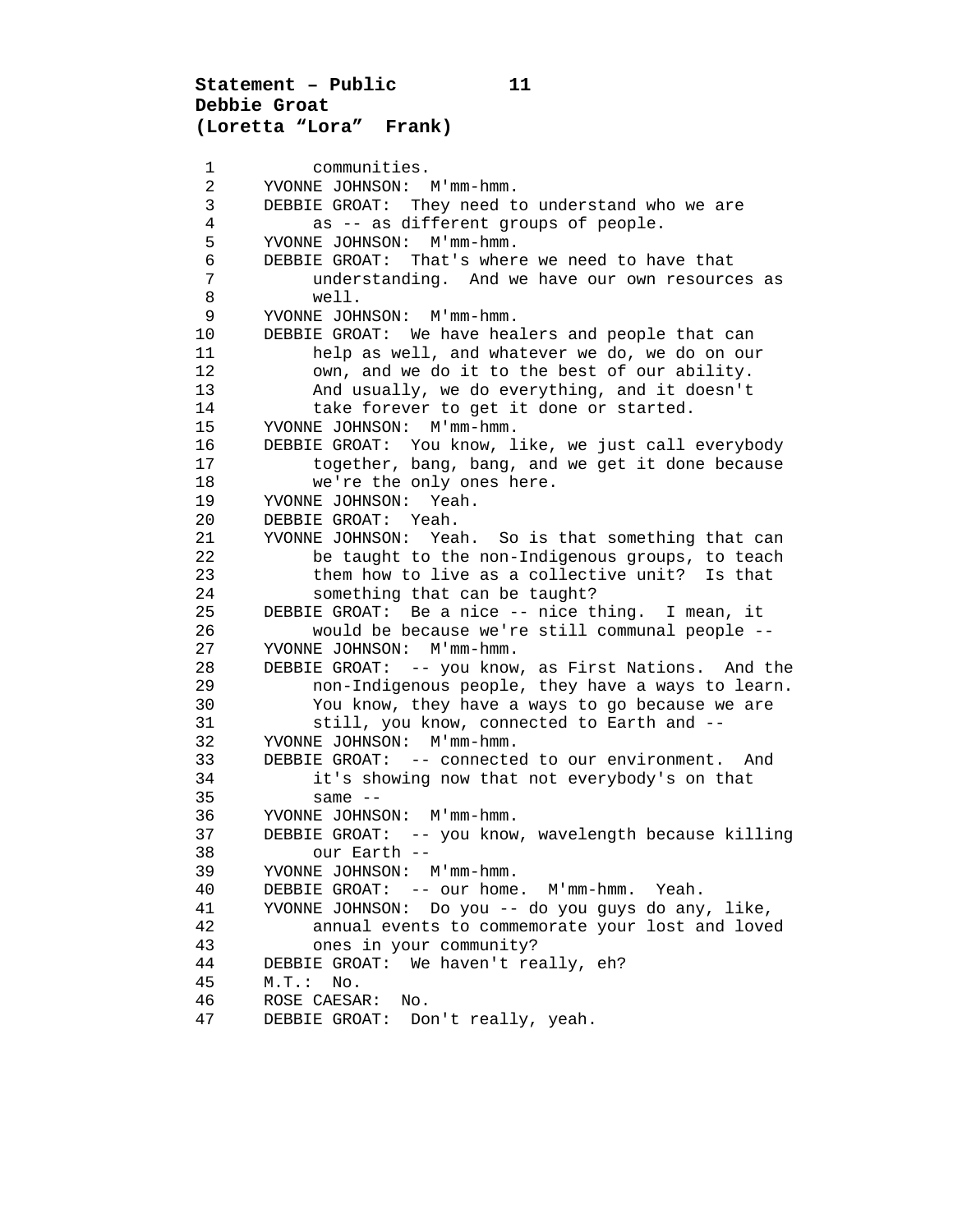**Statement – Public 12 Debbie Groat (Loretta "Lora" Frank)**

 1 YVONNE JOHNSON: Is that something you might value or 2 useful --<br>3 ROSE CAESAR: 1 3 ROSE CAESAR: Yeah, I think so. 4 DEBBIE GROAT: I -- I believe --<br>5 YVONNE JOHNSON: -- the missing 5 YVONNE JOHNSON: -- the missing people?<br>6 DEBBIE GROAT: -- we need to do that to 6 DEBBIE GROAT: -- we need to do that to start healing<br>7 as well. 7 as well.<br>8 YVONNE JOHNSOI 8 YVONNE JOHNSON: M'mm-hmm.<br>9 DEBBIE GROAT: YOU know. b 9 DEBBIE GROAT: You know, because a lot of us hurt<br>10 because we don't know where family are or, you 10 because we don't know where family are or, you<br>11 know --11 know --<br>12 YVONNE JOHNS 12 YVONNE JOHNSON: M'mm-hmm.<br>13 DEBBIE GROAT: And grief i 13 DEBBIE GROAT: And grief is so, so difficult.<br>14 YVONNE JOHNSON: Do you have grief counsellin 14 YVONNE JOHNSON: Do you have grief counselling here, 15 trauma specialist?<br>16 ROSE CAESAR: No. 16 ROSE CAESAR: No.<br>17 DEBBIE GROAT: We 17 DEBBIE GROAT: We have counsellors that come in, but<br>18 they don't specialize in grief, you know. I kn 18 they don't specialize in grief, you know. I know<br>19 the old way they used to do it was really 19 the old way they used to do it was really<br>20 different from -- from today. 20 different from -- from today.<br>21 YVONNE JOHNSON: And is that somet 21 YVONNE JOHNSON: And is that something that you can<br>22 bring back? Are the resources still here to 22 bring back? Are the resources still here to<br>23 bring that back, the old ways? 23 bring that back, the old ways?<br>24 DEBBIE GROAT: The old people? Pro 24 DEBBIE GROAT: The old people? Probably if we went 25 and talked to people, they'll tell us different<br>26 ways in which to deal with it because --26 ways in which to deal with it because --<br>27 YVONNE JOHNSON: M'mm-hmm. 27 YVONNE JOHNSON: M'mm-hmm.<br>28 DEBBIE GROAT: -- grief ha 28 DEBBIE GROAT: -- grief has really suffocated us --<br>29 YVONNE JOHNSON: M'mm-hmm. 29 YVONNE JOHNSON: M'mm-hmm.<br>30 DEBBIE GROAT: -- really, 30 DEBBIE GROAT: -- really, really bad because there's 31 been so much of it.<br>32 YVONNE JOHNSON: M'mm-hm 32 YVONNE JOHNSON: M'mm-hmm.<br>33 DEBBIE GROAT: And there's 33 DEBBIE GROAT: And there's still pain there, and there<br>34 Theeds to be a release one day. M'mm-hmm. Yeah. 34 needs to be a release one day. M'mm-hmm. Yeah.<br>35 And it has to be done, you know, in ceremony. 35 And it has to be done, you know, in ceremony.<br>36 We've got to know how our people did it befor 36 We've got to know how our people did it before.<br>37 And there is people out there that know, you 37 And there is people out there that know, you<br>38 Know, and move towards our way. 38 know, and move towards our way.<br>39 YVONNE JOHNSON: M'mm-hmm. 39 YVONNE JOHNSON: M'mm-hmm. 40 DEBBIE GROAT: Like, we are in our own way, but<br>41 there's some things that are not. M'mm-hm 41 there's some things that are not. M'mm-hmm.<br>42 M'mm-hmm. 42 M'mm-hmm.<br>43 YVONNE JOHNSON 43 YVONNE JOHNSON: Is the community strong in ceremony?<br>44 DEBBIE GROAT: Well, I remember lots when I was 44 DEBBIE GROAT: Well, I remember lots when I was 45 growing up. Our people had certain ways in which<br>46 we conducted ourselves when things happened, and 46 we conducted ourselves when things happened, and<br>47 The Mow there's a difference in Christianity. I I know there's a difference in Christianity. I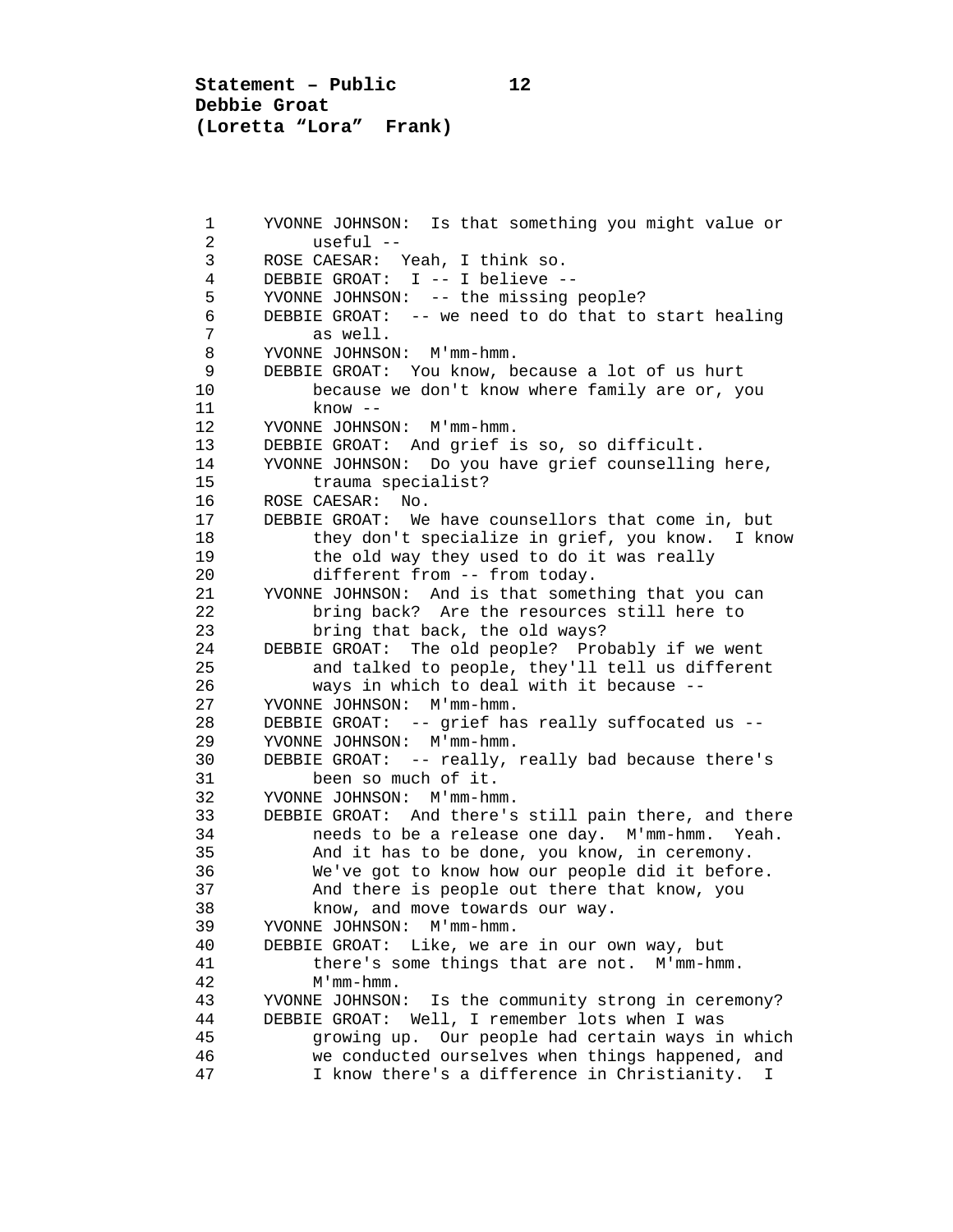**Statement – Public 13 Debbie Groat (Loretta "Lora" Frank)**

1 know there's a difference in born-again Christian<br>2 and then our way and where our way was pushed to 2 and then our way and where our way was pushed to<br>3 the side and that -- and that that is something 3 the side and that -- and that that is something<br>4 that needs to be really brought back more. And 4 that needs to be really brought back more. And<br>5 it's all land-based for our people. 5 it's all land-based for our people.<br>6 YVONNE JOHNSON: M'mm-hmm. 6 YVONNE JOHNSON: M'mm-hmm. 7 DEBBIE GROAT: When we heal, we're on the land and on<br>8 the water, you know. And ... 8 the water, you know. And ...<br>9 YVONNE JOHNSON: So who would brin 9 YVONNE JOHNSON: So who would bring that back? Whose 10 responsibility is that?<br>11 DEBBIE GROAT: Ours, everyon 11 DEBBIE GROAT: Ours, everyone, everybody's<br>12 responsibility. 12 responsibility.<br>13 YVONNE JOHNSON: How 13 YVONNE JOHNSON: How would you start something like 14 that?<br>15 DEBBIE GRO. 15 DEBBIE GROAT: We do it right now.<br>16 ROSE CAESAR: Yeah. 16 ROSE CAESAR: Yeah.<br>17 DEBBIE GROAT: Well 17 DEBBIE GROAT: Well, yeah, we do it now. Yeah. We 18 18 have lots --<br>19 ROSE CAESAR: We'' 19 ROSE CAESAR: We've got a lot of learning to do 20 because --<br>21 DEBBIE GROAT: 21 DEBBIE GROAT: Yes.<br>22 ROSE CAESAR: -- we 22 ROSE CAESAR: -- we're all affected by residential<br>23 school too, so --23 school too, so --<br>24 DEBBIE GROAT: M'mm-hm 24 DEBBIE GROAT: M'mm-hmm.<br>25 YVONNE JOHNSON: Yeah. 25 YVONNE JOHNSON: Yeah. M'mm-hmm.<br>26 ROSE CAESAR: And it affects our 26 ROSE CAESAR: And it affects our family too, our 27 elders --<br>28 DEBBIE GROAT: 28 DEBBIE GROAT: M'mm-hmm.<br>29 ROSE CAESAR: -- like Ch 29 ROSE CAESAR: -- like Christianity, new colonization, 30 and, they kind of wasn't really acknowledged for<br>31 their own ways. For a lot of our elders too, 31 their own ways. For a lot of our elders too,<br>32 they put away their regalias and stuff like t 32 they put away their regalias and stuff like that,<br>33 and we don't have traces of it or anything. 33 and we don't have traces of it or anything.<br>34 DEBBIE GROAT: M'mm-hmm. 34 DEBBIE GROAT: M'mm-hmm.<br>35 ROSE CAESAR: And becaus 35 ROSE CAESAR: And because colonization brought a lot<br>36 of shame and --36 of shame and --<br>37 DEBBIE GROAT: M'mm-37 DEBBIE GROAT: M'mm-hmm.<br>38 ROSE CAESAR: -- blame. 38 ROSE CAESAR: -- blame.<br>39 DEBBIE GROAT: M'mm-hmm 39 DEBBIE GROAT: M'mm-hmm. M'mm-hmm.<br>40 YVONNE JOHNSON: Where I come from 40 YVONNE JOHNSON: Where I come from -- now it sounds 41 funny to say that -- but where I come from, we<br>42 have -- everybody has a gift. You're born with 42 have -- everybody has a gift. You're born with a 43 gift.<br>44 DEBBIE GRO 44 DEBBIE GROAT: Yeah.<br>45 ROSE CAESAR: M'mm-h 45 ROSE CAESAR: M'mm-hmm. 46 YVONNE JOHNSON: Created -- Creator gave you a gift and made you special, and you come into this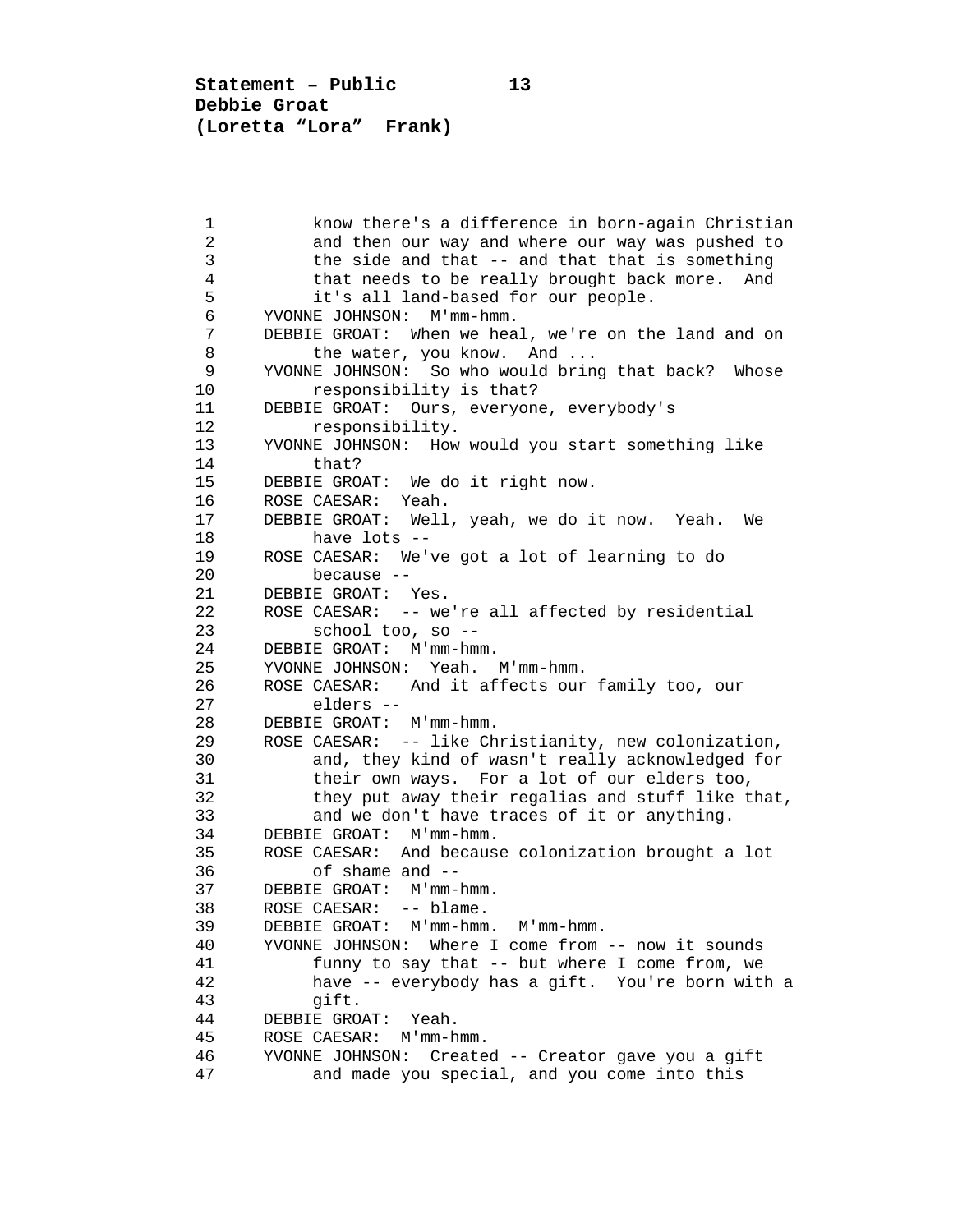**Statement – Public 14 Debbie Groat (Loretta "Lora" Frank)**

1 world with this gift.<br>2 DEBBIE GROAT: M'mm-hmm. 2 DEBBIE GROAT: M'mm-hmm.<br>3 YVONNE JOHNSON: Is ther 3 YVONNE JOHNSON: Is there gifted people in the 4 community?<br>5 ROSE CAESAR: M 5 ROSE CAESAR: M'mm-hmm. 6 M.T.: Like (indiscernible) -- 7 DEBBIE GROAT: Oh, yeah (indiscernible) -- 8 M.T.: Like, that picture I showed you.<br>9 YVONNE JOHNSON: M'mm-hmm. 9 YVONNE JOHNSON: M'mm-hmm.<br>10 M.T.: My grandma and her 10 M.T.: My grandma and her grandpa, boy, them<br>11 old people knew how to mourn for p- --11 old people knew how to mourn for p- -- they<br>12 Teally knew how to mourn for people. 12 really knew how to mourn for people.<br>13 ROSE CAESAR: Yeah. And we do have a lot 13 ROSE CAESAR: Yeah. And we do have a lot of people 14 with gifts. 14 with gifts.<br>15 DEBBIE GROAT: Y 15 DEBBIE GROAT: Yeah.<br>16 ROSE CAESAR: But th 16 ROSE CAESAR: But they just -- they don't use it.<br>17 DEBBIE GROAT: M'mm-hmm. 17 DEBBIE GROAT: M'mm-hmm.<br>18 ROSE CAESAR: But a lot 18 ROSE CAESAR: But a lot people, you know -- like,<br>19 there's a lot of good hunters. 19 there's a lot of good hunters.<br>20 DEBBIE GROAT: Oh. 20 DEBBIE GROAT: Oh.<br>21 ROSE CAESAR: Ther 21 ROSE CAESAR: There's a lot of good drum players.<br>22 DEBBIE GROAT: M'mm-hmm. 22 DEBBIE GROAT: M'mm-hmm.<br>23 ROSE CAESAR: They can s 23 ROSE CAESAR: They can sing. They can speak their<br>24 language. 24 language.<br>25 DEBBIE GROAT: 25 DEBBIE GROAT: M'mm-hmm.<br>26 ROSE CAESAR: They gathe 26 ROSE CAESAR: They gather history and stuff like that.<br>27 There is a lot of gifted people. It's just we 27 There is a lot of gifted people. It's just we<br>28 heed to instill their pride back. 28 10 need to instill their pride back.<br>29 DEBBIE GROAT: M'mm-hmm. M'mm-hmm. M 29 DEBBIE GROAT: M'mm-hmm. M'mm-hmm. M'mm-hmm. Yeah. 30 YVONNE JOHNSON: So how -- how do you do that in this 31 community?<br>32 DEBBIE GROAT: 1 32 DEBBIE GROAT: Well, usually, we go out on the land<br>33 and practise --33 and practise --<br>34 ROSE CAESAR: Yeah. 34 ROSE CAESAR: Yeah.<br>35 DEBBIE GROAT: -- a 35 DEBBIE GROAT: -- and we practised all of that all<br>36 along the land. 36 along the land.<br>37 YVONNE JOHNSON: M'm 37 YVONNE JOHNSON: M'mm-hmm.<br>38 DEBBIE GROAT: We have lit 38 DEBBIE GROAT: We have little camps here and there,<br>39 and of course they need more work, but I alway 39 and of course they need more work, but I always 40 say when we're out there we're free.<br>41 YVONNE JOHNSON: And the kids, do they kn 41 YVONNE JOHNSON: And the kids, do they know that?<br>42 DEBBIE GROAT: Oh --42 DEBBIE GROAT: Oh --<br>43 ROSE CAESAR: Yes. 43 ROSE CAESAR: Yes.<br>44 DEBBIE GROAT: -- 44 DEBBIE GROAT: -- they're free. They're just happy. 45 YVONNE JOHNSON: Do they know that they have gifts?<br>46 DEBBIE GROAT: Well, long time ago, they call us 46 DEBBIE GROAT: Well, long time ago, they call us "reborn." And we were reborn with gifts. I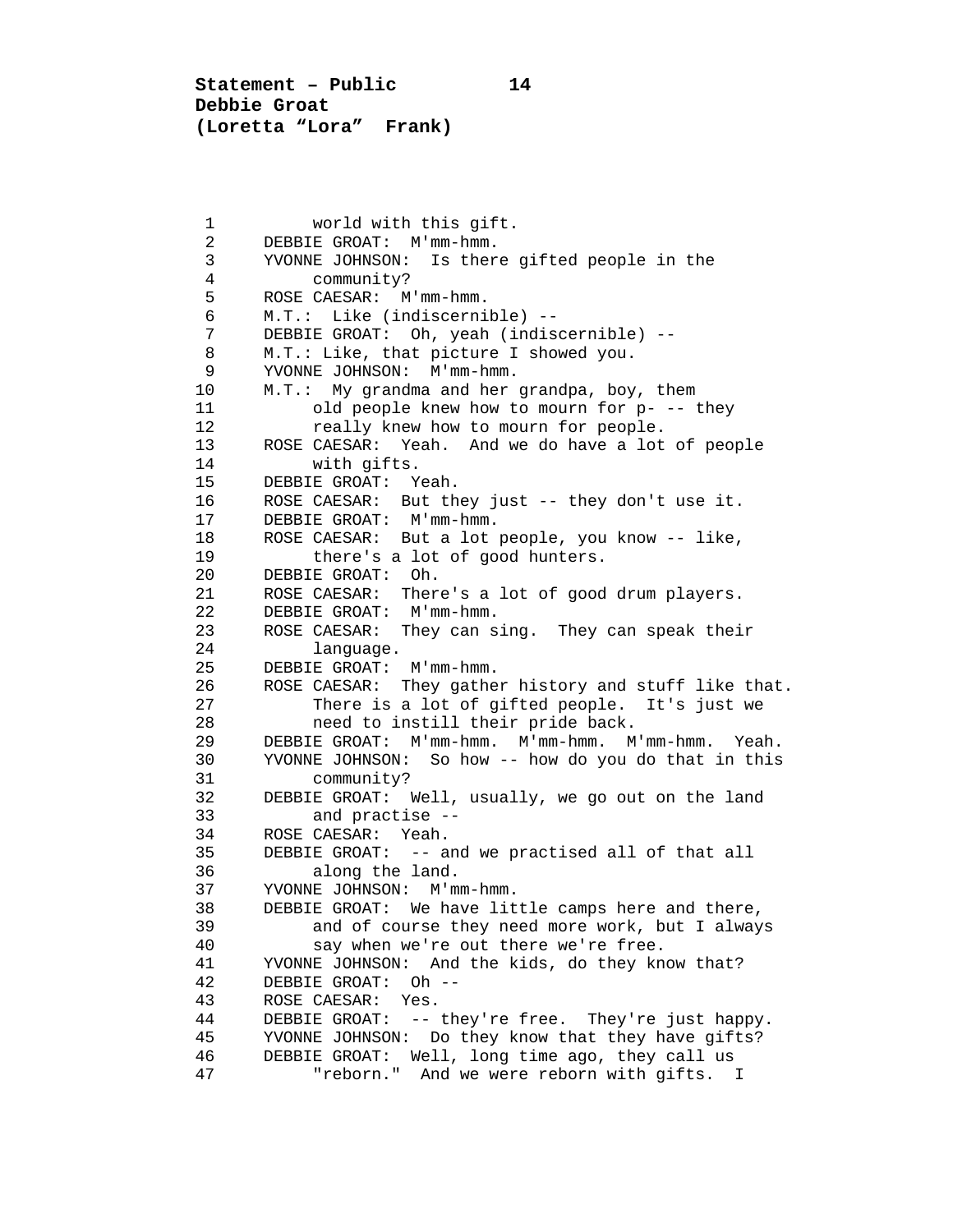**Statement – Public 15 Debbie Groat (Loretta "Lora" Frank)**

1 remember that.<br>2 YVONNE JOHNSON: To 2 YVONNE JOHNSON: Today's kids, your grandkids, for 3 example, do they know --<br>4 DEBBIE GROAT: They have gift 4 DEBBIE GROAT: They have gifts?<br>5 YVONNE JOHNSON: Yeah. 5 YVONNE JOHNSON: Yeah.<br>6 DEBBIE GROAT: When yo 6 DEBBIE GROAT: When you tell them, you know, like that 7 you are special --<br>8 YVONNE JOHNSON: M'mm-h 8 YVONNE JOHNSON: M'mm-hmm.<br>9 DEBBIE GROAT: -- or you e 9 DEBBIE GROAT: -- or you excel in something. Those<br>10 are your gifts. Yeah. 10 are your gifts. Yeah.<br>11 YVONNE JOHNSON: Go deeper 11 YVONNE JOHNSON: Go deeper with your grandkids with 12 12 that. Go deeper.<br>13 DEBBIE GROAT: M'mm-hm 13 DEBBIE GROAT: M'mm-hmm. M'mm-hmm.<br>14 YVONNE JOHNSON: And kids, they -- 14 YVONNE JOHNSON: And kids, they -- the little, little 15 kids -- 16 DEBBIE GROAT: M'mm-hmm.<br>17 YVONNE JOHNSON: -- the 17 YVONNE JOHNSON: -- the five-year-olds, the<br>18 three-year-olds, they know, and they'r 18 three-year-olds, they know, and they're really<br>19 connected, in my experience. 19 connected, in my experience.<br>20 DEBBIE GROAT: M'mm-hmm. Yeah. 20 DEBBIE GROAT: M'mm-hmm. Yeah.<br>21 YVONNE JOHNSON: And they'll te 21 YVONNE JOHNSON: And they'll tell you what makes them 22 special. They'll tell you.<br>23 DEBBIE GROAT: Yeah. M'mm-hmm. 23 DEBBIE GROAT: Yeah. M'mm-hmm. M'mm-hmm.<br>24 M.T.: We just come from where Matt's son 24 M.T.: We just come from where Matt's son<br>25 danced 25 danced 26 DEBBIE GROAT: Yeah. He dances and they sing, the 27 drums. Yeah. He danced when he was 18 month. 27 drums. Yeah. He danced when he was 18 months.<br>28 YVONNE JOHNSON: M'mm-hmm. Yeah. And what -- what 28 YVONNE JOHNSON:  $M'$ mm-hmm. Yeah. And what -- what  $29$  does his dance mean? Is it a --29 does his dance mean? Is it a --<br>30 DEBBIE GROAT: It's an --30 DEBBIE GROAT: It's an --<br>31 YVONNE JOHNSON: -- is it 31 YVONNE JOHNSON: -- is it a healing dance?<br>32 DEBBIE GROAT: -- expression of -- he was 32 DEBBIE GROAT: -- expression of -- he was just into 33 the crowd, wanted everybody just laughing and 34 dancing --<br>35 YVONNE JOHNSON: 35 YVONNE JOHNSON: M'mm-hmm.<br>36 DEBBIE GROAT: -- and it w 36 DEBBIE GROAT: -- and it was even with a pamper on in 37 his little outfit --<br>38 YVONNE JOHNSON: Yep. 38 YVONNE JOHNSON: Yep.<br>39 DEBBIE GROAT: -- you 39 DEBBIE GROAT: -- you know --<br>40 YVONNE JOHNSON: M'mm-hmm. 40 YVONNE JOHNSON: M'mm-hmm. 41 DEBBIE GROAT: -- he was all in a little regalia. 42 M.T.: In pampers while he was dancing 43 YVONNE JOHNSON: Yeah.<br>44 DEBBIE GROAT: They ju 44 DEBBIE GROAT: They just put him up there, and he just 45 started.<br>46 YVONNE JOHNSOI 46 YVONNE JOHNSON: I -- I -- DEBBIE GROAT: That stage --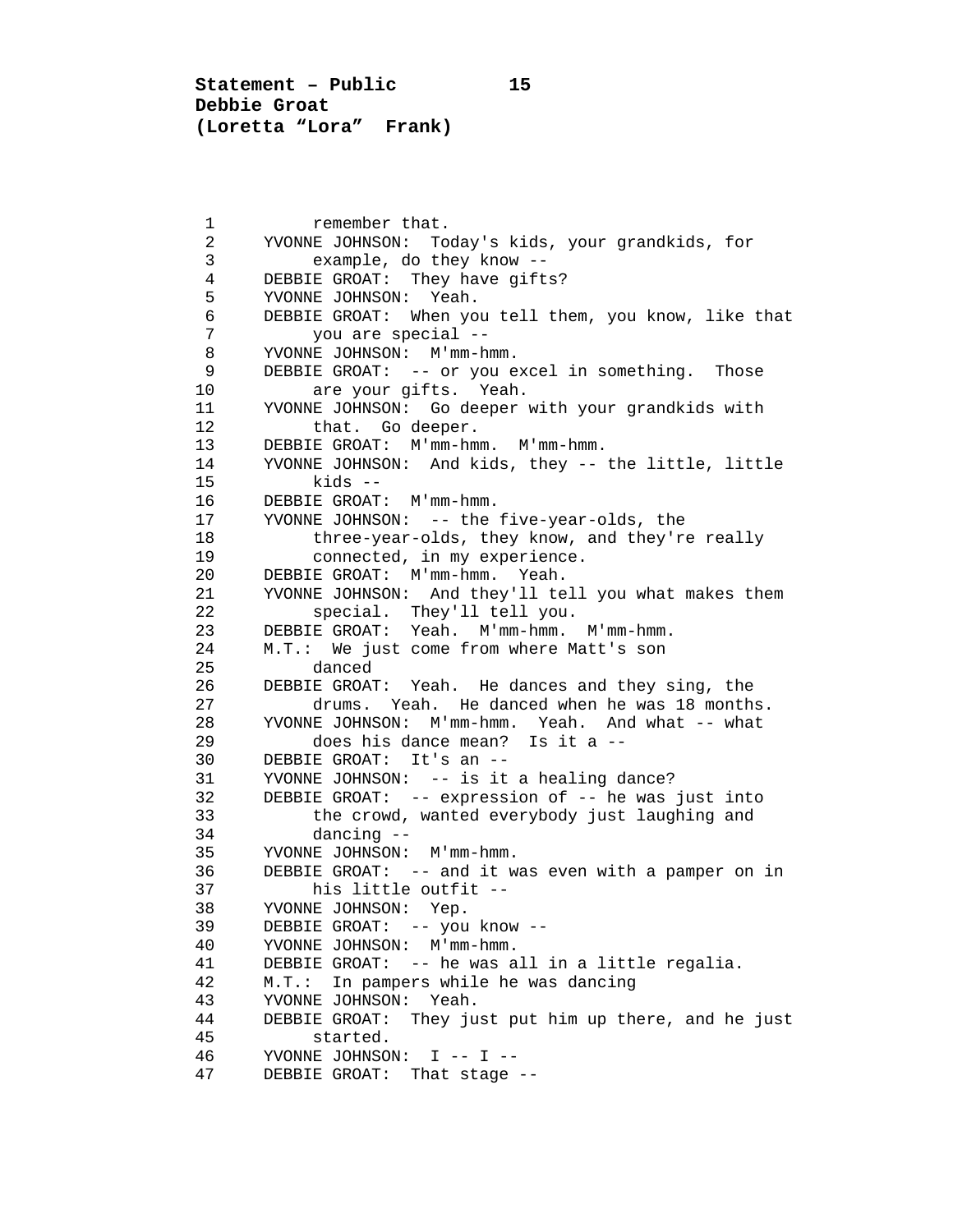**Statement – Public 16 Debbie Groat (Loretta "Lora" Frank)**

1 ROSE CAESAR: I think -- I think we recognize we have<br>2 kids -- a lot of us knows our old traditional 2 kids -- a lot of us knows our old traditional 3 laws --<br>4 YVONNE JOHNS 4 YVONNE JOHNSON: M'mm-hmm.<br>5 ROSE CAESAR: -- and stuff 5 ROSE CAESAR: -- and stuff like that, and what happens 6 when a woman is becoming a woman. And we have a 7 lot of laws in our traditions.<br>8 DEBBIE GROAT: Yeah. M'mm-hmm. 8 DEBBIE GROAT: Yeah. M'mm-hmm.<br>9 ROSE CAESAR: It's just that the 9 ROSE CAESAR: It's just that they need to be more --<br>10 DEBBIE GROAT: More back. 10 DEBBIE GROAT: More back.<br>11 ROSE CAESAR: -- yeah --11 ROSE CAESAR: -- yeah -- more -- there's -- we speak a<br>12 lot of our language too. 12 lot of our language too.<br>13 YVONNE JOHNSON: M'mm-hmm. 13 YVONNE JOHNSON: M'mm-hmm.<br>14 DEBBIE GROAT: M'mm-hmm. 14 DEBBIE GROAT: M'mm-hmm.<br>15 ROSE CAESAR: And we're 15 ROSE CAESAR: And we're learning too. We're 16 learning -- 17 YVONNE JOHNSON: Yeah.<br>18 ROSE CAESAR: -- right 18 ROSE CAESAR: -- right along with our younger<br>19 generation. 19 generation.<br>20 DEBBIE GROAT: M 20 DEBBIE GROAT: M'mm-hmm.<br>21 ROSE CAESAR: And it jus 21 ROSE CAESAR: And it just kind of -- you've got my 22 mind going. You keep asking all kinds of<br>23 cuestions, but what do you do? I mean, w 23 equestions, but what do you do? I mean, what kind<br>24 ferro of ceremonies do you do to regenerate interest 24 of ceremonies do you do to regenerate interest<br>25 and stuff like that? 25 and stuff like that?<br>26 DEBBIE GROAT: M'mm-hmm. 26 DEBBIE GROAT: M'mm-hmm.<br>27 ROSE CAESAR: Because, v 27 ROSE CAESAR: Because, you know, we can't keep saying<br>28 Saving there's too much alcoholism and drug 28 saying there's too much alcoholism and drug<br>29 addiction. We have to go beyond that. 29 addiction. We have to go beyond that.<br>30 YVONNE JOHNSON: Yeah. 30 YVONNE JOHNSON: Yeah.<br>31 ROSE CAESAR: But how 31 ROSE CAESAR: But how we get our people involved?<br>32 YVONNE JOHNSON: And -- and that's what I -- that 32 YVONNE JOHNSON: And -- and that's what I -- that's 33 what I'm getting at.<br>34 DEBBIE GROAT: M'mm-hmm 34 DEBBIE GROAT: M'mm-hmm.<br>35 ROSE CAESAR: Yeah. 35 ROSE CAESAR: Yeah.<br>36 YVONNE JOHNSON: An 36 YVONNE JOHNSON: And when I say, what are you doing? 37 I mean, Debbie, what are you doing?<br>38 DEBBIE GROAT: M'mm-hmm. Yeah. 38 DEBBIE GROAT: M'mm-hmm. Yeah.<br>39 YVONNE JOHNSON: And what are you 39 YVONNE JOHNSON: And what are you doing, exactly what 40 are you doing? Because we can't blame the 41 mation. We can't blame the government. From<br>42 this point on, because we know that we have the 42 this point on, because we know that we have these<br>43 1ssues -- 43 issues -- 44 DEBBIE GROAT: M'mm-hmm.<br>45 ROSE CAESAR: Yeah. 45 ROSE CAESAR: Yeah.<br>46 YVONNE JOHNSON: -- 46 YVONNE JOHNSON: -- and we know historically that government, they --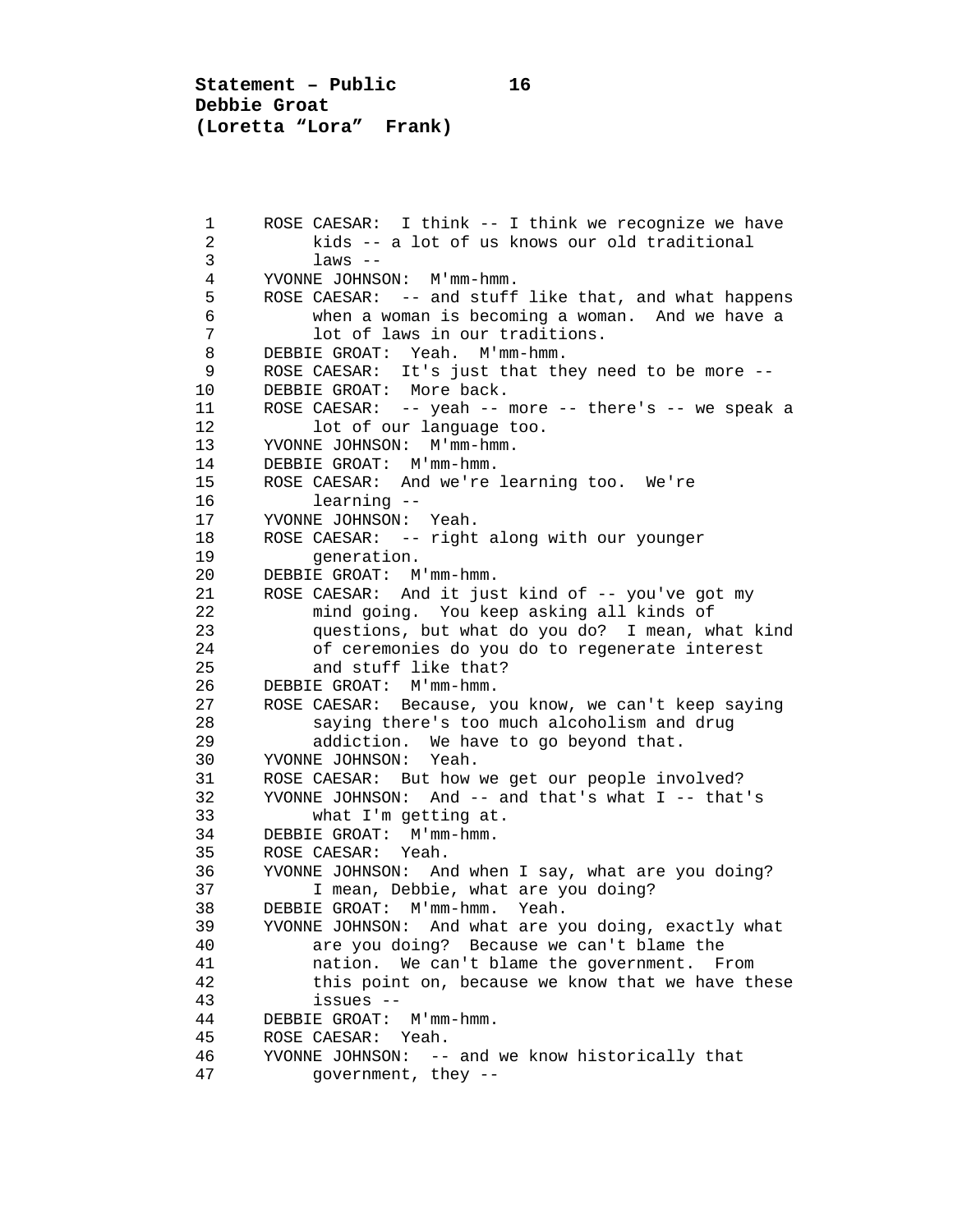**Statement – Public 17 Debbie Groat (Loretta "Lora" Frank)**

1 DEBBIE GROAT: Yeah.<br>2 YVONNE JOHNSON: --2 YVONNE JOHNSON: -- know all these things to bring us<br>3 to where we are today. But we know that. 3 to where we are today. But we know that.<br>4 DEBBIE GROAT: Yep. 4 DEBBIE GROAT: Yep.<br>5 YVONNE JOHNSON: So 5 YVONNE JOHNSON: So from this point on, how are we 6 going to live? We have  $-$  I think we have a<br>7 responsibility to move forward  $-$ 7 responsibility to move forward --<br>8 DEBBIE GROAT: Yeah. 8 DEBBIE GROAT: Yeah.<br>9 YVONNE JOHNSON: --9 YVONNE JOHNSON: -- move ourselves forward.<br>10 DEBBIE GROAT: And I -- and I totally agree 10 DEBBIE GROAT: And I -- and I totally agree. I don't 11 want to stay in this -- the -- the past. I want<br>12 to move forward as well, but, you know, I want m 12 to move forward as well, but, you know, I want my<br>13 orandson to be proud of where he's from --13 grandson to be proud of where he's from --<br>14 YVONNE JOHNSON: So who's --14 YVONNE JOHNSON: So who's --<br>15 DEBBIE GROAT: -- who he is. 15 DEBBIE GROAT: -- who he is.<br>16 YVONNE JOHNSON: -- going to 16 YVONNE JOHNSON: -- going to teach him that?<br>17 DEBBIE GROAT: We do. 17 DEBBIE GROAT: We do.<br>18 YVONNE JOHNSON: When 18 YVONNE JOHNSON: When you say "we," what do you mean?<br>19 DEBBIE GROAT: As a family, we do. 19 DEBBIE GROAT: As a family, we do.<br>20 YVONNE JOHNSON: Okav. 20 YVONNE JOHNSON: Okay.<br>21 DEBBIE GROAT: And as 21 DEBBIE GROAT: And as a nation, we have to as well,<br>22 vou know. 22 you know.<br>23 YVONNE JOHNSON: 23 YVONNE JOHNSON: M'mm-hmm.<br>24 DEBBIE GROAT: Yeah. 24 DEBBIE GROAT: Yeah.<br>25 YVONNE JOHNSON: I'm 25 YVONNE JOHNSON: I'm trying to get you to say -- 26 DEBBIE GROAT: Yeah.<br>27 YVONNE JOHNSON: --27 YVONNE JOHNSON: -- "me."<br>28 DEBBIE GROAT: Me. grandm 28 DEBBIE GROAT: Me, grandma.<br>29 YVONNE JOHNSON: That's my 29 YVONNE JOHNSON: That's my responsibility, to teach 30 this much.<br>31 DEBBIE GROAT: 1 31 DEBBIE GROAT: Yeah. M'mm-hmm. 32 YVONNE JOHNSON: Because you can't say "we." When you 33 say "we" -- 34 DEBBIE GROAT: Then I'm adding everyone.<br>35 YVONNE JOHNSON: -- then you're not taki 35 YVONNE JOHNSON: -- then you're not taking<br>36 responsibility. 36 responsibility.<br>37 DEBBIE GROAT: Respo 37 DEBBIE GROAT: Responsibility, yeah.<br>38 YVONNE JOHNSON: You're asking the w 38 YVONNE JOHNSON: You're asking the whole group to take 39 responsibility. It has to come from you and you<br>40 and you, like individually. 40 and you, like individually.<br>41 DEBBIE GROAT: Yeah, I know. 41 DEBBIE GROAT: Yeah, I know.<br>42 ROSE CAESAR: Yeah. Yeah, I 42 ROSE CAESAR: Yeah. Yeah, I know. 43 DEBBIE GROAT: That's where it starts.<br>44 YVONNE JOHNSON: Yeah. And we talk --44 YVONNE JOHNSON: Yeah. And we talk -- like you said,<br>45 we talk and talk and talk about it. 45 we talk and talk and talk about it.<br>46 ROSE CAESAR: Yeah. We talk. Yes. 46 ROSE CAESAR: Yeah. We talk. Yes.<br>47 YVONNE JOHNSON: And nobody -- nobo YVONNE JOHNSON: And nobody -- nobody does anything.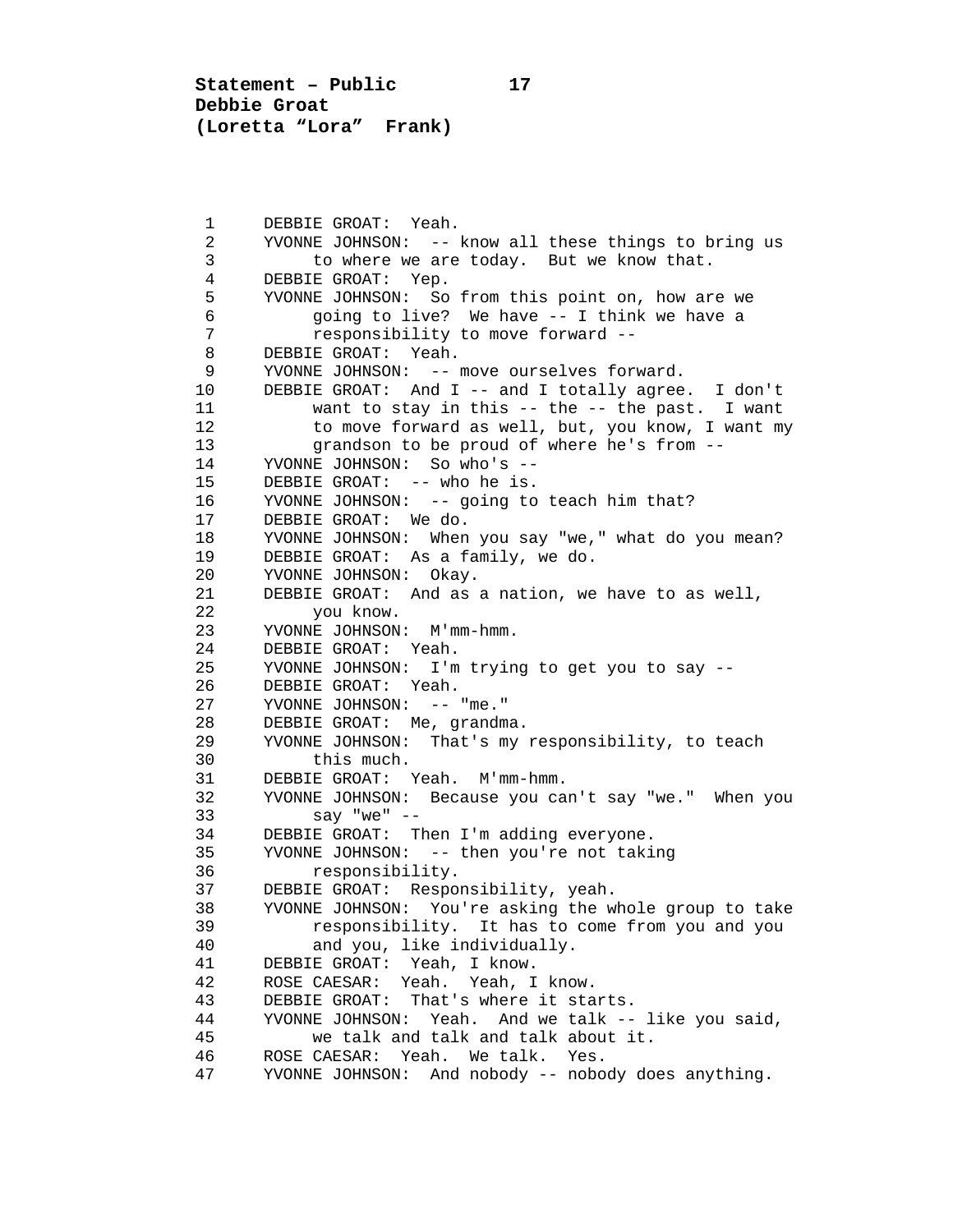**Statement – Public 18 Debbie Groat (Loretta "Lora" Frank)**

1 We -- everybody has great ideas.<br>2 ROSE CAESAR: Yeah. 2 ROSE CAESAR: Yeah.<br>3 DEBBIE GROAT: Yeah 3 DEBBIE GROAT: Yeah.<br>4 YVONNE JOHNSON: I t 4 YVONNE JOHNSON: I think I have the best ideas in the 5 whole world.<br>6 DEBBIE GROAT: M' 6 DEBBIE GROAT: M'mm-hmm.<br>7 YVONNE JOHNSON: T've in 7 YVONNE JOHNSON: I've invented things and created 8 things --<br>9 DEBBIE GROAT: 9 DEBBIE GROAT: Yeah.<br>10 YVONNE JOHNSON: --10 YVONNE JOHNSON: -- but I've never took --<br>11 DEBBIE GROAT: M'mm-hmm. 11 DEBBIE GROAT: M'mm-hmm.<br>12 YVONNE JOHNSON: -- acti 12 YVONNE JOHNSON: -- action towards anything.<br>13 M.T.: It's like my grandson, he killed only 13 M.T.: It's like my grandson, he killed only<br>14 chick- -- how many chickens was that? 14 chick- -- how many chickens was that? I take him<br>15 on the river bank, and I show him how to pluck 15 on the river bank, and I show him how to pluck<br>16 them. 16 them.<br>17 YVONNE JOH 17 YVONNE JOHNSON: M'mm-hmm.<br>18 M.T.: Well, this first on 18 M.T.: Well, this first one he plucked, he<br>19 took it to his grandma. 19 took it to his grandma.<br>20 YVONNE JOHNSON: Yeah. 20 YVONNE JOHNSON: Yeah.<br>21 M.T.: (indiscernible) 21 M.T.: (indiscernible) run with that<br>22 chicken. 22 chicken.<br>23 YVONNE JOHNSOI 23 YVONNE JOHNSON: Yeah.<br>24 M.T.: But I taught hi 24 M.T.: But I taught him how to clean it --<br>25 DEBBIE GROAT: Well, you have to --25 DEBBIE GROAT: Well, you have to --<br>26 M.T.: -- and, you know, teach him 26 M.T.: -- and, you know, teach him how to<br>27 cut them, you know. 27 cut them, you know.<br>28 YVONNE JOHNSON: Yeah 28 YVONNE JOHNSON: Yeah.<br>29 M.T.: And now he know 29 M.T.: And now he knows, and he's eight<br>30 vears old. 30 years old.<br>31 YVONNE JOHNSON: 31 YVONNE JOHNSON: And, see, that's -- that's that kind<br>32 of action that I'm talking about --32 of action that I'm talking about --<br>33 DEBBIE GROAT: M'mm-hmm. 33 DEBBIE GROAT: M'mm-hmm. 34 YVONNE JOHNSON: -- that we need to do with our lands. 35 ROSE CAESAR: And speak our language more.<br>36 YVONNE JOHNSON: Yeah. 36 YVONNE JOHNSON:<br>37 ROSE CAESAR: I 37 ROSE CAESAR: I mean, I speak my language a lot at 38 home, and my older son -- I've got two sons, and<br>39 they could speak, but one is not fluent as the 39 they could speak, but one is not fluent as the<br>40 younger one. The younger one, I can speak with 40 younger one. The younger one, I can speak with<br>41 him, but even my grand- -- but I always speak m 41 him, but even my grand- -- but I always speak my<br>42 language no matter where, in stores and --42 language no matter where, in stores and --<br>43 DEBBIE GROAT: M'mm-hmm. 43 DEBBIE GROAT: M'mm-hmm.<br>44 YVONNE JOHNSON: M'mm-hm 44 YVONNE JOHNSON: M'mm-hmm.<br>45 DEBBIE GROAT: M'mm-hmm. 45 DEBBIE GROAT: M'mm-hmm. 46 YVONNE JOHNSON: M'mm-hmm. ROSE CAESAR: When I see somebody in post office or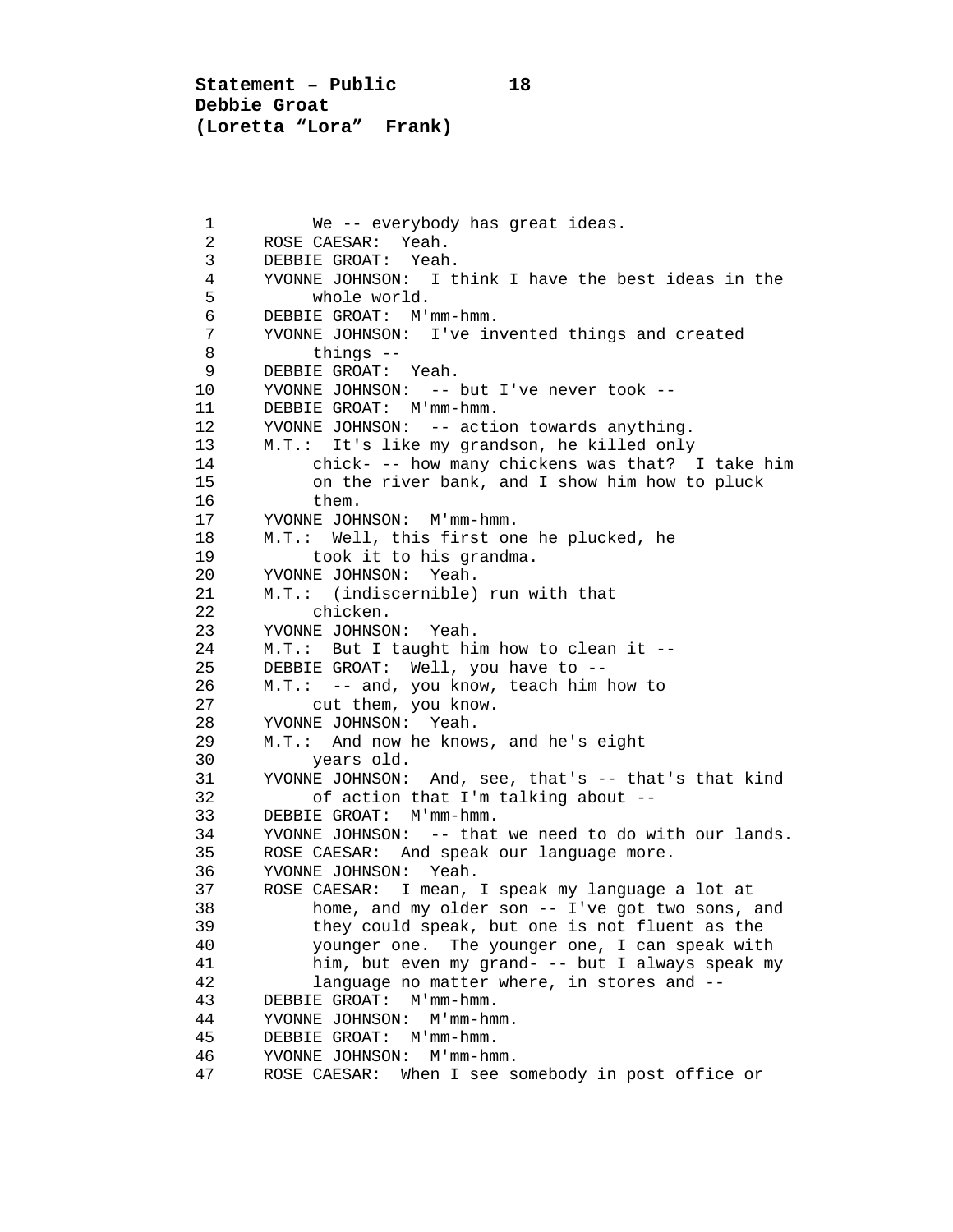1 someone, I'll just greet them in my language and<br>2 ask them how they're doing. And if other people 2 ask them how they're doing. And if other people<br>3 don't understand, it's -- it's not my problem. 3 don't understand, it's -- it's not my problem.<br>4 YVONNE JOHNSON: Yeah. That's right. Yeah. That' 4 YVONNE JOHNSON: Yeah. That's right. Yeah. That's 5 right.<br>6 DEBBIE GROA 6 DEBBIE GROAT: M'mm-hmm.<br>7 ROSE CAESAR: I realize. 7 ROSE CAESAR: I realize, you know, when we say things,<br>8 we could do this, we could do that. You really 8 we could do this, we could do that. You really<br>9 make sense when you say, what are you responsib 9 make sense when you say, what are you responsible 10 for?<br>11 YVONNE JO 11 YVONNE JOHNSON: Yeah. Yeah. Yeah.<br>12 DEBBIE GROAT: Yeah. M'mm-hmm. 12 DEBBIE GROAT: Yeah. M'mm-hmm.<br>13 YVONNE JOHNSON: So -- sorry. 13 YVONNE JOHNSON: So -- sorry. I didn't mean to cut 14 you off.<br>15 ROSE CAESAR: 15 ROSE CAESAR: Yes.<br>16 DEBBIE GROAT: Nop 16 DEBBIE GROAT: Nope.<br>17 YVONNE JOHNSON: So 17 YVONNE JOHNSON: So when we're talking about<br>18 Temembering Loretta --18 remembering Loretta --<br>19 DEBBIE GROAT: M'mm-hmm. 19 DEBBIE GROAT: M'mm-hmm.<br>20 YVONNE JOHNSON: -- and 20 YVONNE JOHNSON: -- and -- and you say I don't want 21 her to be forgotten. I want her to be<br>22 memembered. What are you going to do 22 remembered. What are you going to do to have her<br>23 to be remembered? And how do you want her to be 23 to be remembered? And how do you want her to be 24 to be remembered and for how long? 24 remembered and for how long?<br>25 DEBBIE GROAT: M'mm-hmm. 25 DEBBIE GROAT: M'mm-hmm.<br>26 YVONNE JOHNSON: Just yo 26 YVONNE JOHNSON: Just you don't have to answer that,<br>27 but just --27 but just --<br>28 DEBBIE GROAT: Y 28 DEBBIE GROAT: Yeah. M'mm-hmm.<br>29 YVONNE JOHNSON: -- just think 29 YVONNE JOHNSON: -- just think about it or be aware<br>30 of --30 of --<br>31 DEBBIE GRO 31 DEBBIE GROAT: Well, we've -- we've done that with<br>32 my -- our daughter, how we remembered her and 32 my -- our daughter, how we remembered her and --<br>33 YVONNE JOHNSON: M'mm-hmm. 33 YVONNE JOHNSON: M'mm-hmm. 34 DEBBIE GROAT: -- because of the young people, and 35 they were having such a difficult time, that we<br>36 all got together with pictures, and then we 36 all got together with pictures, and then we<br>37 talked and laughed and had food, and we sat 37 talked and laughed and had food, and we sat 38 around and cried.<br>39 YVONNE JOHNSON: M'mm-39 YVONNE JOHNSON: M'mm-hmm.<br>40 DEBBIE GROAT: And we did 40 DEBBIE GROAT: And we did those type -- types of 41 things, and it did -- it really helped because we<br>42 were all thinking of things, and it all was the 42 were all thinking of things, and it all was the<br>43 same. So we were -- I'm thinking the same thing 43 same. So we were -- I'm thinking the same thing 44 with Lora --<br>45 YVONNE JOHNSON: 45 YVONNE JOHNSON: M'mm-hmm. 46 DEBBIE GROAT: -- even though -- like, I tried to - or I keep away from the alcohol because I have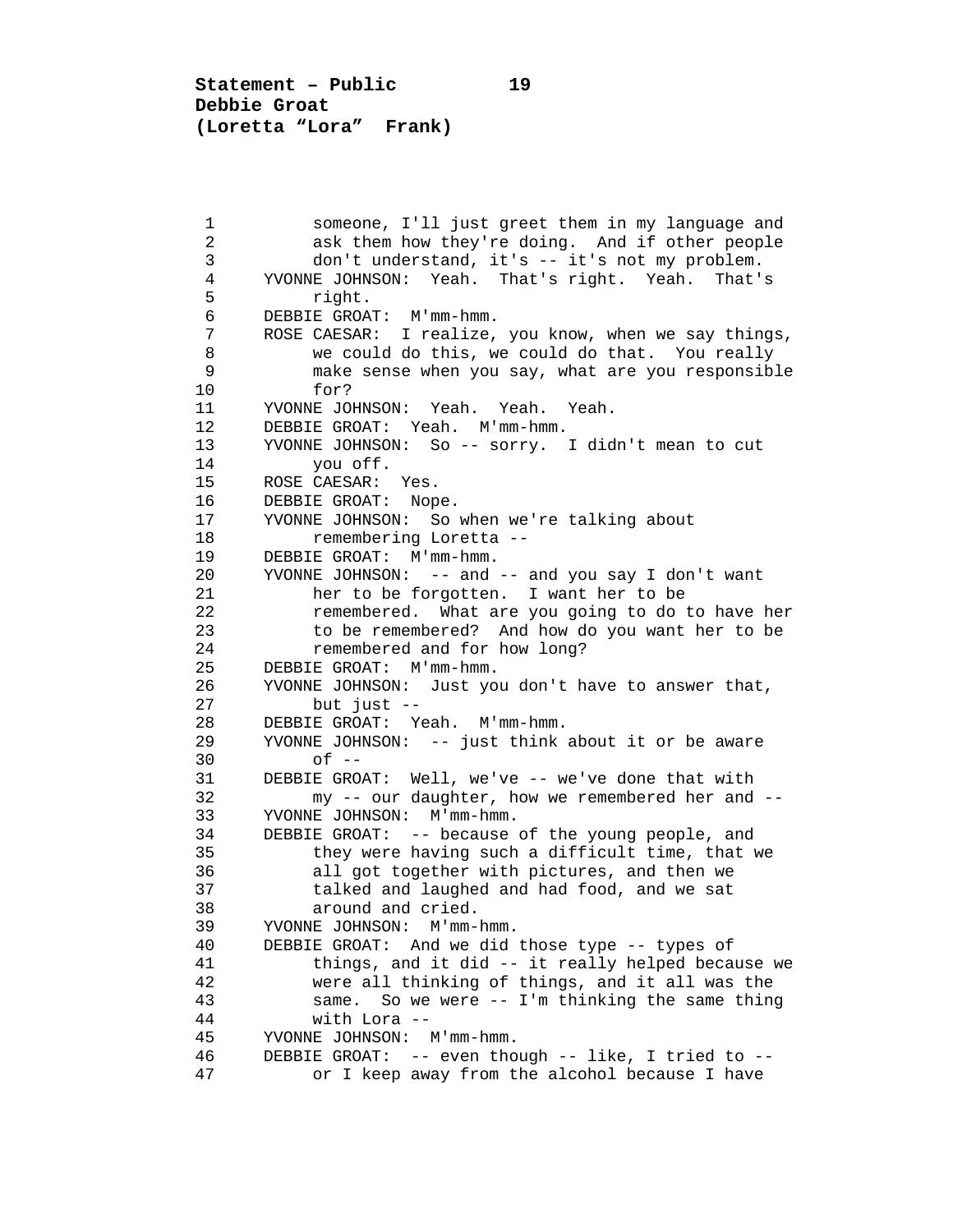**Statement – Public 20 Debbie Groat (Loretta "Lora" Frank)**

1 triggers, and I have gone through alcoholism, but<br>2 that also keeps me away from my family --2 that also keeps me away from my family --<br>3 YVONNE JOHNSON: M'mm-hmm. 3 YVONNE JOHNSON: M'mm-hmm. 4 DEBBIE GROAT: -- because a lot of them are alcoholic.<br>5 YVONNE JOHNSON: M'mm-hmm. 5 YVONNE JOHNSON: M'mm-hmm.<br>6 DEBBIE GROAT: And I'm thi 6 DEBBIE GROAT: And I'm thinking if I have anything,<br>7 then I need to accept them  $-$ 7 then I need to accept them --<br>8 YVONNE JOHNSON: M'mm-hmm. 8 YVONNE JOHNSON: M'mm-hmm.<br>9 DEBBIE GROAT: -- how they 9 DEBBIE GROAT: -- how they are, because I can't change<br>10 it anymore. And there are people in this world 10 it anymore. And there are people in this world<br>11 that live with alcohol, but it doesn't destroy 11 that live with alcohol, but it doesn't destroy<br>12 them like it has our people --12 them like it has our people --<br>13 YVONNE JOHNSON: M'mm-hmm. 13 YVONNE JOHNSON: M'mm-hmm.<br>14 DEBBIE GROAT: -- you know 14 DEBBIE GROAT: -- you know, in my life. And -- but<br>15 that's what I'm thinking is that I'll hold --15 that's what I'm thinking is that I'll hold -- I'd<br>16 1ike to hold something for my family. 16 like to hold something for my family.<br>17 YVONNE JOHNSON: M'mm-hmm. 17 YVONNE JOHNSON: M'mm-hmm.<br>18 DEBBIE GROAT: Because --18 DEBBIE GROAT: Because --<br>19 M.T.: The thing I wouldn 19 M.T.: The thing I wouldn't mind to see is<br>20 how -- is [Children 1, 2, 3, and 4], 20 how -- is [Children 1, 2, 3, and 4], they're<br>21 aoing to have the same DNA. 21 going to have the same DNA.<br>22 DEBBIE GROAT: M'mm-hmm. 22 DEBBIE GROAT: M'mm-hmm.<br>23 M.T.: Can't they go to 23 M.T.: Can't they go to a DNA -- and get<br>24 their DNA -- because she has to have 24 their DNA -- because she has to have the same 25 25 DNA.<br>26 YVONNE JO 26 YVONNE JOHNSON: M'mm-hmm.<br>27 M.T.: It's her brothers a 27 M.T.: It's her brothers and sisters. And I<br>28 think that's one of the maybe top prior 28 think that's one of the maybe top priorities<br>29 that -- that's going to have to be looked at 29 that -- that's going to have to be looked at. I<br>30 mean, somebody has to go in for DNA, her 30 mean, somebody has to go in for DNA, her<br>31 immediate family and stuff. 31 immediate family and stuff.<br>32 DEBBIE GROAT: Auntie did it. I 32 DEBBIE GROAT: Auntie did it. It's --<br>33 M.T.: That's the only way I can see i 33 M.T.: That's the only way I can see if<br>34 they're going to find anything, or 34 they're going to find anything, or if something<br>35 comes along, then they'll know for sure. 35 comes along, then they'll know for sure.<br>36 DEBBIE GROAT: Yeah. 36 DEBBIE GROAT: Yeah.<br>37 M.T.: But if there' 37 M.T.: But if there's no DNA taken, how are 38 they supposed to find out.<br>39 DEBBIE GROAT: [Aunt 1] did it. 39 DEBBIE GROAT: [Aunt 1] did it.<br>40 M.T.: Oh. 40 M.T.: Oh.<br>41 DEBBIE GRO 41 DEBBIE GROAT: M'mm-hmm. Well, I'd better find out 42 for sure too.<br>43 YVONNE JOHNSON: 0 43 YVONNE JOHNSON: Or maybe even somebody from her -- 44 DEBBIE GROAT: The kids.<br>45 YVONNE JOHNSON: -- dad' 45 YVONNE JOHNSON: -- dad's -- her dad's side maybe? 46 DEBBIE GROAT: They're not even here. Don't even -- M.T.: Don't know where they're from.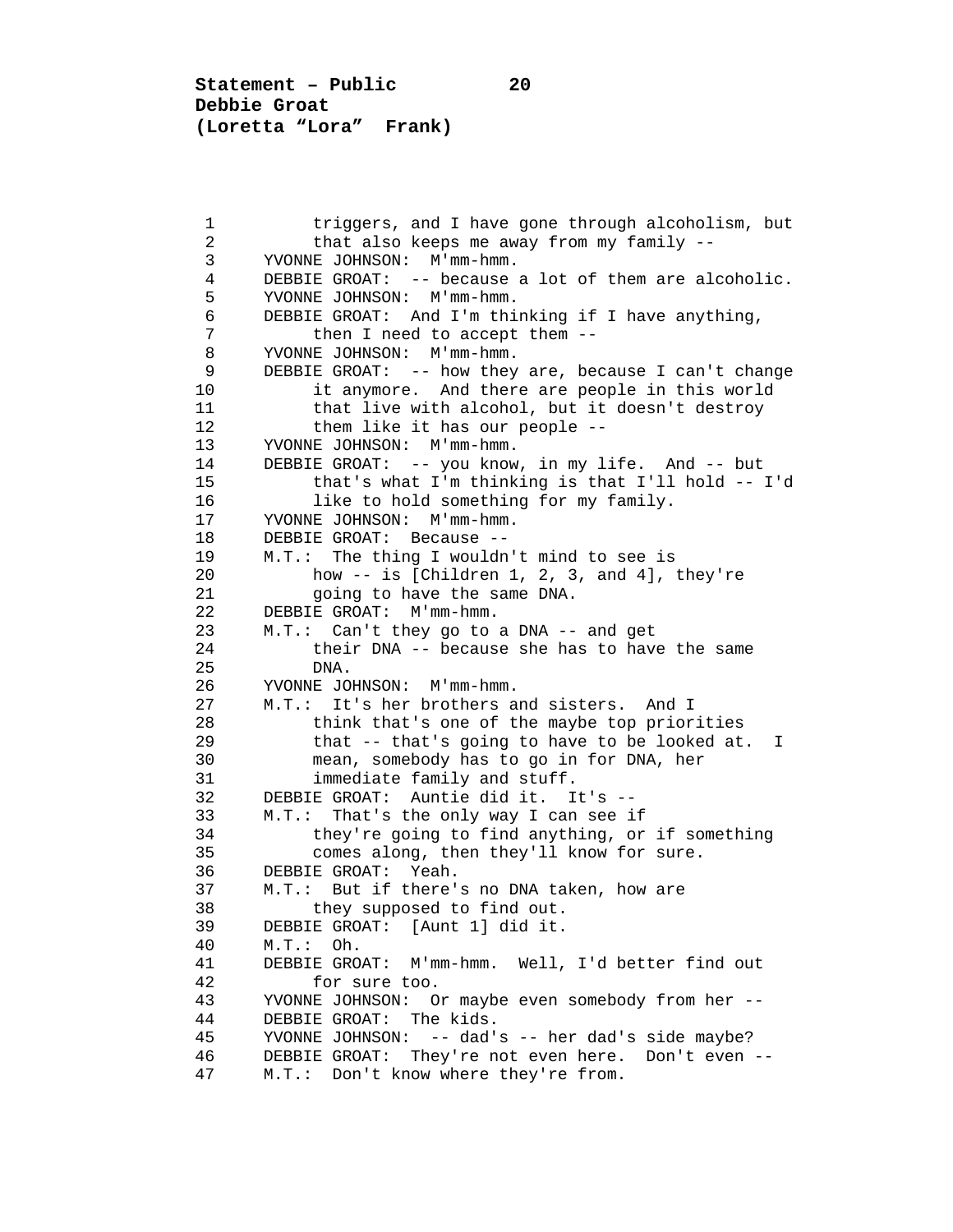**Statement – Public 21 Debbie Groat (Loretta "Lora" Frank)**

1 DEBBIE GROAT: They're -- I don't know.<br>2 M.T.: But her brothers and sister is h 2 M.T.: But her brothers and sister is here.<br>3 DEBBIE GROAT: Probably Ontario or somewher 3 DEBBIE GROAT: Probably Ontario or somewhere.<br>4 YVONNE JOHNSON: And that -- that would help 4 YVONNE JOHNSON: And that -- that would help if her --<br>5 one of her siblings. 5 one of her siblings.<br>6 DEBBIE GROAT: M'mm-hmm. 6 DEBBIE GROAT: M'mm-hmm. Yeah. 7 YVONNE JOHNSON: The -- the other thing, again, it's 8 not my story.<br>9 DEBBIE GROAT: M'mu 9 DEBBIE GROAT: M'mm-hmm. M'mm-hmm.<br>10 YVONNE JOHNSON: It's not my experi 10 YVONNE JOHNSON: It's not my experience. But you said<br>11 her siblings are -- cannot talk about her. 11 her siblings are -- cannot talk about her.<br>12 DEBBIE GROAT: Uh-huh. 12 DEBBIE GROAT: Uh-huh.<br>13 YVONNE JOHNSON: They 13 YVONNE JOHNSON: They have so much grief. There --<br>14 maybe there needs to be a grief --14 maybe there needs to be a grief --<br>15 DEBBIE GROAT: M'mm-hmm. 15 DEBBIE GROAT: M'mm-hmm.<br>16 YVONNE JOHNSON: I don't 16 YVONNE JOHNSON: I don't know -- just talking circle 17 or something.<br>18 DEBBIE GROAT: Yea 18 DEBBIE GROAT: Yeah. M'mm-hmm.<br>19 YVONNE JOHNSON: Just the immed 19 YVONNE JOHNSON: Just the immediate family, just to<br>20 have a discussion about her, so they could 20 have a discussion about her, so they could<br>21 express their grief --21 express their grief --<br>22 DEBBIE GROAT: Yeah. 22 DEBBIE GROAT: Yeah.<br>23 YVONNE JOHNSON: --23 YVONNE JOHNSON: -- their -- their injury from it --<br>24 from the loss. 24 from the loss.<br>25 DEBBIE GROAT: Yeah 25 DEBBIE GROAT: Yeah.<br>26 YVONNE JOHNSON: And 26 YVONNE JOHNSON: And has there ever been any<br>27 discussion of whether or not she's alive 27 discussion of whether or not she's alive? You<br>28 how, what does the family believe? 28 know, what does the family believe?<br>29 DEBBIE GROAT: M'mm-hmm. 29 DEBBIE GROAT: M'mm-hmm.<br>30 YVONNE JOHNSON: And if 30 YVONNE JOHNSON: And if there's a possibility that<br>31 she's not alive, what -- what happens then? 31 she's not alive, what -- what happens then?<br>32 DEBBIE GROAT: M'mm-hmm. 32 DEBBIE GROAT: M'mm-hmm.<br>33 YVONNE JOHNSON: What's 33 YVONNE JOHNSON: What's the family willing to do? 34 DEBBIE GROAT: M'mm-hmm.<br>35 YVONNE JOHNSON: You kno 35 YVONNE JOHNSON: You know, those sorts of things. 36 Those are some of the discussions maybe the --<br>37 DEBBIE GROAT: Yeah. 37 DEBBIE GROAT: Yeah.<br>38 YVONNE JOHNSON: --38 YVONNE JOHNSON: -- siblings needs to have --<br>39 ROSE CAESAR: Yeah. 39 ROSE CAESAR: Yeah. 40 YVONNE JOHNSON: -- so they can do their grieving and 41 process.<br>42 DEBBIE GROAT: 42 DEBBIE GROAT: Yeah.<br>43 ROSE CAESAR: Yeah. 43 ROSE CAESAR: Yeah. I hear you.<br>44 YVONNE JOHNSON: This is somethi 44 YVONNE JOHNSON: This is something -- something to 45 think about. Like, I'm not telling you what to  $d_0$ . To  $d_0$  --47 DEBBIE GROAT: Well -- well, I know we need to do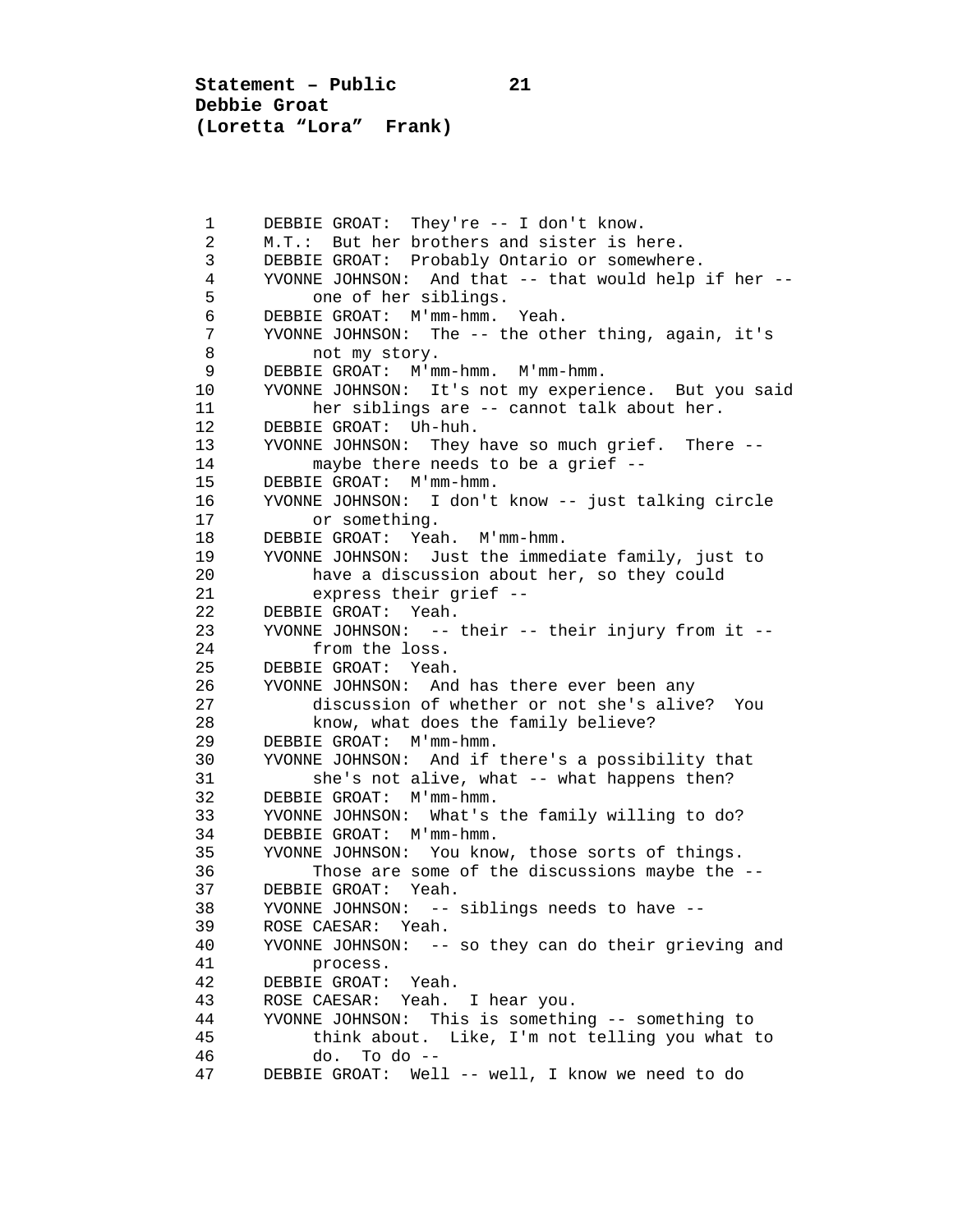**Statement – Public 22 Debbie Groat (Loretta "Lora" Frank)**

1 something. It's just getting, you know, that --<br>2 YVONNE JOHNSON: M'mm-hmm. 2 YVONNE JOHNSON: M'mm-hmm. 3 DEBBIE GROAT: -- reinforcement because we have had,<br>4 you know, losses in our community, you know, 4 you know, losses in our community, you know,<br>5 and -- bad -- in really bad ways. And I thi 5 and -- bad -- in really bad ways. And I think we<br>6 and to do ceremonial for it because alcoholism 6 need to do ceremonial for it because alcoholism 7 is really hard on our people. And we sit in our 7<br>8 house. We're not touched, but then we are. 8 house. We're not touched, but then we are.<br>9 YVONNE JOHNSON: Yeah, yeah. 9 YVONNE JOHNSON: Yeah, yeah.<br>10 DEBBIE GROAT: Yeah. We thi 10 DEBBIE GROAT: Yeah. We think we're not touched, but<br>11 if anything happens, we are. 11 if anything happens, we are.<br>12 YVONNE JOHNSON: Yeah. 12 YVONNE JOHNSON: Yeah.<br>13 DEBBIE GROAT: Is it ( 13 DEBBIE GROAT: Is it (indiscernible) --<br>14 YVONNE JOHNSON: My understanding of al 14 YVONNE JOHNSON: My understanding of alcohol and drug<br>15 addiction is that it's a symptom of a trauma. 15 addiction is that it's a symptom of a trauma.<br>16 DEBBIE GROAT: Yeah. 16 DEBBIE GROAT: Yeah.<br>17 YVONNE JOHNSON: Som 17 YVONNE JOHNSON: Some people believe alcoholism and<br>18 drug addiction is a disease, and it's in your 18 drug addiction is a disease, and it's in your<br>19 DNA, and it's a sickness. 19 DNA, and it's a sickness.<br>20 DEBBIE GROAT: M'mm-hmm. 20 DEBBIE GROAT: M'mm-hmm.<br>21 YVONNE JOHNSON: I feel 21 YVONNE JOHNSON: I feel like it's a symptom -- 22 DEBBIE GROAT: M'mm-hmm.<br>23 YVONNE JOHNSON: -- of u 23 YVONNE JOHNSON: -- of unresolved trauma and pain.<br>24 DEBBIE GROAT: M'mm-hmm. 24 DEBBIE GROAT: M'mm-hmm.<br>25 YVONNE JOHNSON: So if t 25 YVONNE JOHNSON: So if that's the case, then why don't 26 we talk about the trauma. Why don't we uncover<br>27 what that trauma is --27 what that trauma is --<br>28 DEBBIE GROAT: Yeah 28 DEBBIE GROAT: Yeah.<br>29 YVONNE JOHNSON: -- 29 YVONNE JOHNSON: -- and do some healing regarding 30 that. And children will bury secrets, they think<br>31 are secrets, and adult tells a child, I'm doing 31 are secrets, and adult tells a child, I'm doing<br>32 this to you because I love you, and don't tell 32 this to you because I love you, and don't tell<br>33 anybody -- 33 anybody -- 34 DEBBIE GROAT: Yeah.<br>35 YVONNE JOHNSON: -- 35 YVONNE JOHNSON: -- and, you know, kids will take that 36 to their graves --<br>37 DEBBIE GROAT: M'mm-hmm 37 DEBBIE GROAT: M'mm-hmm.<br>38 YVONNE JOHNSON: -- beca 38 YVONNE JOHNSON: -- because they don't know that as 39 adults -- 40 DEBBIE GROAT: M'mm-hmm.<br>41 YVONNE JOHNSON: -- that 41 YVONNE JOHNSON: -- that part of them because it was a 42 traumatizing experience --<br>43 DEBBIE GROAT: M'mm-hmm. 43 DEBBIE GROAT: M'mm-hmm.<br>44 YVONNE JOHNSON: -- they 44 YVONNE JOHNSON: -- they're going to bury it and go 45 back to being a child and remember that they had<br>46 to lock that up. to lock that up. 47 DEBBIE GROAT: M'mm-hmm.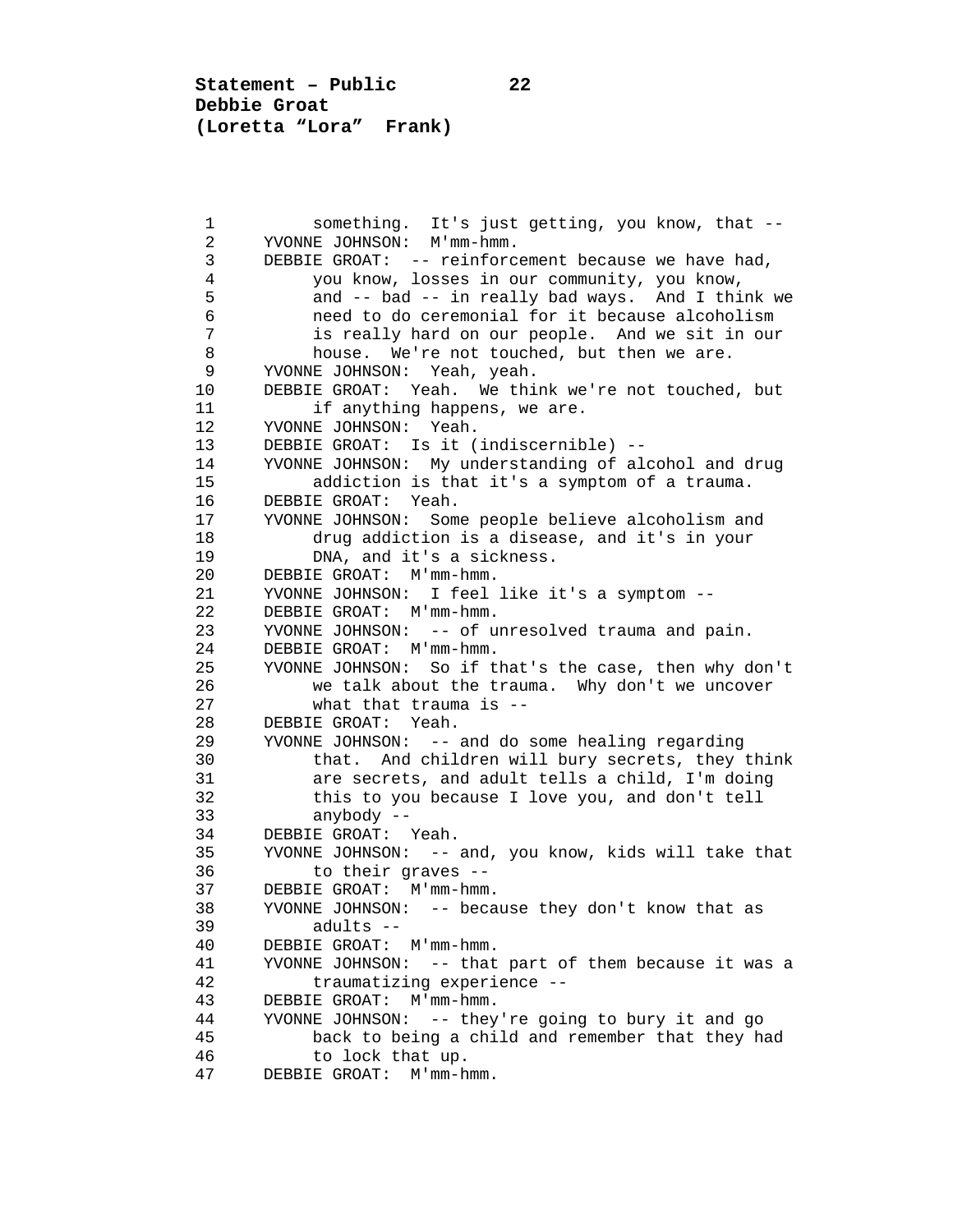**Statement – Public 23 Debbie Groat (Loretta "Lora" Frank)**

1 YVONNE JOHNSON: But in healing work --<br>2 DEBBIE GROAT: M'mm-hmm. 2 DEBBIE GROAT: M'mm-hmm.<br>3 YVONNE JOHNSON: -- a lo 3 YVONNE JOHNSON: -- a lot of them will realize, hey, I 4 was five years old, and I didn't know better. 5 DEBBIE GROAT: M'mm-hmm.<br>6 YVONNE JOHNSON: And I c 6 YVONNE JOHNSON: And I carried this until I'm 50. 7 DEBBIE GROAT: Yeah. Yeah. Happening every day -- 8 YVONNE JOHNSON: Yeah.<br>9 DEBBIE GROAT: -- to o 9 DEBBIE GROAT: -- to our people.<br>10 M.T.: Trauma is such a big issu 10 M.T.: Trauma is such a big issue in our<br>11 First Nation communities. 11 First Nation communities.<br>12 YVONNE JOHNSON: It is. 12 YVONNE JOHNSON: It is.<br>13 M.T.: Not only residen 13 M.T.: Not only residential schools.<br>14 Residential school was a --14 Residential school was a --<br>15 YVONNE JOHNSON: M'mm-hmm. 15 YVONNE JOHNSON: M'mm-hmm.<br>16 M.T.: -- big -- for my pe 16 M.T.: -- big -- for my personal, me --<br>17 DEBBIE GROAT: M'mm-hmm. 17 DEBBIE GROAT: M'mm-hmm.<br>18 M.T.: -- was a big trau 18 M.T.: -- was a big trauma. But not only<br>19 mesidential school, you've got to the 19 19 residential school, you've got to think of it.<br>20 10 You know, there's traumatized by being given t 20 You know, there's traumatized by being given to<br>21 another family --21 another family --<br>22 YVONNE JOHNSON: Yeah. 22 YVONNE JOHNSON: Yeah, yeah.<br>23 M.T.: -- or something else. 23 M.T.: -- or something else.<br>24 DEBBIE GROAT: Uh-huh. 24 DEBBIE GROAT: Uh-huh.<br>25 M.T.: And, you know, 25 M.T.: And, you know, you may not know they<br>26 were given there to protect you or some 26 were given there to protect you or something, but<br>27 they didn't know that --27 they didn't know that --<br>28 YVONNE JOHNSON: M'mm-hmm Y 28 YVONNE JOHNSON: M'mm-hmm. Yeah.<br>29 M.T.: -- so people are traumatiz 29 M.T.: -- so people are traumatized and --<br>30 YVONNE JOHNSON: Yeah. For all you knew. 30 YVONNE JOHNSON: Yeah. For all you knew, you were 31 given away because nobody liked you.<br>32 DEBBIE GROAT: Yeah. Abandoned. 32 DEBBIE GROAT: Yeah. Abandoned.<br>33 YVONNE JOHNSON: Like, what a re 33 YVONNE JOHNSON: Like, what a rejection; right? What 34 a horrible way to reject -- to grow up, thinking<br>35 that nobody loved you. 35 that nobody loved you.<br>36 DEBBIE GROAT: Yeah, yeah. 36 DEBBIE GROAT: Yeah, yeah.<br>37 M.T.: You know, it's a ha 37 M.T.: You know, it's a hard -- that's a 38 really big issue, trauma.<br>39 YVONNE JOHNSON: Yeah. And, y 39 YVONNE JOHNSON: Yeah. And, you know, child welfare<br>40 and apprehension and foster care --40 and apprehension and foster care --<br>41 DEBBIE GROAT: M'mm-hmm. Jail, yeah. 41 DEBBIE GROAT: M'mm-hmm. Jail, yeah. 42 YVONNE JOHNSON: -- even jail, you know.<br>43 DEBBIE GROAT: M'mm-hmm. 43 DEBBIE GROAT: M'mm-hmm.<br>44 YVONNE JOHNSON: Kids go 44 YVONNE JOHNSON: Kids going to jail or adults going to 45 jail -- 46 DEBBIE GROAT: M'mm-hmm. M'mm-hmm. YVONNE JOHNSON: -- young adults, you know. They were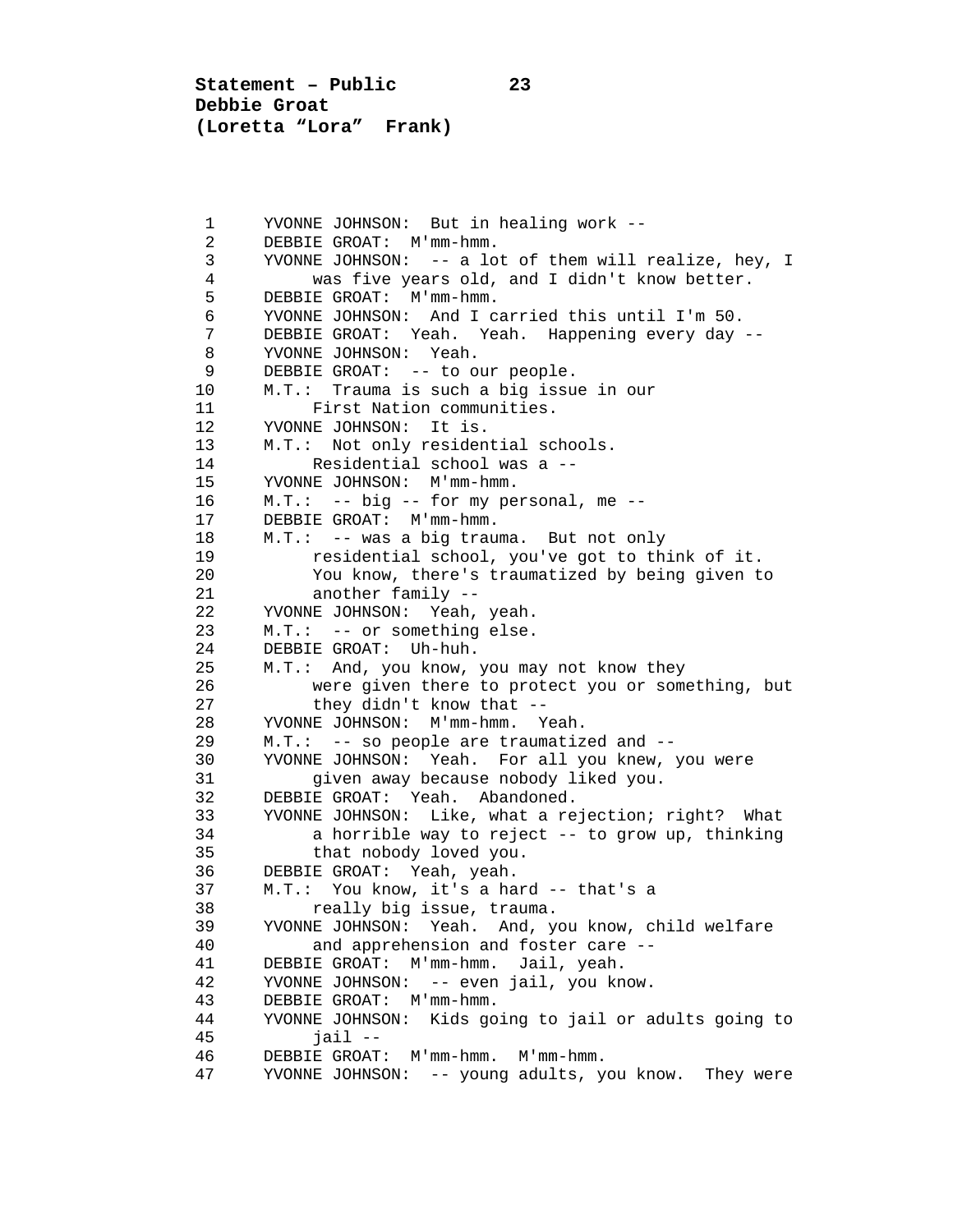**Statement – Public 24 Debbie Groat (Loretta "Lora" Frank)**

1 displaced over and over.<br>2 DEBBIE GROAT: Over and over 2 DEBBIE GROAT: Over and over and over, m'mm-hmm.<br>3 YVONNE JOHNSON: But, yeah -- and that's another 3 YVONNE JOHNSON: But, yeah -- and that's another thing<br>4 that First Nations communities are just starting 4 that First Nations communities are just starting<br>5 to recognize, is that they're traumatized. 5 to recognize, is that they're traumatized.<br>6 DEBBIE GROAT: M'mm-hmm. 6 DEBBIE GROAT: M'mm-hmm.<br>7 YVONNE JOHNSON: And the 7 YVONNE JOHNSON: And they're just being aware of what 8 trauma is.<br>9 DEBBIE GROAT: 9 DEBBIE GROAT: Then you could see the rippling 10 effect --<br>11 YVONNE JOHNSON: 11 YVONNE JOHNSON: Yes.<br>12 DEBBIE GROAT: -- tha 12 DEBBIE GROAT: -- that has --<br>13 YVONNE JOHNSON: Yeah. 13 YVONNE JOHNSON: Yeah.<br>14 DEBBIE GROAT: -- happ 14 DEBBIE GROAT: -- happened to us --<br>15 YVONNE JOHNSON: Yeah. 15 YVONNE JOHNSON: Yeah.<br>16 DEBBIE GROAT: -- and 16 DEBBIE GROAT: -- and where you can identify why. And<br>17 then, like, I look around, we did trauma with --17 then, like, I look around, we did trauma with --<br>18 foots of trauma. 18 roots of trauma.<br>19 YVONNE JOHNSON: M'mm 19 YVONNE JOHNSON: M'mm-hmm.<br>20 DEBBIE GROAT: And. oh. mv 20 DEBBIE GROAT: And, oh, my goodness --<br>21 YVONNE JOHNSON: M'mm-hmm. 21 YVONNE JOHNSON: M'mm-hmm.<br>22 DEBBIE GROAT: -- what an 22 DEBBIE GROAT: -- what an eye-opener. It was like,<br>23 oh. my -- a lot of work. 23 oh, my -- a lot of work.<br>24 YVONNE JOHNSON: Yeah. 24 YVONNE JOHNSON: Yeah.<br>25 DEBBIE GROAT: But now 25 DEBBIE GROAT: But now we can -- I can understand --<br>26 YVONNE JOHNSON: M'mm-hmm. 26 YVONNE JOHNSON: M'mm-hmm.<br>27 DEBBIE GROAT: -- vou know 27 DEBBIE GROAT: -- you know --<br>28 YVONNE JOHNSON: And there's 28 YVONNE JOHNSON: And there's -- it's not very new<br>29 anymore. It's been around for some time. 29 anymore. It's been around for some time.<br>30 DEBBIE GROAT: M'mm-hmm. 30 DEBBIE GROAT: M'mm-hmm.<br>31 YVONNE JOHNSON: We call 31 YVONNE JOHNSON: We call it "trauma informed<br>32 **bractice.**" like in the helping field. 32 practice," like in the helping field.<br>33 DEBBIE GROAT: M'mm-hmm. 33 DEBBIE GROAT: M'mm-hmm.<br>34 YVONNE JOHNSON: It's a 34 YVONNE JOHNSON: It's a way to live. The ones that 35 are informed can live that way, and they<br> $36$  recognize it and  $-$  36 recognize it and -- 37 DEBBIE GROAT: Yep.<br>38 YVONNE JOHNSON: -- 38 YVONNE JOHNSON: -- those that are -- continue to live 39 with injury --<br>40 DEBBIE GROAT: M'mm 40 DEBBIE GROAT: M'mm-hmm.<br>41 YVONNE JOHNSON: -- and 41 YVONNE JOHNSON: -- and allow injury to dictate their<br>42 1ives. You know, when we do trauma informed 42 lives. You know, when we do trauma informed<br>43 work, we're being sensitive to that and recod 43 work, we're being sensitive to that and recognize<br>44 it, instead of saving, well, you're nothing but a 44 it, instead of saying, well, you're nothing but a 45 drunk -- 46 DEBBIE GROAT: Yeah.<br>47 YVONNE JOHNSON: --47 YVONNE JOHNSON: -- or you're just a drug addict, or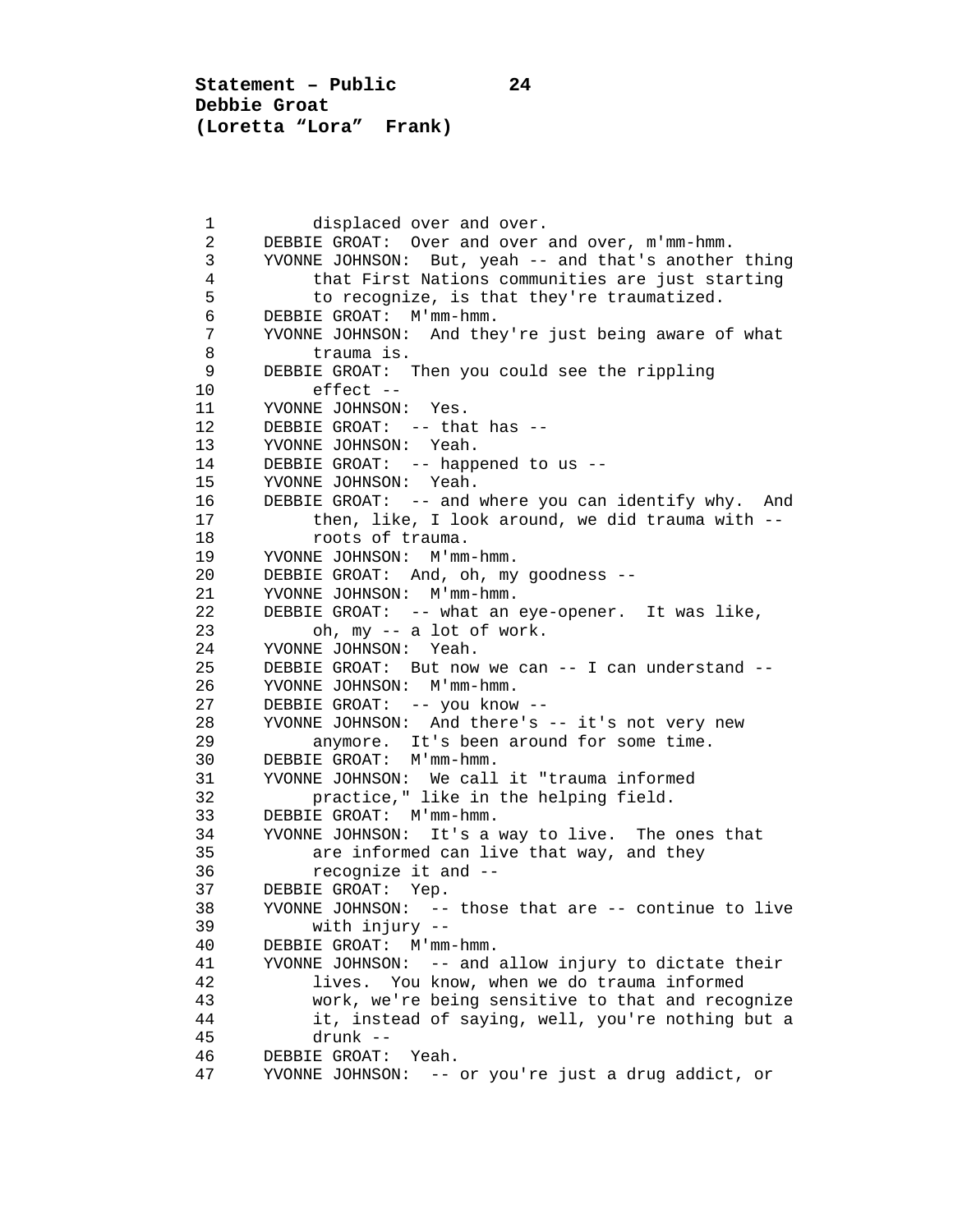**Statement – Public 25 Debbie Groat (Loretta "Lora" Frank)**

1 you're just a whore --<br>2 DEBBIE GROAT: Yeah. 2 DEBBIE GROAT: Yeah.<br>3 YVONNE JOHNSON: -- 3 YVONNE JOHNSON: -- or whatever we could -- you know, 4 what we say to people, you know.<br>5 DEBBIE GROAT: M'mm-hmm. 5 DEBBIE GROAT: M'mm-hmm.<br>6 YVONNE JOHNSON: When we 6 YVONNE JOHNSON: When we recognize that they've been<br>7 traumatized, would we really speak like that? 7 traumatized, would we really speak like that?<br>8 Would we really label, you know --8 Would we really label, you know --<br>9 DEBBIE GROAT: No. 9 DEBBIE GROAT: No.<br>10 YVONNE JOHNSON: -10 YVONNE JOHNSON: -- like the way we do --<br>11 DEBBIE GROAT: Yeah. That's right. 11 DEBBIE GROAT: Yeah. That's right.<br>12 YVONNE JOHNSON: -- if we knew? Bu 12 YVONNE JOHNSON: -- if we knew? But what if they 13 knew? What if they knew what trauma was and if<br>14 they rec- -- could recognize it, would they 14 they rec- -- could recognize it, would they<br>15 change? 15 change?<br>16 DEBBIE GROAT 16 DEBBIE GROAT: Yeah.<br>17 YVONNE JOHNSON: And 17 YVONNE JOHNSON: And then would they see it in others,<br>18 and would they teach it and keep moving it, you 18 and would they teach it and keep moving it, you<br>19 know? 19 know?<br>20 DEBBIE GRO 20 DEBBIE GROAT: M'mm-hmm. M'mm-hmm.<br>21 M.T.: Well. my last time in trauma 21 M.T.: Well, my last time in trauma, I<br>22 was -- there was one non-First Na 22 was -- there was one non-First Nations there, and<br>23 he tells his stories. He just got up, and he 23 he tells his stories. He just got up, and he<br>24 said, you know what? He said, I get this fee 24 said, you know what? He said, I get this feeling<br>25 only First Nations people get traumatized, but he 25 only First Nations people get traumatized, but he<br>26 said, I saw my mother shot. Isn't that 26 said, I saw my mother shot. Isn't that<br>27 traumatized? Do you think I wasn't trau 27 traumatized? Do you think I wasn't traumatized?<br>28 And we're just, wow, you know, that's something 28 And we're just, wow, you know, that's something<br>29 different, you know. 29 different, you know.<br>30 YVONNE JOHNSON: Yeah. 30 YVONNE JOHNSON: Yeah.<br>31 M.T.: And he just sai 31 M.T.: And he just said, seems like only<br>32 First Nations will be traumatized, 32 First Nations will be traumatized, but now I<br>33 Fealized I was traumatized. 33 realized I was traumatized.<br>34 YVONNE JOHNSON: Yeah 34 YVONNE JOHNSON: Yeah.<br>35 M.T.: I'm not First N 35 M.T.: I'm not First Nations, but he --<br>36 DEBBIE GROAT: M'mm-hmm. 36 DEBBIE GROAT: M'mm-hmm.<br>37 M.T.: -- said, I saw mv 37 M.T.: -- said, I saw my mother get shot. I 38 had to be traumatized. He's in jail the rest of 39 his life, in and out --39 his life, in and out --<br>40 YVONNE JOHNSON: M'mm-hmm. 40 YVONNE JOHNSON: M'mm-hmm.<br>41 M.T.: You know. 41 M.T.: You know.<br>42 YVONNE JOHNSON: 42 YVONNE JOHNSON: Yeah.<br>43 M.T.: And that's what 43 M.T.: And that's what he got up and said<br>44 that. (indiscernible) I've never hear 44 that, (indiscernible) I've never heard something 45 like that.<br>46 YVONNE JOHNSON: 46 YVONNE JOHNSON: M'mm-hmm.<br>47 DEBBIE GROAT: M'mm-hmm. DEBBIE GROAT: M'mm-hmm.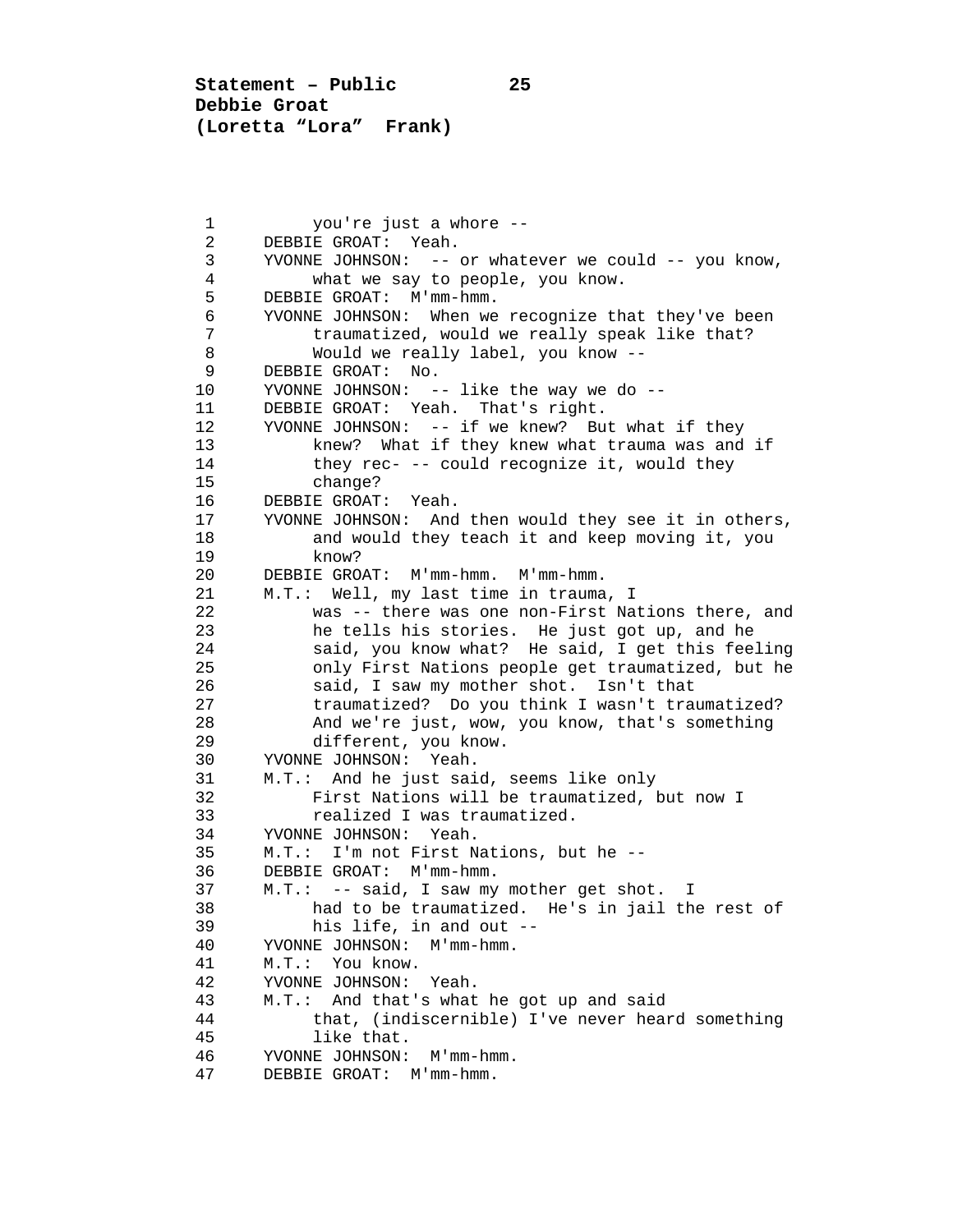**Statement – Public 26 Debbie Groat (Loretta "Lora" Frank)**

1 M.T.: But he was being honest.<br>2 YVONNE JOHNSON: Yep. Because 2 YVONNE JOHNSON: Yep. Because it -- he -- he just<br>3 became aware. 3 became aware.<br>4 DEBBIE GROAT: Of 4 DEBBIE GROAT: Of --<br>5 M.T.: Yeah. He bec 5 M.T.: Yeah. He became aware after every<br>6 one of us shared for two, three week: 6 one of us shared for two, three weeks, four 7 weeks, whatever it was. And just out of the 8 blue, he got up and he said, First Nations people<br>9 aren't the only ones. Are they the only ones 9 extemant only ones. Are they the only ones<br>10 that get traumatized? He said, I had to be 10 that get traumatized? He said, I had to be<br>11 traumatized. I saw my wife -- my mom get s 11 traumatized. I saw my wife -- my mom get shot.<br>12 YVONNE JOHNSON: Uh-huh. 12 YVONNE JOHNSON: Uh-huh.<br>13 M.T.: I had to be traum 13 M.T.: I had to be traumatized. Is that why<br>14 I'm in jail? I'm not blaming. 14 I'm in jail? I'm not blaming.<br>15 YVONNE JOHNSON: M'mm-hmm. 15 YVONNE JOHNSON: M'mm-hmm.<br>16 M.T.: I just find out why 16 M.T.: I just find out why I'm always in and 17 out of jail.<br>18 YVONNE JOHNSON: 18 YVONNE JOHNSON: Yeah. Yeah.<br>19 DEBBIE GROAT: M'mm-hmm. 19 DEBBIE GROAT: M'mm-hmm.<br>20 M.T.: And we just could 20 M.T.: And we just couldn't believe it, you<br>21 know. He just -- he --21 know. He just -- he --<br>22 YVONNE JOHNSON: M'mm-hmm. 22 YVONNE JOHNSON: M'mm-hmm.<br>23 M.T.: -- finally found ou 23 M.T.: -- finally found out why, what<br>24 trauma -- what -- how -- why he 24 trauma -- what -- how -- why he was traumatized.<br>25 DEBBIE GROAT: M'mm-hmm. 25 DEBBIE GROAT: M'mm-hmm.<br>26 M.T.: But he never did 26 M.T.: But he never did think he was<br>27 traumatized before. (indiscern: 27 traumatized before. (indiscernible) --<br>28 YVONNE JOHNSON: M'mm-hmm 28 YVONNE JOHNSON: M'mm-hmm.<br>29 DEBBIE GROAT: Well. I loo 29 DEBBIE GROAT: Well, I look at it, and we have lots of 30 30 work, eh.<br>31 M.T.: M'mm-hmm 31 M.T.: M'mm-hmm.<br>32 YVONNE JOHNSON: 32 YVONNE JOHNSON: How much are you responsible for 33 because you cannot take on the world or the -- 34 DEBBIE GROAT: Nope.<br>35 YVONNE JOHNSON: --35 YVONNE JOHNSON: -- nation?<br>36 M.T.: For my trauma, I'm 1 36 M.T.: For my trauma, I'm 100 percent 37 responsible to work on it.<br>38 YVONNE JOHNSON: M'mm-hmm. 38 YVONNE JOHNSON: M'mm-hmm.<br>39 M.T.: Nobody else can wor 39 M.T.: Nobody else can work on it but me. 40 YVONNE JOHNSON: M'mm-hmm. Unless it impacts your 41 marriage. If it impacts your marriage, then she<br>42 has a responsibility. 42 has a responsibility.<br>43 M.T.: Yeah. Well, it did 43 M.T.: Yeah. Well, it did impact it. My -- 44 my trauma from the residential school did<br>45 impact -- 45 impact -- 46 YVONNE JOHNSON: M'mm-hmm.<br>47 M.T.: -- my whole family.  $M.T.: -$  my whole family.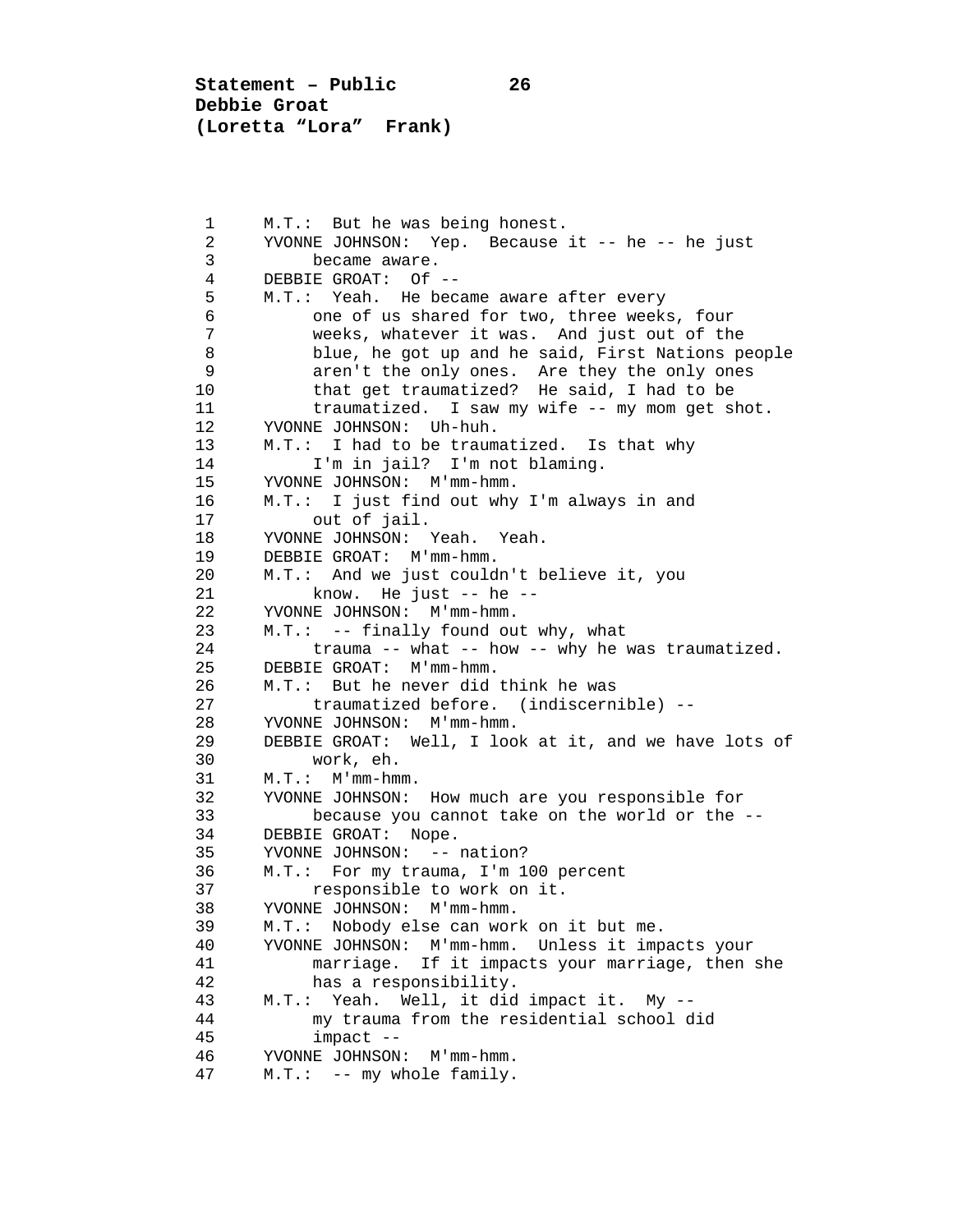**Statement – Public 27 Debbie Groat (Loretta "Lora" Frank)**

1 DEBBIE GROAT: M'mm-hmm.<br>2 M.T.: I never knew that 2 M.T.: I never knew that until I went there.<br>3 DEBBIE GROAT: M'mm-hmm. 3 DEBBIE GROAT: M'mm-hmm. 4 M.T.: I headed back twice.<br>5 YVONNE JOHNSON: Yep. 5 YVONNE JOHNSON: Yep.<br>6 M.T.: You know, that 6 M.T.: You know, that's -- 7 DEBBIE GROAT: Because it was all locked away.<br>8 M.T.: You know, it's -- it's something 8 M.T.: You know, it's -- it's something<br>9 that's -- we were moving back home 9 that's -- we were moving back home. I'll tell 10 you a little part of it. We were moving back<br>11 home. We were happy. Then when I was staving 11 home. We were happy. Then when I was staying in<br>12 my uncle's house, and here we turned on this road 12 my uncle's house, and here we turned on this road<br>13 that used to go to the farm towards (indiscernible 13 that used to go to the farm towards (indiscernible)--<br>14 DEBBIE GROAT: (indiscernible). 14 DEBBIE GROAT: (indiscernible).<br>15 M.T.: -- soon as we turned on 15 M.T.: -- soon as we turned on that road,<br>16 1 -- everything felt just -- nobody 16 I -- everything felt just -- nobody even knew I<br>17 Was in residential school. Deb didn't even kno 17 was in residential school. Deb didn't even know.<br>18 DEBBIE GROAT: I didn't know the abuses. 18 DEBBIE GROAT: I didn't know the abuses.<br>19 M.T.: Nobody knew I was in there. And 19 M.T.: Nobody knew I was in there. And soon<br>20 as we turned on that road, and I was one 20 as we turned on that road, and I was one of the 21 causes -- remember, he had that farm. 21 guys -- remember, he had that farm.<br>22 ROSE CAESAR: M'mm-hmm. 22 ROSE CAESAR: M'mm-hmm.<br>23 M.T.: His name was [G. 23 M.T.: His name was [G.W.], and he<br>24 was one of them that actually 24 was one of them that actually molested me,<br>25 and nobody knew. It was 35 years I put it 25 and nobody knew. It was 35 years I put it away.<br>26 DEBBIE GROAT: Yeah. 26 DEBBIE GROAT: Yeah.<br>27 M.T.: I just put it 27 M.T.: I just put it away, joked around,<br>28 bullshit and be like, that was bull 28 bullshit and be like, that was bullshit. And we<br>29 went -- we just turned in that road, and near 29 went -- we just turned in that road, and near<br>30 everything came tumbling -- I just -- I just 30 everything came tumbling -- I just -- I just 31 really buggered up, screwed up.<br>32 DEBBIE GROAT: M'mm-hmm. 32 DEBBIE GROAT: M'mm-hmm.<br>33 M.T.: And that's how it 33 M.T.: And that's how it came to me, and<br>34 that affected my whole family. I d. 34 that affected my whole family. I did not know 35 it -- 36 DEBBIE GROAT: Uh-huh.<br>37 M.T.: -- was doing th 37 M.T.: -- was doing that. I did not know it 38 was affecting my family.<br>39 YVONNE JOHNSON: M'mm-hmm. 39 YVONNE JOHNSON: M'mm-hmm.<br>40 M.T.: And then when they 40 M.T.: And then when they got that and<br>41 residential school together, you 41 residential school together, you know, that<br>42 residential school -- you know, there was s 42 residential school -- you know, there was some 43 stupid, strict rules, I think of it, you know.<br>44 And that's what -- how that -- when you find o 44 And that's what -- how that -- when you find out<br>45 what it's doing and what's happening, that's what it's doing and what's happening, that's 46 where you start working on --<br>47 YVONNE JOHNSON: Uh-huh. YVONNE JOHNSON: Uh-huh.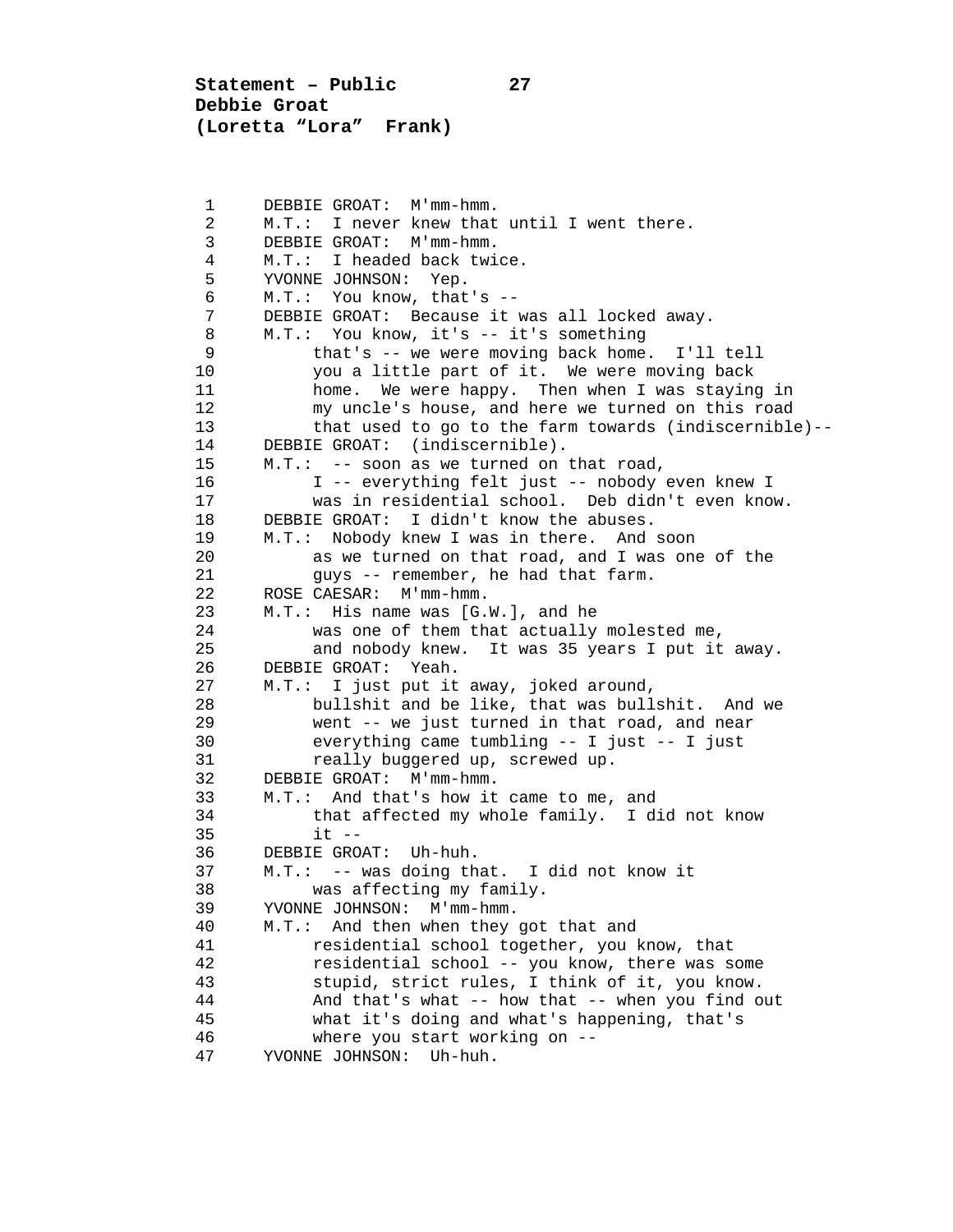**Statement – Public 28 Debbie Groat (Loretta "Lora" Frank)**

1 M.T.: You can't do the whole thing at once.<br>2 You've got to do certain issues, eh. 2 You've got to do certain issues, eh.<br>3 YVONNE JOHNSON: You're -- you're taking 3 YVONNE JOHNSON: You're -- you're taking out -- off 4 the (indiscernible).<br>5 DEBBIE GROAT: Yeah. 5 DEBBIE GROAT: Yeah.<br>6 YVONNE JOHNSON: And 6 YVONNE JOHNSON: And when you do that, you're also 7 rewriting, re-authoring your story, you know. We<br>8 call ourselves -- I'm an addict. I was a victim 8 call ourselves -- I'm an addict. I was a victim<br>9 6 contresidential school. I'm a survivor. You 9 of residential school. I'm a survivor. You 10 know, we say these things, and then we do our<br>11 trauma work. Well, now who am I? I used to l 11 trauma work. Well, now who am I? I used to be<br>12 all these -- I -- I identified myself by my 12 all these -- I -- I identified myself by my<br>13 childhood experiences, by my childhood traum 13 childhood experiences, by my childhood traumas<br>14 but now I've healed from that. Now who I am -14 but now I've healed from that. Now who I am --<br>15 what am I now? 15 what am I now?<br>16 DEBBIE GROAT: M'mm 16 DEBBIE GROAT: M'mm-hmm.<br>17 YVONNE JOHNSON: And how 17 YVONNE JOHNSON: And how -- how do I walk?<br>18 M.T.: But I may be a survivor of 18 M.T.: But I may be a survivor of<br>19 mesidential school, but now 19 residential school, but now I am who I am. I am,<br>20 vou know, the parts I worked on. 20 you know, the parts I worked on.<br>21 YVONNE JOHNSON: M'mm-hmm. So you're 21 YVONNE JOHNSON: M'mm-hmm. So you're this great<br>22 Derson who's moving forward --22 person who's moving forward --<br>23 M.T.: Well, I'd like to think so. 23 M.T.: Well, I'd like to think so.<br>24 YVONNE JOHNSON: -- breaking syste 24 YVONNE JOHNSON: -- breaking systemic cycles and<br>25 teaching and, you know, those things; right? 25 teaching and, you know, those things; right? So<br>26 when I say you have to re-author your story. Yo 26 when I say you have to re-author your story. You<br>27 have -- you're not those things anymore that you 27 have -- you're not those things anymore that you<br>28 were told you were. Now you're this great human 28 were told you were. Now you're this great human<br>29 being that everybody --29 being that everybody --<br>30 M.T.: I moved on. 30 M.T.: I moved on.<br>31 YVONNE JOHNSON: -31 YVONNE JOHNSON: -- loves. Yeah.<br>32 M.T.: I moved on from that --32 M.T.: I moved on from that --<br>33 YVONNE JOHNSON: Yeah. Yes. 33 YVONNE JOHNSON: Yeah. Yes.<br>34 MT: -- after Lunderstood 34 M.T.: -- after I understood --<br>35 YVONNE JOHNSON: Yes. 35 YVONNE JOHNSON: Yes.<br>36 M.T.: -- all the iss 36 M.T.: -- all the issues, I moved on.<br>37 YVONNE JOHNSON: M'mm-hmm. 37 YVONNE JOHNSON: M'mm-hmm.<br>38 M.T.: But sometimes, you 38 M.T.: But sometimes, you can go back.<br>39 YVONNE JOHNSON: For briefly. 39 YVONNE JOHNSON: For briefly.<br>40 M.T.: Just briefly, and then 40 M.T.: Just briefly, and then you try to get<br>41 out of it sometime, you know. 41 out of it sometime, you know.<br>42 YVONNE JOHNSON: M'mm-hmm. 42 YVONNE JOHNSON: M'mm-hmm.<br>43 M.T.: Deb and I, we try t 43 M.T.: Deb and I, we try to smudge every 44 44 morning, eh.<br>45 DEBBIE GROAT: Bu 45 DEBBIE GROAT: But we still have work to do -- 46 M.T.: Yeah.<br>47 YVONNE JOHNS YVONNE JOHNSON: Yeah.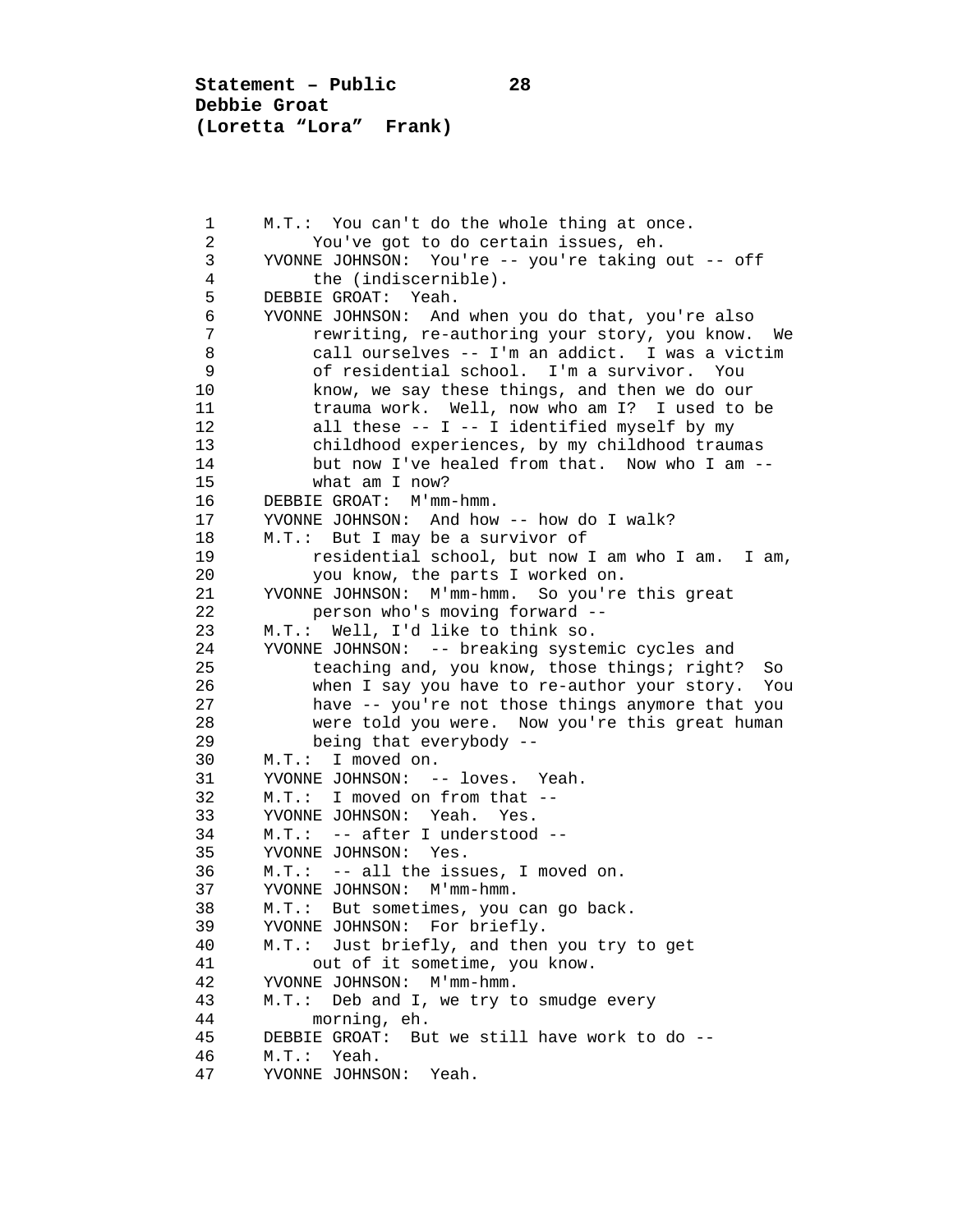**Statement – Public 29 Debbie Groat (Loretta "Lora" Frank)**

1 DEBBIE GROAT: -- yet --<br>2 M.T.: We still have wor 2 M.T.: We still have work to do. It's<br>3 never --3 never --<br>4 DEBBIE GROAT: 4 DEBBIE GROAT: And --<br>5 M.T.: It doesn't --5 M.T.: It doesn't -- it doesn't end just<br>6 because you went there. 6 because you went there.<br>7 YVONNE JOHNSON: M'mm-hmm. 7 YVONNE JOHNSON: M'mm-hmm.<br>8 M.T.: I mean, it's up to 8 M.T.: I mean, it's up to you to work on it.<br>9 YVONNE JOHNSON: Uh-huh. And your kids, and 9 YVONNE JOHNSON: Uh-huh. And your kids, and your 10 grandkids --<br>11 DEBBIE GROAT: M'I 11 DEBBIE GROAT: M'mm-hmm.<br>12 YVONNE JOHNSON: -- and 12 YVONNE JOHNSON: -- and your great-grandkids, like,<br>13 they need a teacher. They need to be taught. 13 they need a teacher. They need to be taught.<br>14 DEBBIE GROAT: Yeah. 14 DEBBIE GROAT: Yeah.<br>15 YVONNE JOHNSON: And 15 YVONNE JOHNSON: And those cycles have to be broken --<br>16 M.T.: (indiscernible). 16 M.T.: (indiscernible).<br>17 YVONNE JOHNSON: -- and 17 YVONNE JOHNSON: -- and over and over. And you teach<br>18 Your kids to break cycles as well. 18 your kids to break cycles as well.<br>19 M.T.: Well, just like our mothers. 19 M.T.: Well, just like our mothers.<br>20 YVONNE JOHNSON: M'mm-hmm. 20 YVONNE JOHNSON: M'mm-hmm.<br>21 M.T.: Deb's mom and my mo 21 M.T.: Deb's mom and my mom, they used to<br>22 live across the river, and as soon as 22 live across the river, and as soon as the --<br>23 armies -- army got here, they loaded all Fir 23 armies -- army got here, they loaded all First 24 Nations kids in an army truck -- this is coming<br>25 from mom and her mom, and --25 from mom and her mom, and --<br>26 YVONNE JOHNSON: M'mm-hmm. 26 YVONNE JOHNSON: M'mm-hmm.<br>27 M.T.: -- that's -- they t 27 M.T.: -- that's -- they took them Fort --<br>28 Dawson Creek in (indiscernible) --28 Dawson Creek in (indiscernible) --<br>29 ROSE CAESAR: Yeah First 29 ROSE CAESAR: Yeah. First.<br>30 M.T.: They never stopped, 30 M.T.: They never stopped, the kids' mom<br>31 tell us. And the kids pee and poop 31 tell us. And the kids pee and poop themselves.<br>32 They just keep on going, the army trucks. They 32 They just keep on going, the army trucks. They<br>33 stop in (indiscernible), you see. 33 stop in (indiscernible), you see.<br>34 DEBBIE GROAT: M'mm-hmm. 34 DEBBIE GROAT: M'mm-hmm.<br>35 M.T.: And when they got 35 M.T.: And when they got to the Dawson<br>36 Creek, there was a big church. The 36 Creek, there was a big church. They made the<br>37 tents and stuff, and mom never saw the train, 37 tents and stuff, and mom never saw the train,<br>38 hever mind army truck. And so the train come 38 never mind army truck. And so the train come in<br>39 and all the non-First Nations, they went into 39 and all the non-First Nations, they went into<br>40 cattle cars -- they -- mom went in cattle car 40 cattle cars -- they -- mom went in cattle cars.<br>41 DEBBIE GROAT: M'mm-hmm. 41 DEBBIE GROAT: M'mm-hmm.<br>42 M.T.: It's just they di 42 M.T.: It's just they didn't know where they 43 were.<br>44 YVONNE JOH 44 YVONNE JOHNSON: M'mm-hmm.<br>45 M.T.: And that's -- see,  $M.T.:$  And that's -- see, that's -- my mom, 46 me was there too, Deb's mom, and, you know,<br>47 that's two generations. that's two generations.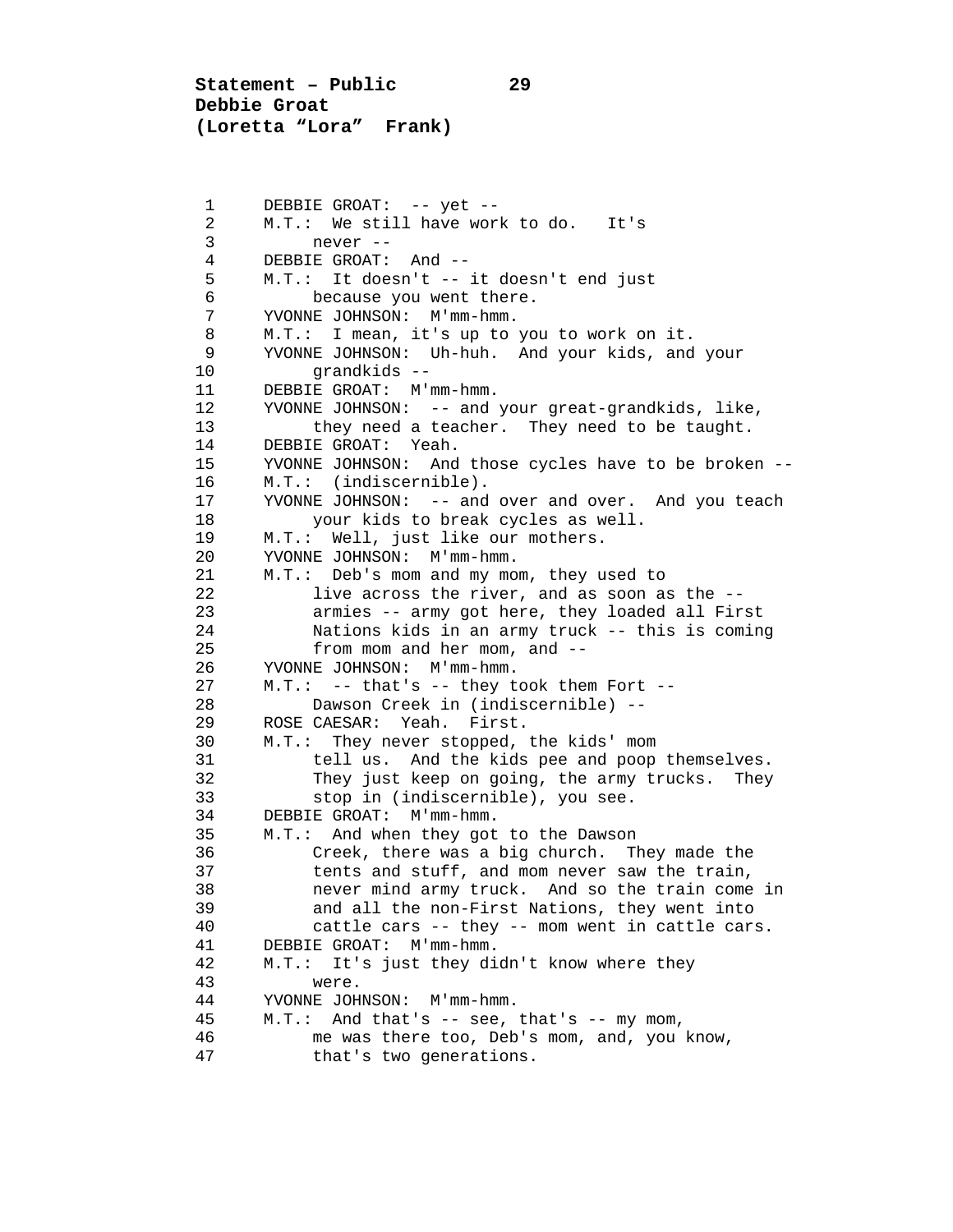**Statement – Public 30 Debbie Groat (Loretta "Lora" Frank)**

1 YVONNE JOHNSON: Uh-huh.<br>2 M.T.: You may as wells 2 M.T.: You may as well say three because you<br>3 may as well say my son's -- 3 may as well say my son's -- 4 DEBBIE GROAT: Four.<br>5 M.T.: Four, yeah, q 5 M.T.: Four, yeah, grandson. 6 DEBBIE GROAT: That's the way I think of it.<br>7 YVONNE JOHNSON: Yeah. 7 YVONNE JOHNSON: Yeah.<br>8 DEBBIE GROAT: Because 8 DEBBIE GROAT: Because we're still not healed, you<br>9 know, totally --9 know, totally --<br>10 YVONNE JOHNSON: Yeah 10 YVONNE JOHNSON: Yeah, yeah.<br>11 DEBBIE GROAT: -- and still 11 DEBBIE GROAT: -- and still working on things and our<br>12 orandsons -- what is in my -- my heart is, like, 12 grandsons -- what is in my -- my heart is, like,<br>13 I want them to walk strong and, you know, be as 13 I want them to walk strong and, you know, be as<br>14 healthy as we can have him --14 healthy as we can have him --<br>15 YVONNE JOHNSON: M'mm-hmm. 15 YVONNE JOHNSON: M'mm-hmm.<br>16 DEBBIE GROAT: -- you know 16 DEBBIE GROAT: -- you know, without that other stuff<br>17 coming in on him. And that's really -- it's 17 coming in on him. And that's really -- it's 18 difficult because his mom's side is the same way,<br>19 mesidential. 19 residential.<br>20 YVONNE JOHNSON: 20 YVONNE JOHNSON: M'mm-hmm.<br>21 DEBBIE GROAT: So he can q 21 DEBBIE GROAT: So he can get it from four people.<br>22 YVONNE JOHNSON: M'mm-hmm. 22 YVONNE JOHNSON: M'mm-hmm.<br>23 DEBBIE GROAT: That's me a 23 DEBBIE GROAT: That's me and [M.T.], Selina (phonetic),<br>24 and my son. And then there's -- his other 24 and my son. And then there's -- his other<br>25 arandmothers, who were in the school too. 25 grandmothers, who were in the school too. One<br>26 1ittle innocent, healthy, you know, beautiful 26 little innocent, healthy, you know, beautiful<br>27 child -- 27 child -- 28 YVONNE JOHNSON: M'mm-hmm.<br>29 DEBBIE GROAT: My grandfat. 29 DEBBIE GROAT: My grandfather treated me like gold. I<br>30 was the oldest granddaughter, and boy, you know, 30 was the oldest granddaughter, and boy, you know, 31 I had such a beautiful grandfather. He used to<br>32 Say I'm grandma and I'm grandma (sic) 32 say I'm grandma and I'm grandma (sic) 33 (indiscernible). You know, so grandma and 34 grandpa, he'd say, because grandma's not here. 35 And I want to be like that. What my grandfather<br>36 Gave to me, I want to give to my grandson. And I 36 36 gave to me, I want to give to my grandson. And I<br>37 said I want to be the best grandma ever because I 37 said I want to be the best grandma ever because I 38 never knew no grandmas, only my grandpa.<br>39 YVONNE JOHNSON: M'mm-hmm. 39 YVONNE JOHNSON: M'mm-hmm.<br>40 DEBBIE GROAT: His -- my q 40 DEBBIE GROAT: His -- my grandma died when my mom was 41 13. And all the kids, that's why they went to<br>42 Tesidential school, and then my dad on my dad' 42 residential school, and then my dad on my dad's<br>43 side, we don't even know them. We know them by 43 side, we don't even know them. We know them by 44 name -- YVONNE JOHNSON: M'mm-hmm. 46 DEBBIE GROAT: -- where they live, but we don't really know them. And he didn't want to take us to see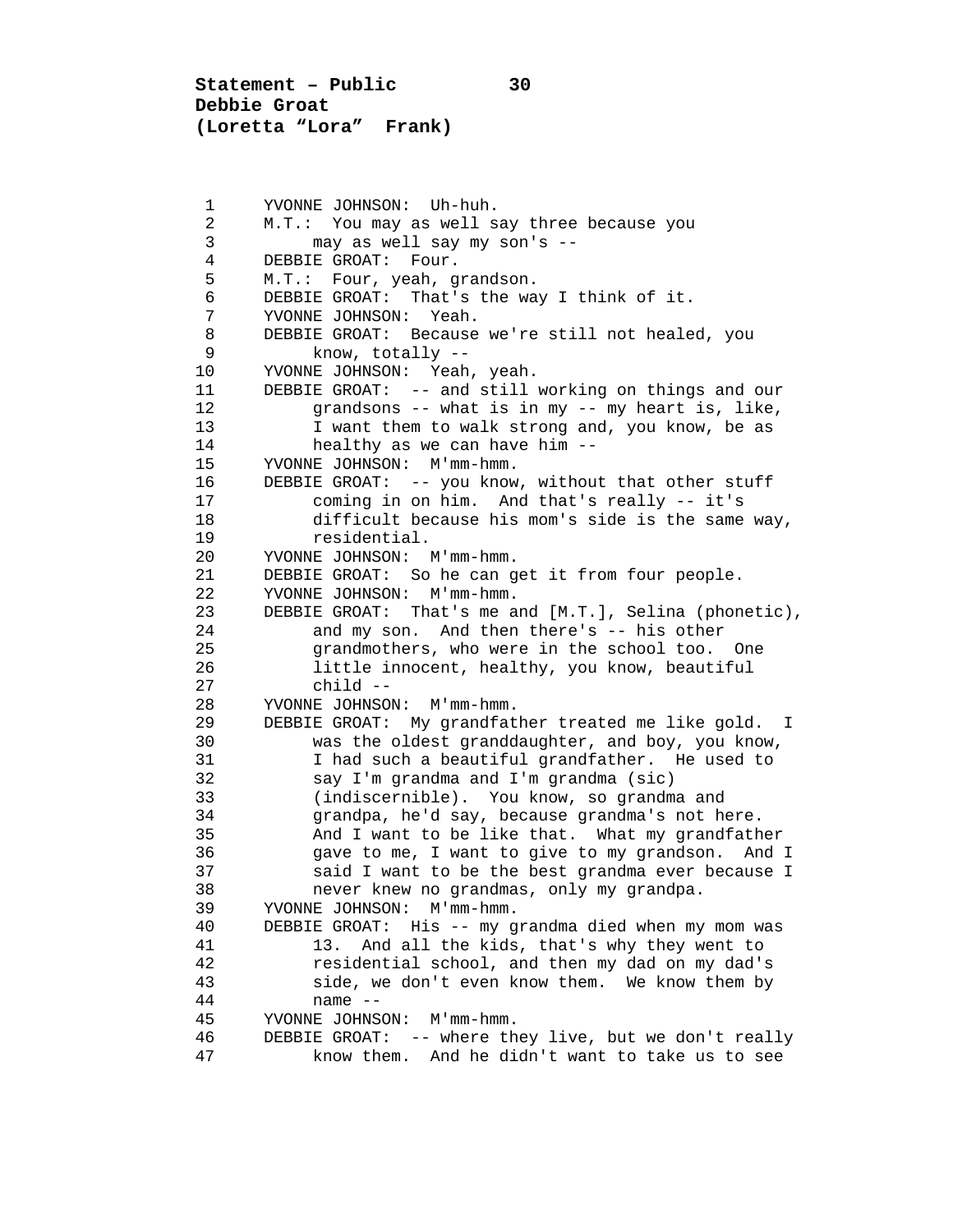**Statement – Public 31 Debbie Groat (Loretta "Lora" Frank)**

1 them. He said, no, you stay here. You got --<br>2 you know, we asked him. Like, where's your 2 you know, we asked him. Like, where's your 3 family, you know? He said, oh, they're down 4 south or in Calgary. They're in Alberta. It's 5 okay. We're good here, until we got older. Then<br>6 he took us to see them. 6 he took us to see them.<br>7 YVONNE JOHNSON: M'mm-hmm. 7 YVONNE JOHNSON: M'mm-hmm.<br>8 DEBBIE GROAT: Yeah. So a 8 DEBBIE GROAT: Yeah. So and we just have one little<br>9 arandson, and that's the light. We were in a 9 grandson, and that's the light. We were in a<br>10 dark place --10 dark place --<br>11 YVONNE JOHNSON: M 11 YVONNE JOHNSON: M'mm-hmm.<br>12 DEBBIE GROAT: -- for a wh 12 DEBBIE GROAT: -- for a while. But he came, and he's<br>13 like a little light. 13 like a little light.<br>14 YVONNE JOHNSON: So you h 14 YVONNE JOHNSON: So you have a responsibility to keep 15 that light going.<br>16 DEBBIE GROAT: M'mm-hmw 16 DEBBIE GROAT: M'mm-hmm. Yeah. Because he's going to 17 carry on.<br>18 YVONNE JOHNSON 18 YVONNE JOHNSON: M'mm-hmm.<br>19 DEBBIE GROAT: We're not g 19 DEBBIE GROAT: We're not going to be here. He's going<br>20 to carry on. And I want him to help our people. 20 to carry on. And I want him to help our people.<br>21 (indiscernible). 21 (indiscernible).<br>22 YVONNE JOHNSON: A li 22 YVONNE JOHNSON: A little dancer.<br>23 DEBBIE GROAT: M'mm-hmm. Yeah. 23 DEBBIE GROAT: M'mm-hmm. Yeah. Yeah. Yeah. He is a 24 beautiful baby boy. I always call him "baby," 25 eight.<br>26 M.T.: He'd 26 M.T.: He'd tell his -- he'd tell his papa<br>27 if he had another grandbaby, grandma w 27 if he had another grandbaby, grandma wouldn't<br>28 smother me so much. 28 smother me so much.<br>29 YVONNE JOHNSON: He's ne 29 YVONNE JOHNSON: He's nervous?<br>30 DEBBIE GROAT: No. He's just 30 DEBBIE GROAT: No. He's just -- he likes --<br>31 M.T.: He says --31 M.T.: He says --<br>32 DEBBIE GROAT: --32 DEBBIE GROAT: -- his attention because we --<br>33 M.T.: What you going to do if we had 33 M.T.: What you going to do if we had 34 another (indiscernible)? I'll open the door and 35 let him go out.<br>36 DEBBIE GROAT: Yeah. 36 DEBBIE GROAT: Yeah.<br>37 M.T.: But Deb was a 37 M.T.: But Deb was always saying our people,<br>38 our grandpa and grandma, boy, they knew 38 our grandpa and grandma, boy, they knew how to<br>39 orieve. I just think of it, you know, their 39 grieve. I just think of it, you know, their<br>40 emotions -- boy, grandma -- 40 emotions -- boy, grandma -- 41 DEBBIE GROAT: They scream and --<br>42 M.T.: -- was -- grandma was --42 M.T.: -- was -- grandma was --<br>43 YVONNE JOHNSON: What -- somebod 43 YVONNE JOHNSON: What -- somebody must know that.<br>44 DEBBIE GROAT: They do. 44 DEBBIE GROAT: They do.<br>45 YVONNE JOHNSON: Somebo 45 YVONNE JOHNSON: Somebody must know that process.<br>46 M.T.: Yeah. 46 M.T.: Yeah.<br>47 YVONNE JOHNS YVONNE JOHNSON: And somebody needs to bring it back.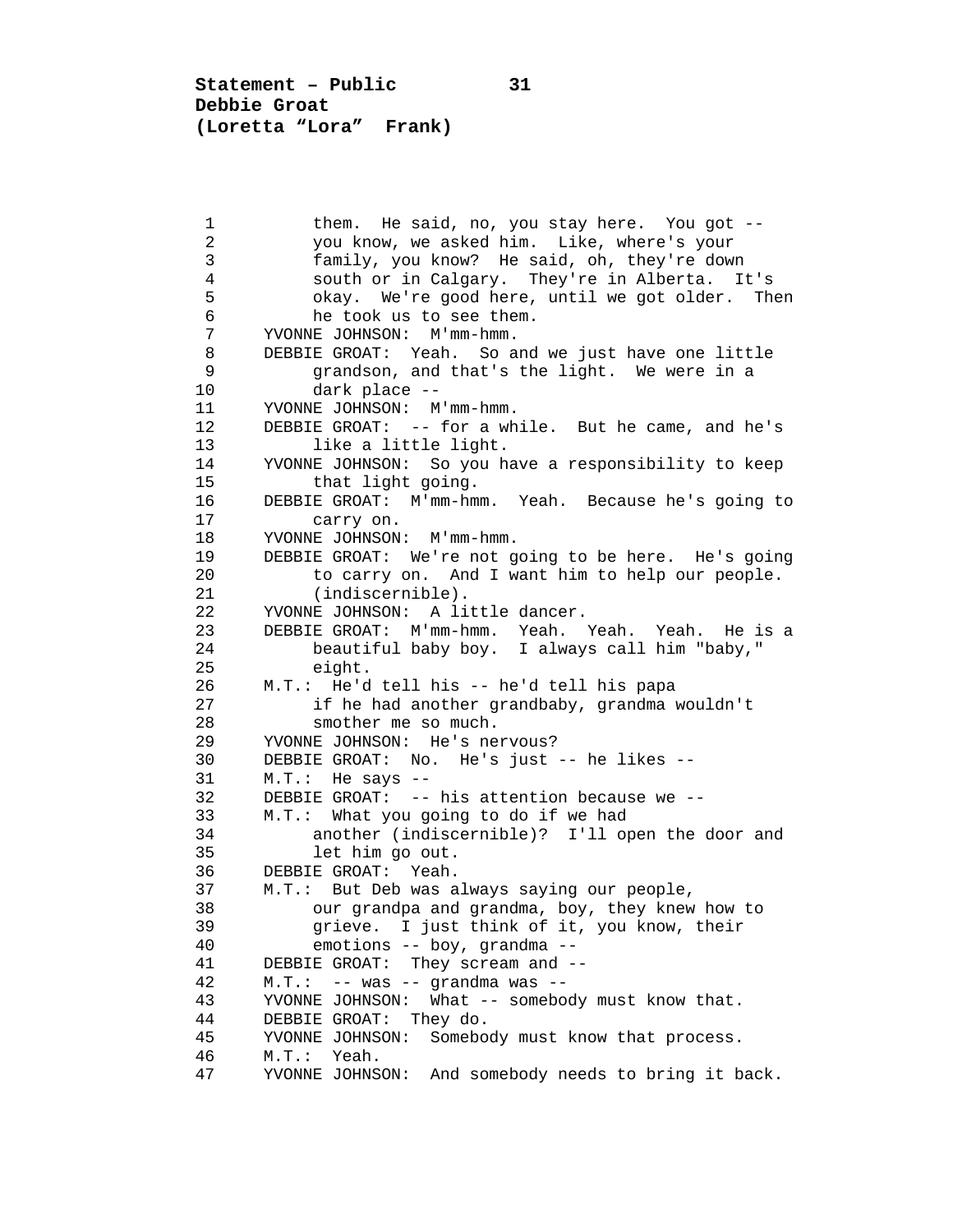**Statement – Public 32 Debbie Groat (Loretta "Lora" Frank)**

1 M.T.: She always brings that up. Deb<br>2 always brings that --2 always brings that --<br>3 YVONNE JOHNSON: Yeah. 3 YVONNE JOHNSON: Yeah.<br>4 M.T.: -- up about my 4 M.T.: -- up about my grandma. 5 DEBBIE GROAT: M'mm-hmm.<br>6 M.T.: She can just star 6 M.T.: She can just start and just -- just 7 different.<br>8 YVONNE JOHNSON: 8 YVONNE JOHNSON: Uh-huh.<br>9 M.T.: It was -- they kn 9 M.T.: It was -- they knew how to do that.<br>10 YVONNE JOHNSON: Learn it and bring it. 10 YVONNE JOHNSON: Learn it and bring it.<br>11 DEBBIE GROAT: M'mm-hmm. M'mm-hmm. We 11 DEBBIE GROAT: M'mm-hmm. M'mm-hmm. Well, we had to 12 in a hurry. We had our losses.<br>13 YVONNE JOHNSON: M'mm-hmm. 13 YVONNE JOHNSON: M'mm-hmm.<br>14 DEBBIE GROAT: Oh, just it 14 DEBBIE GROAT: Oh, just it's like you don't even want<br>15 to be alive, eh, and nothing else mattered but 15 to be alive, eh, and nothing else mattered but<br>16 wanting to be gone. 16 wanting to be gone.<br>17 YVONNE JOHNSON: You los 17 YVONNE JOHNSON: You lost your daughter?<br>18 DEBBIE GROAT: Yeah. She would have beer 18 DEBBIE GROAT: Yeah. She would have been 33 today.<br>19 M.T.: I showed you that picture of her. 19 M.T.: I showed you that picture of her.<br>20 YVONNE JOHNSON: Yeah. 20 YVONNE JOHNSON: Yeah.<br>21 DEBBIE GROAT: M'mm-hm 21 DEBBIE GROAT: M'mm-hmm. And we could have -- like,<br>22 we went really downhill, and I think we went to 22 we went really downhill, and I think we went to<br>23 blaces where you wanted to die, like -- or you 23 places where you wanted to die, like -- or you<br>24 could have died, you know. 24 could have died, you know.<br>25 YVONNE JOHNSON: M'mm-hmm. M'm 25 YVONNE JOHNSON: M'mm-hmm. M'mm-hmm.<br>26 DEBBIE GROAT: And now it's like we - 26 DEBBIE GROAT: And now it's like we -- we're in a good 27 place with her.<br>28 YVONNE JOHNSON: Sori 28 YVONNE JOHNSON: Sorry.<br>29 DEBBIE GROAT: Okav. W 29 DEBBIE GROAT: Okay. Wondering where we were --<br>30 YVONNE JOHNSON: That's [Person 1]? 30 YVONNE JOHNSON: That's [Person 1]?<br>31 DEBBIE GROAT: That's [Person 1]. 31 DEBBIE GROAT: That's [Person 1].<br>32 UNIDENTIFIED MALE SPEAKER: Yeah. 32 UNIDENTIFIED MALE SPEAKER: Yeah. I need the key for 33 mine. I need my (indiscernible) back to drum. 34 DEBBIE GROAT: Oh, okay.<br>35 UNIDENTIFIED MALE SPEAKE 35 UNIDENTIFIED MALE SPEAKER: It's at 5:00 o'clock. 36 DEBBIE GROAT: Right.<br>37 UNIDENTIFIED MALE SPE 37 UNIDENTIFIED MALE SPEAKER: Have you got a key?<br>38 DEBBIE GROAT: M'mm-hmm. I've got my key. 38 DEBBIE GROAT: M'mm-hmm. I've got my key.<br>39 YVONNE JOHNSON: This is -- this is what I 39 YVONNE JOHNSON: This is -- this is what I call an 40 40 intervention.<br>41 UNIDENTIFIED MALE: 41 UNIDENTIFIED MALE SPEAKER: I'm sorry, I'm sorry -- 42 interrupted. I'm sorry very much. I just -- I 43 just need my (indiscernible).<br>44 DEBBIE GROAT: He shouldn't even d 44 DEBBIE GROAT: He shouldn't even drum.<br>45 M.T.: What? 45 M.T.: What?<br>46 DEBBIE GROAT: 46 DEBBIE GROAT: He shouldn't even drum when he's drinking.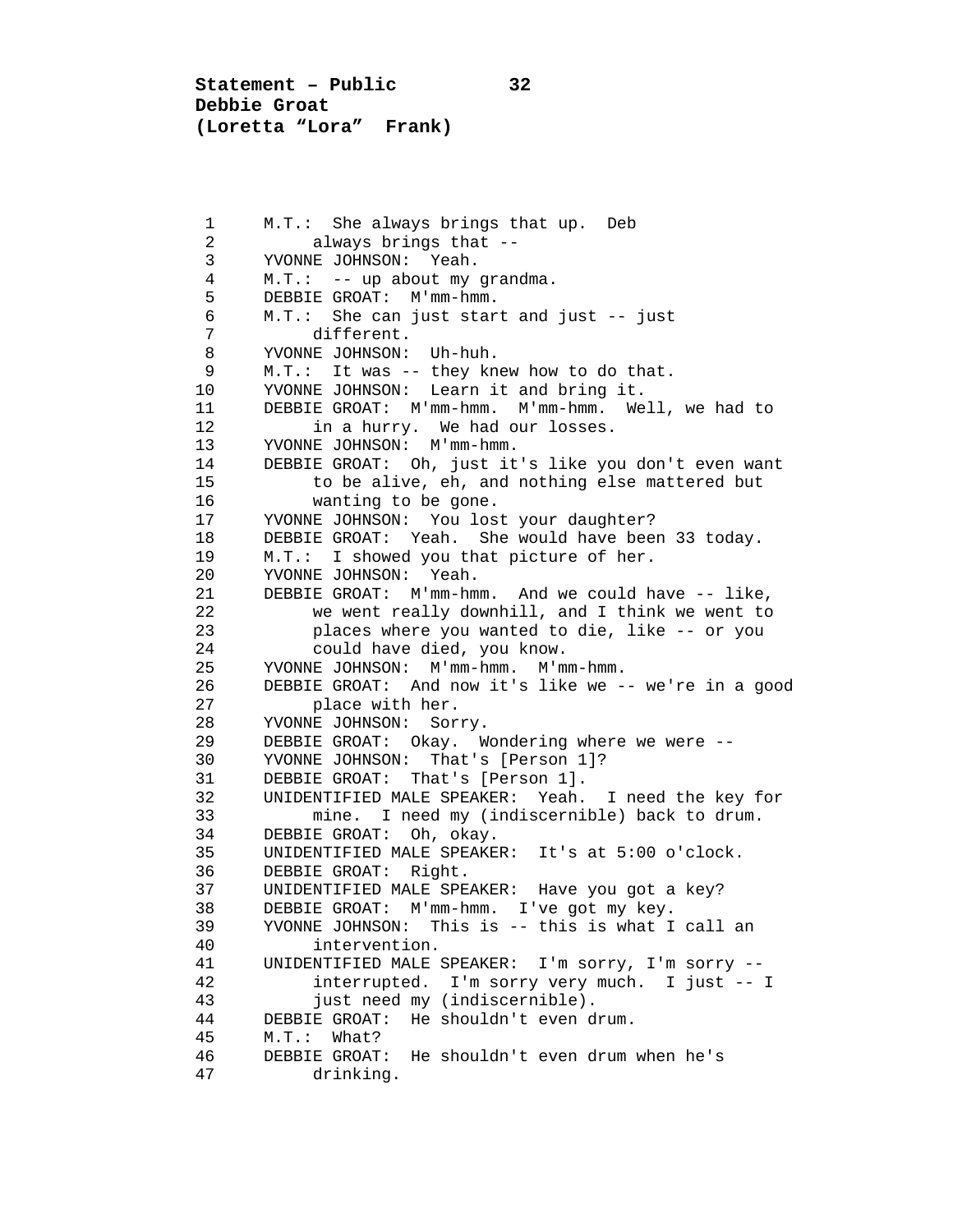**Statement – Public 33 Debbie Groat (Loretta "Lora" Frank)**

1 M.T.: You should go tell him.<br>2 DEBBIE GROAT: He should know 2 DEBBIE GROAT: He should know that. Go tell him.<br>3 M.T.: It's not good. 3 M.T.: It's not good.<br>4 DEBBIE GROAT: Yeah. 4 DEBBIE GROAT: Yeah, [Person 1]**.** Yeah. He's suffering 5 lots. Yeah.<br>6 YVONNE JOHNSON: 6 YVONNE JOHNSON: It's from -- you already said it -- 7 what does he suffer from?<br>8 DEBBIE GROAT: Well, he needs 8 DEBBIE GROAT: Well, he needs to deal with the<br>9 orief --9 grief --<br>10 YVONNE JOHNSOI 10 YVONNE JOHNSON: M'mm-hmm.<br>11 DEBBIE GROAT: -- for loss 11 DEBBIE GROAT: -- for loss and relationship, and to<br>12 some being there and him here and just 12 some being there and him here and just<br>13 everything, you know. 13 everything, you know.<br>14 YVONNE JOHNSON: So go lea 14 YVONNE JOHNSON: So go learn how your mother-in-law 15 used to grieve --<br>16 DEBBIE GROAT: M'mm-hm 16 DEBBIE GROAT: M'mm-hmm.<br>17 YVONNE JOHNSON: -- and 17 YVONNE JOHNSON: -- and bring it to your family --<br>18 DEBBIE GROAT: M'mm-hmm. M'mm-hmm. Yeah. 18 DEBBIE GROAT: M'mm-hmm. M'mm-hmm. Yeah.<br>19 YVONNE JOHNSON: -- and then come and teac 19 YVONNE JOHNSON: -- and then come and teach me.<br>20 DEBBIE GROAT: Yeah. M'mm-hmm. 20 DEBBIE GROAT: Yeah. M'mm-hmm.<br>21 M.T.: Wow. it's 5:00 o'clock. 21 M.T.: Wow, it's 5:00 o'clock.<br>22 DEBBIE GROAT: A lot of our yo 22 DEBBIE GROAT: A lot of our young people suffer.<br>23 YVONNE JOHNSON: So if we go back to Loretta --23 YVONNE JOHNSON: So if we go back to Loretta --<br>24 DEBBIE GROAT: M'mm-hmm. 24 DEBBIE GROAT: M'mm-hmm.<br>25 YVONNE JOHNSON: -- what 25 YVONNE JOHNSON: -- what kind of recommendations -- if<br>26 You could make recommendations for change and how 26 you could make recommendations for change and how<br>27 her circumstances were addressed, what are some 27 her circumstances were addressed, what are some<br>28 her and that you would give to the inquiry? What 28 ideas that you would give to the inquiry? What<br>29 can be done differently? 29 can be done differently?<br>30 DEBBIE GROAT: Well, like I s. 30 DEBBIE GROAT: Well, like I said, know where we're at,<br>31 know where the people are --31 know where the people are --<br>32 YVONNE JOHNSON: M'mm-hmm. 32 YVONNE JOHNSON: M'mm-hmm.<br>33 DEBBIE GROAT: -- and hono 33 DEBBIE GROAT: -- and honour them, honour the missing.<br>34 We need to honour them and in conversing here 34 We need to honour them and in conversing here<br>35 With you, I know, you know, what we need to do 35 with you, I know, you know, what we need to do --<br>36 honour our people who are out there and who we 36 honour our people who are out there and who we<br>37 don't know where they're at or -- so that it's 37 don't know where they're at or -- so that it's<br>38 mot forgotten. We'll all be together. 38 mot forgotten. We'll all be together,<br>39 acknowledge them. And I really believ 39 acknowledge them. And I really believe that we<br>40 meed to know where each nation is at  $-$ 40 meed to know where each nation is at --<br>41 YVONNE JOHNSON: M'mm-hmm. 41 YVONNE JOHNSON: M'mm-hmm. 42 DEBBIE GROAT: -- in regards to healing. And I 43 don't -- you know, yes, we learn about what has 44 happened to us, but we need to move forward. I<br>45 want to move forward for my grandson and future 45 want to move forward for my grandson and future.<br>46 YVONNE JOHNSON: M'mm-hmm. 46 YVONNE JOHNSON: M'mm-hmm.<br>47 DEBBIE GROAT: I want our DEBBIE GROAT: I want our kids to be healthy, you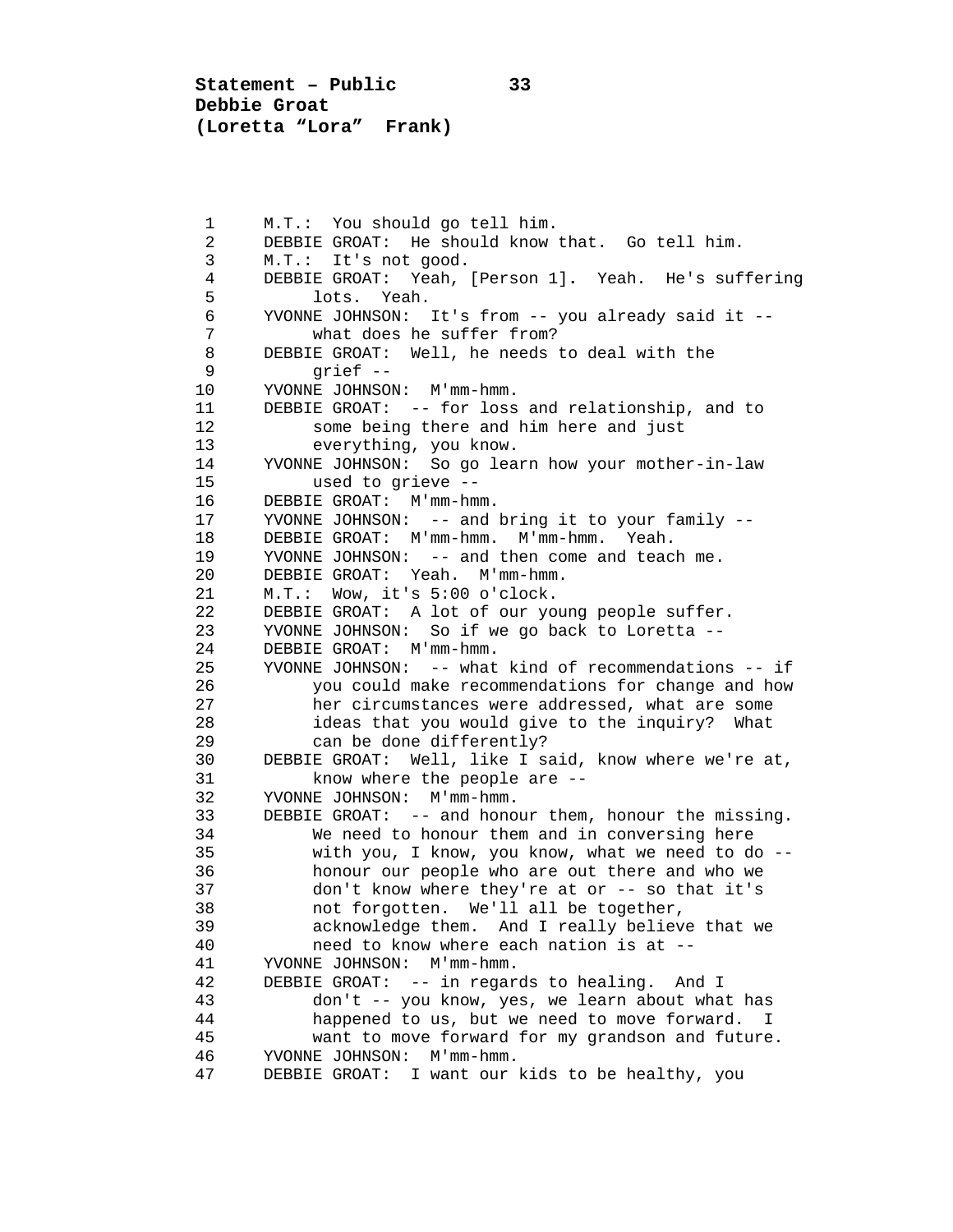**Statement – Public 34 Debbie Groat (Loretta "Lora" Frank)**

1 know, and happy and thriving as First Nations,<br>2 Kaska Dena, and to honour each other, get alon 2 Kaska Dena, and to honour each other, get along,<br>3 work together. 3 work together.<br>4 YVONNE JOHNSON: M' 4 YVONNE JOHNSON: M'mm-hmm. 5 DEBBIE GROAT: It's what I'd love to see, and all --<br>6 acknowledge our roles. 6 acknowledge our roles.<br>7 YVONNE JOHNSON: M'mm-hmm. 7 YVONNE JOHNSON: M'mm-hmm.<br>8 DEBBIE GROAT: We had role 8 DEBBIE GROAT: We had roles before. We had roles. We had roles. We had roles before. 9 had clans. We had all these systems in place<br>10 that made us, you know, a functioning people. 10 that made us, you know, a functioning people.<br>11 YVONNE JOHNSON: M'mm-hmm. 11 YVONNE JOHNSON: M'mm-hmm.<br>12 DEBBIE GROAT: You know, w 12 DEBBIE GROAT: You know, we wouldn't be here -- my mom<br>13 used to say, if your grandfather and my -- if all 13 used to say, if your grandfather and my -- if all<br>14 vour ancestors weren't strong, you wouldn't be 14 your ancestors weren't strong, you wouldn't be 15 here. And she said they were strong with their<br>16 mind, their body, everything, she said. 16 mind, their body, everything, she said.<br>17 YVONNE JOHNSON: M'mm-hmm. 17 YVONNE JOHNSON: M'mm-hmm.<br>18 DEBBIE GROAT: If they wer 18 DEBBIE GROAT: If they were weak, they'd all be lost,<br>19 and you wouldn't be here today. They were stron 19 and you wouldn't be here today. They were strong<br>20 beople, and we still can be, and we are. 20 people, and we still can be, and we are.<br>21 YVONNE JOHNSON: M'mm-hmm. 21 YVONNE JOHNSON: M'mm-hmm.<br>22 DEBBIE GROAT: We've come 22 DEBBIE GROAT: We've come this far. Thank you.<br>23 YVONNE JOHNSON: Thank you. So it's five after 23 YVONNE JOHNSON: Thank you. So it's five after 5:00, 24 and we're going to conclude our -- our statement<br>25 aathering. 25 gathering.<br>26 M.T.: M'mm-hmm 26 M.T.: M'mm-hmm.<br>27 YVONNE JOHNSON: 27 YVONNE JOHNSON: If you agree -- I'm -- I'm not going<br>28 to close it on you. If you're ready to close 28 to close it on you. If you're ready to close<br>29 it --29 it --<br>30 DEBBIE GRO. 30 DEBBIE GROAT: M'mm-hmm.<br>31 YVONNE JOHNSON: -- we c 31 YVONNE JOHNSON: -- we can close it now.<br>32 DEBBIE GROAT: I'm ready. 32 DEBBIE GROAT: I'm ready.<br>33 YVONNE JOHNSON: Okay. T 33 YVONNE JOHNSON: Okay. Thank you. 34 DEBBIE GROAT: Thank you. Thank you, Rose. Thank 35 you, hun.<br>36 M.T.: Yeah. 36 M.T.: Yeah. Thank you.<br>37 DEBBIE GROAT: Yeah. Th DEBBIE GROAT: Yeah. Thanks. 38 39 40 41 42 43 44 45 46 47